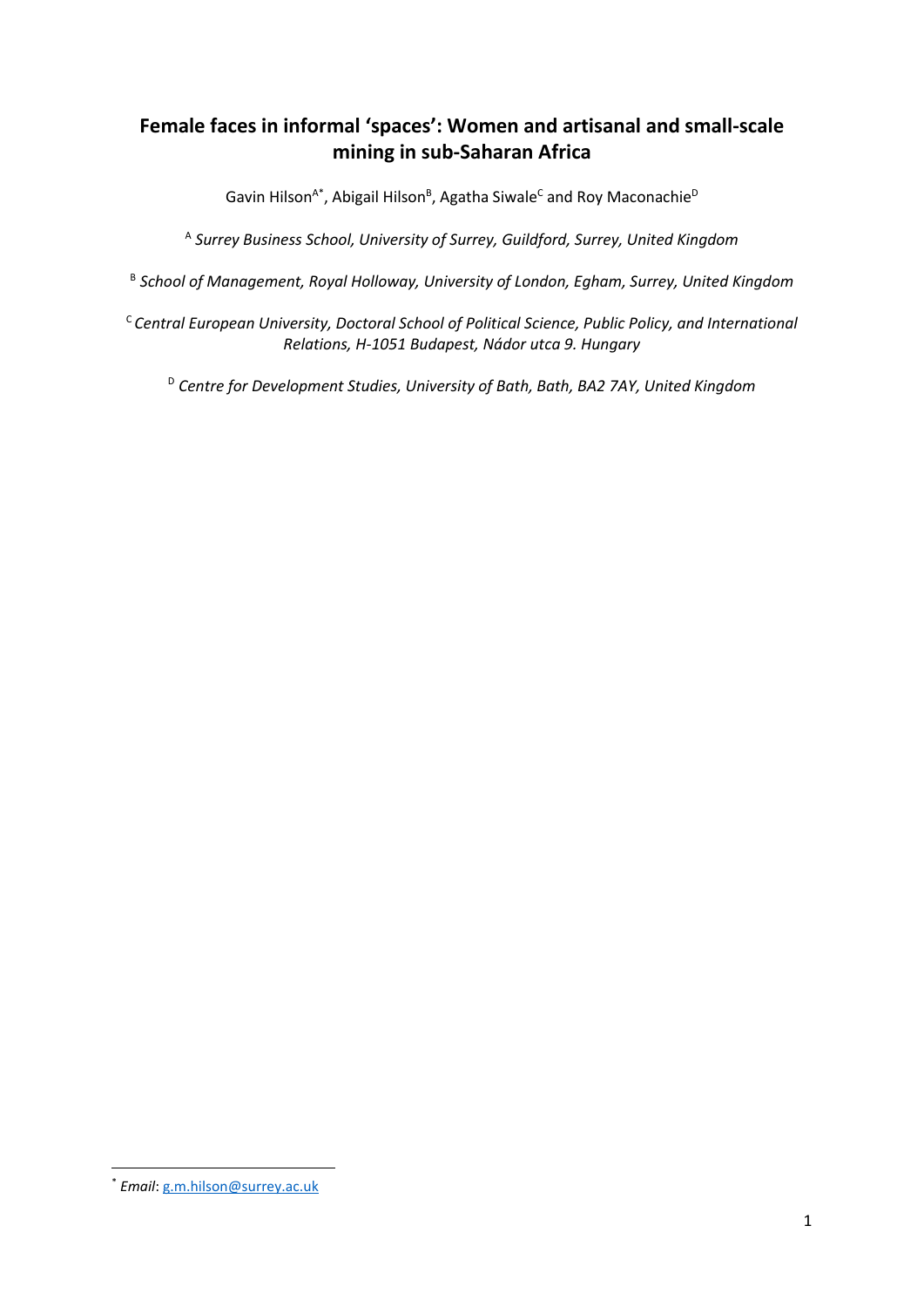### **Abstract**

This paper critically examines how women employed in artisanal and small-scale mining (ASM)–lowtech mineral extraction and processing–in sub-Saharan Africa could be affected by moves made to formalize and support their activities under the Africa Mining Vision (AMV), 'Africa's own response to tackling the paradox of great mineral wealth existing side by side with pervasive poverty'. One of the main goals of the AMV is *Boosting Artisanal and Small-Scale Mining*, which requires signatories to devise strategies for 'Harnessing the potential of small scale mining to improve rural livelihoods and integration into the rural and national economy'. Moves being made to achieve this, however, could have an adverse impact on many of the women working in ASM in sub-Saharan Africa. Findings from the literature and research being undertaken by the authors in Sierra Leone and Zambia suggest that whilst most women engaged in ASM in the region work informally and as a result, face very challenging circumstances daily, many have adapted to their surroundings and now generate far more money than they would earn from any other income-earning activity. Governments must study these dynamics before taking action under the auspices of the AMV to formalize and support women in ASM.

**Keywords:** artisanal and small-scale mining (ASM); sub-Saharan Africa; informal sector; women; poverty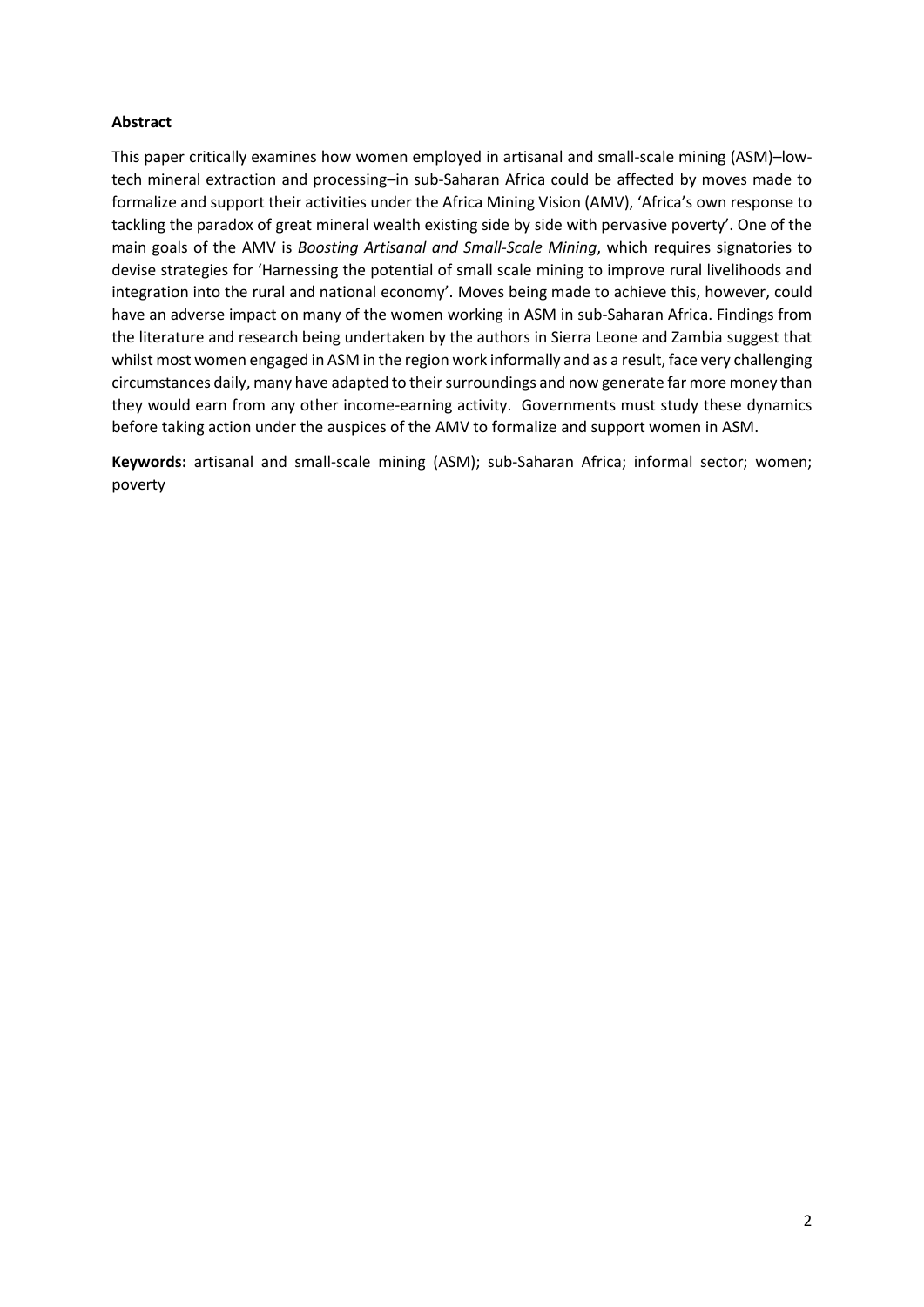### **1. Introduction**

In recent years, artisanal and small-scale mining (ASM) – low-tech, labour-intensive mineral extraction and process – has become an indispensable income-earning activity in hundreds of rural and periurban localities across sub-Saharan Africa. Precise workforce data are unavailable but based on compilations of individual country estimates, ASM employs at least 20 million people in the region, and has created income-earning opportunities for an additional 100-150 individuals. In sharp contrast to the messages conveyed in early policy documents and literature (e.g. Alpan, 1986; Noetstaller, 1987), which portrayed ASM as an activity pursued and populated by mostly opportunistic, and at times, rogue, entrepreneurs, more recent research (e.g. Maconachie and Binns, 2007; Kamlongera, 2011) has shown that, throughout sub-Saharan Africa, revenue from the sector's operations are relied upon heavily economically at the local level. The disposable income generated is used by families to cover, *inter alia*, their household expenses such as school fees and funeral costs, and to support other economic activities such as farming. The sector also accounts for a sizable share of the region's mineral production, including 18 percent of its gold, most of its cobalt, 15-20 percent of its diamonds and nearly all of its coloured gemstones (African Union, 2009).<sup>1</sup>

The rapid proliferation of ASM activities in some of the world's poorest environments, along with their ability to absorb individuals facing extreme hardship, has fittingly earned the sector the label 'povertydriven activity'. This observation was first made publicly in an international forum more than two decades ago, at the World Bank-hosted *International Roundtable on Artisanal Mining* in Washington DC, May 1995 (Barry, 1996). Whilst the poverty-driven narrative in ASM may be well-worn, it cannot be avoided in sub-Saharan Africa: here, asking individuals *why* they are mining would, in most cases, elicit a response such as 'because there are no jobs' or something very similar. There are, nevertheless, calls for scholarship to 'transcend' the poverty-driven narrative and debates on the links between personal hardship and ASM's growth more generally. One of the more vocal critics has been Verbrugge (2016), who claims that 'Indeed, whereas people's initial involvement in ASM is usually driven by poverty and subsistence needs, there is a growing recognition that the sector can serve as a platform for wealth creation' (p. 109). The insinuation here seems to be that discussions on ASM should focus less on personal hardship and concentrate more on the behaviours and actions of individuals who are currently working in the sector, in particular, determining how this work has transformed their livelihoods for the better. But whilst there is evidence which suggests that – at least in the case of sub-Saharan Africa – many of the people now engaged in ASM who have grown more comfortable with their surroundings use the sector creatively as a platform for wealth creation (see e.g. Werthmann, 2009; Hilson and Garforth, 2013), it does not change, nor should it detract attention from, the circumstances which drove them to mine in the first place. Doing so risks dismissing the bigger development challenges – for example, burgeoning youth unemployment and the deteriorating quality of education – plaguing sub-Saharan Africa and which drive individuals to mine here in the first place.

Verbrugge (2016) furthermore implies that people who engage in ASM are well-positioned to accumulate wealth, claiming that, 'In short, by stimulating a decentralization of markets…ASMexpansion creates opportunities for a heterogeneous group of actors that are able to capitalize on the

<sup>&</sup>lt;sup>1</sup> This is consistent with the data available for ASM production worldwide, which underscore its economic importance of the sector across the developing world. Although the data are mostly outdated, there is reason to believe, despite its low productivity in most instances, that ASM accounts for roughly 20 percent of the global gold supply, 80 percent of the global sapphire supply and 20 percent of global diamond supply. It also accounts for a significant share of the world's output of industrial minerals, including 25 percent of its tantalum and 25 percent of its tin (IGF, 2017).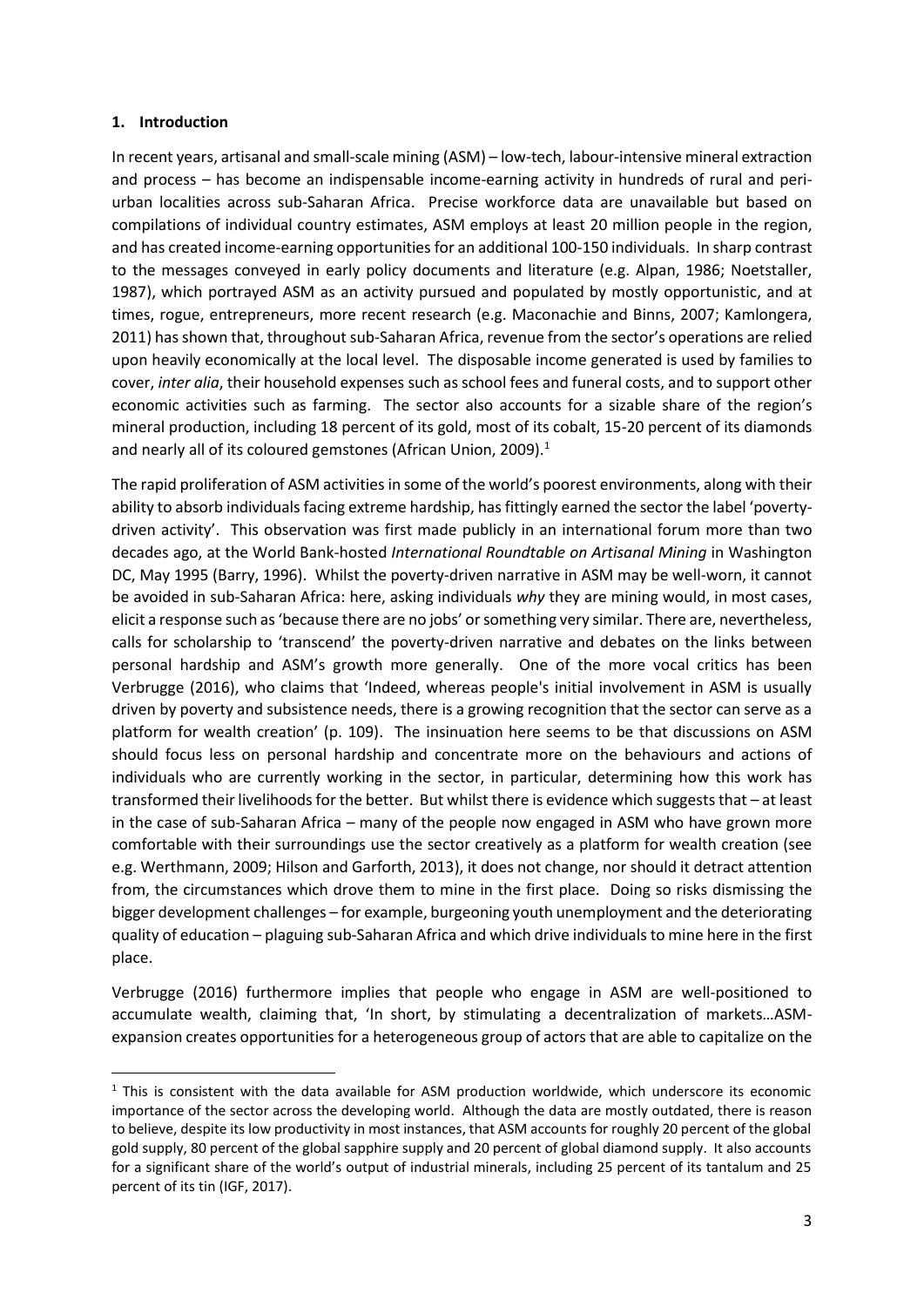increased and more diverse demands of the mining community' (p. 109). The reality in sub-Saharan Africa, however, is very different. As Fisher et al. (2009) suggests, the trajectories of those who turn to ASM for their livelihoods in the region and ultimately, their fates, are by no means predetermined nor forecastable. At the one extreme, explain the authors, 'individual miners and mining households may have been poor in the past but are not necessarily poor today', whilst 'conversely', at the other extreme, 'they may have the potential to fall into poverty in the future' (p. 33). This unpredictability is linked to the sector's deeply-rooted informality: over 95 percent of individuals engaged in ASM in sub-Saharan Africa could be operating without the requisite licenses and permits. The informal 'spaces' in which they are found are generally unmonitored by host governments, and in the absence of a regulatory presence, come under the control of a host of local-level actors such as chiefs, police and various middlemen (Hinton, 2005; Garrett, 2008; Buxton, 2013).

When analyzing more closely the dynamics of these informal 'spaces' in sub-Saharan Africa, it becomes clear how a sizable share of those engaged in ASM in the region have agricultural backgrounds, which a number of studies have shown over the years (e.g. Mondlane, 2003; Maconachie and Binns, 2007; Pijpers, 2011; Kamlongera, 2011). 'Transcending' what Verbrugge (2016) describes as 'this narrow focus on farming' (p. 109), however, is also impossible because these farmers, along with others from different segments of society (see e.g. UNECA, 2003; Banchirigah, 2006), have moved into the sector because, in a globalizing world, their preferred occupations are either no longer available or incapable of sustaining them in the current economic environment. The migration of this 'heterogeneous' group of actors into ASM hardly seems to be linked to a desire to capitalize on economic opportunities, as Verbrugge (2016) suggests is commonplace in the sector but is rather more reminiscent of change made out of necessity. When the movement of people into ASM communities is examined temporally in the way Hilson (2010) describes, individual motivations for turning to the sector for work can be more readily disaggregated. This includes, foremost, differentiating between examples of the opportunistic entrepreneurship which Verbrugge (2016) and others describe on the one hand, and on the other hand, cases where this income diversification has taken place more out of necessity and, in what can best be described as 'making the best out of their situations', individuals subsequently use their improved job security to pursue other ventures.

Growing international interest in large-scale mine development and the implementation of strict standards that demand traceability throughout mineral supply chains has put the informal ASM 'spaces' in sub-Saharan Africa into the global spotlight. Most recently, they have become a major focus of the Africa Mining Vision (AMV), 'Africa's own response to tackling the paradox of great mineral wealth existing side by side with pervasive poverty', which 'was adopted by Heads of State at the February 2009 AU summit following the October 2008 meeting of African Ministers responsible for Mineral Resources Development'. One of its core objectives is *Boosting Artisanal and Small-Scale Mining*, or 'Harnessing the potential of ASM to improve rural livelihoods, to stimulate entrepreneurship in a socially responsible manner, to promote local and integrated national development as well as regional cooperation' (African Mining Vision, 2009, p. 1). The architects of the AMV – African ministers in charge of mining – agree that this can be achieved through implementing policies and interventions which emphasize 'Improvement in the viability, progressivity and sustainability of the artisanal and small-scale subsector to enhance its contribution to growth and development through gaining access to training, extension services, finance, marketing and cleaner, efficient technologies' (UNECA, 2017a, p. 6). This assumes, however, that a regulatory and support structure 'that harnesses the potential of artisanal and small-scale mining to stimulate local and national entrepreneurship, improve livelihoods and advance integrated rural social and economic development' (UNECA, 2017a, p. 2) is in the best interests of *all* individuals working in the region's informal ASM 'spaces'. Hilson et al. (2018) drew attention to this potential pitfall, arguing that, in sub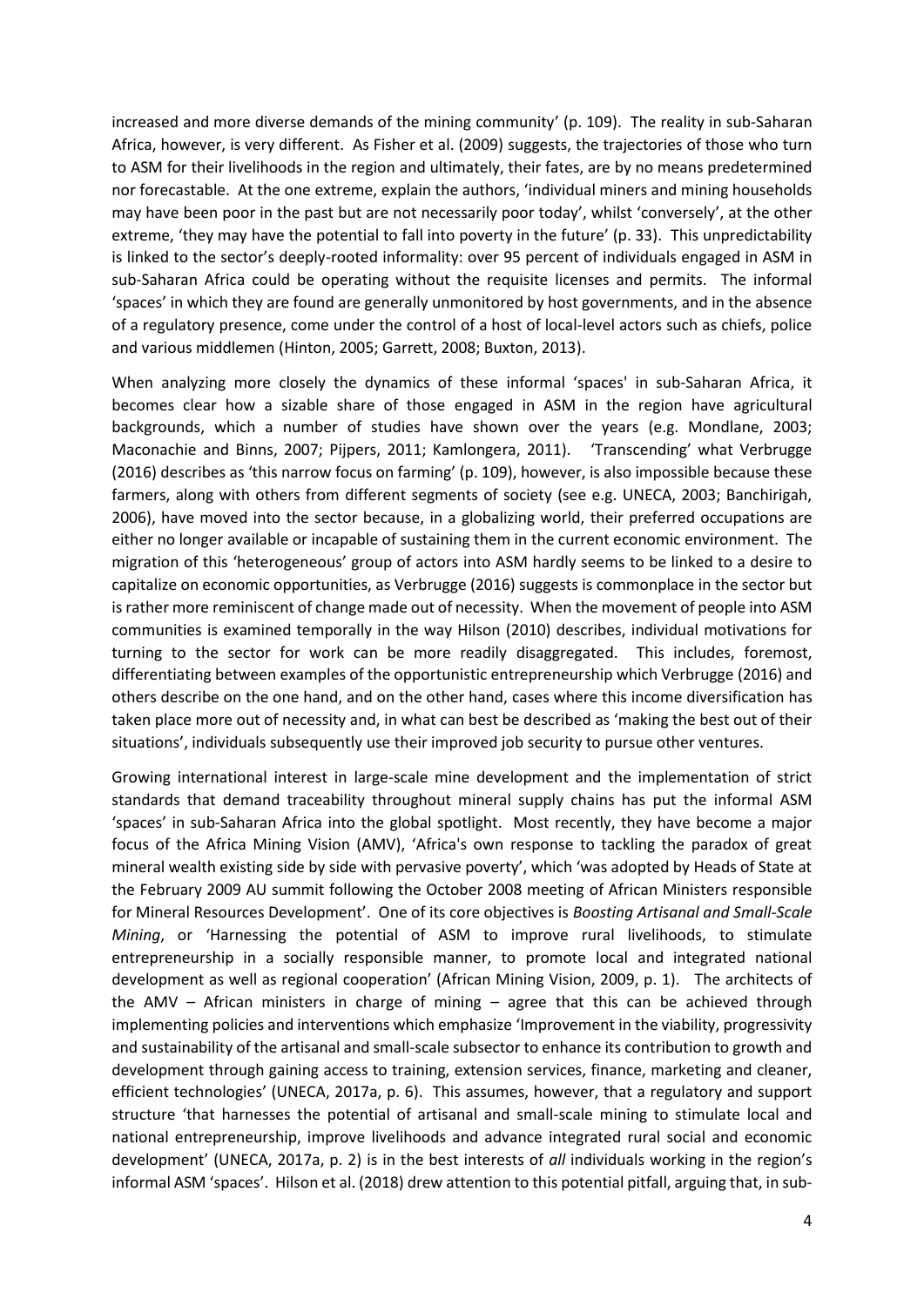Saharan Africa, ushering in a blueprint for ASM development in line with what the architects of the AMV prescribe could yield policies which 'assume' that the entrepreneurial spirts and aspirations of those working informally in the sector are similar. This would undoubtedly spawn inappropriate 'onesize-fits-all' interventions.

The purpose of this article is to build on this discussion by reflecting critically on how, in their efforts to create a policy environment that 'harnesses the potential of artisanal and small-scale mining to stimulate local and national entrepreneurship, improve livelihoods and advance integrated rural social and economic development' (African Union, 2009, p. v), host African governments could unintentionally further marginalize the more vulnerable groups now rooted in the region's informal ASM economy. On the one hand, in providing guidance to host governments on how to formalize and support ASM, the architects of the AMV very importantly have shown surprising creativity without detracting from the main policy concerns:

Countries should recognize the need to embed artisanal and small-scale mining policy into a broad rural development strategy, taking into account the poverty cycle that limits the development of the artisanal and small-scale mining subsector in Africa. Artisanal and smallscale mining interventions should also target increasing the viability of all types of mining operations…[UNECA, 2012, p. 23]

But on the other hand, there is always a risk, when pursuing any national-level objective aimed at facilitating change at the grassroots – in this case, to 'stimulate local and national entrepreneurship [in ASM]' – of overlooking micro-level dynamics and consequently generalizing about the needs of highly-heterogeneous populations. Emphasis, therefore, should be placed on gathering details about the organizational structures of informal ASM 'spaces' in sub-Saharan Africa and the people who populate them, including more insight into their initial motivations for pursuing work in this sector.

The paper helps to bridge this gap by focusing on women, who are generally portrayed as 'hav[ing] specific and unique roles in ASM, which can create unique health and safety risks in artisanal and small-scale mining' (Eftimie et al., 2009, p. 2), and as being among the more marginalized groups of individuals working in the sector, particularly in sub-Saharan Africa (see e.g. Yakovleva, 2007; Kelly et al., 2014). Whilst the AMV itself is not particularly prescriptive on the topic of gender, the Sustainable Development Goals (SDGs), adopted in 2015 as a blueprint for ending poverty, protecting the planet and ensuring prosperity for all over the next 15 years, are. Gender is a point of emphasis across all 17 of the goals and is also encapsulated entirely, thematically, in Goal 5, 'Gender Equality', the result of 'the sustained efforts of women's groups, UN Women and other gender equality champions' (Dhar, 2018, p. 54). Whilst critics have been quick to point out how only one of the 17 SDGs focuses on gender compared to one out of eight of the Millennium Development Goals (MDGs), their predecessors(Kim, 2017), the former are seen as more comprehensive, engaging, and interconnected and under Goal 5 itself, a multidimensional approach has been adopted which touches on, and has created synergies with, all of the other goals. On the one hand, the more siloed MDGs and their main manifestations, including the Millennium Villages and Millennium Accounts, appeared to be in perpetual pilot test mode, sporting the look of an experiment. On the other hand, the SDGs have carried an aura of invincibility since their ratification by some 193 member states on 25 September 2015, at the start of a three day summit held at UN Headquarters in New York, which 'was bathed in 17 different colours, each colour representing a goal, turning the iconic building into a dazzling spectacle' (Ighobor, 2015, p. 4). Championing a motto of 'Leaving No-One Behind', the SDGs, Esquivel and Sweetman (2016) explain, 'will form a significant element in the constellation of international agreements which will shape the world for women in the next decade and a half' (p. 2). Goal 5 will inevitably reshape the outlooks, agendas and policies of gender ministries throughout the region.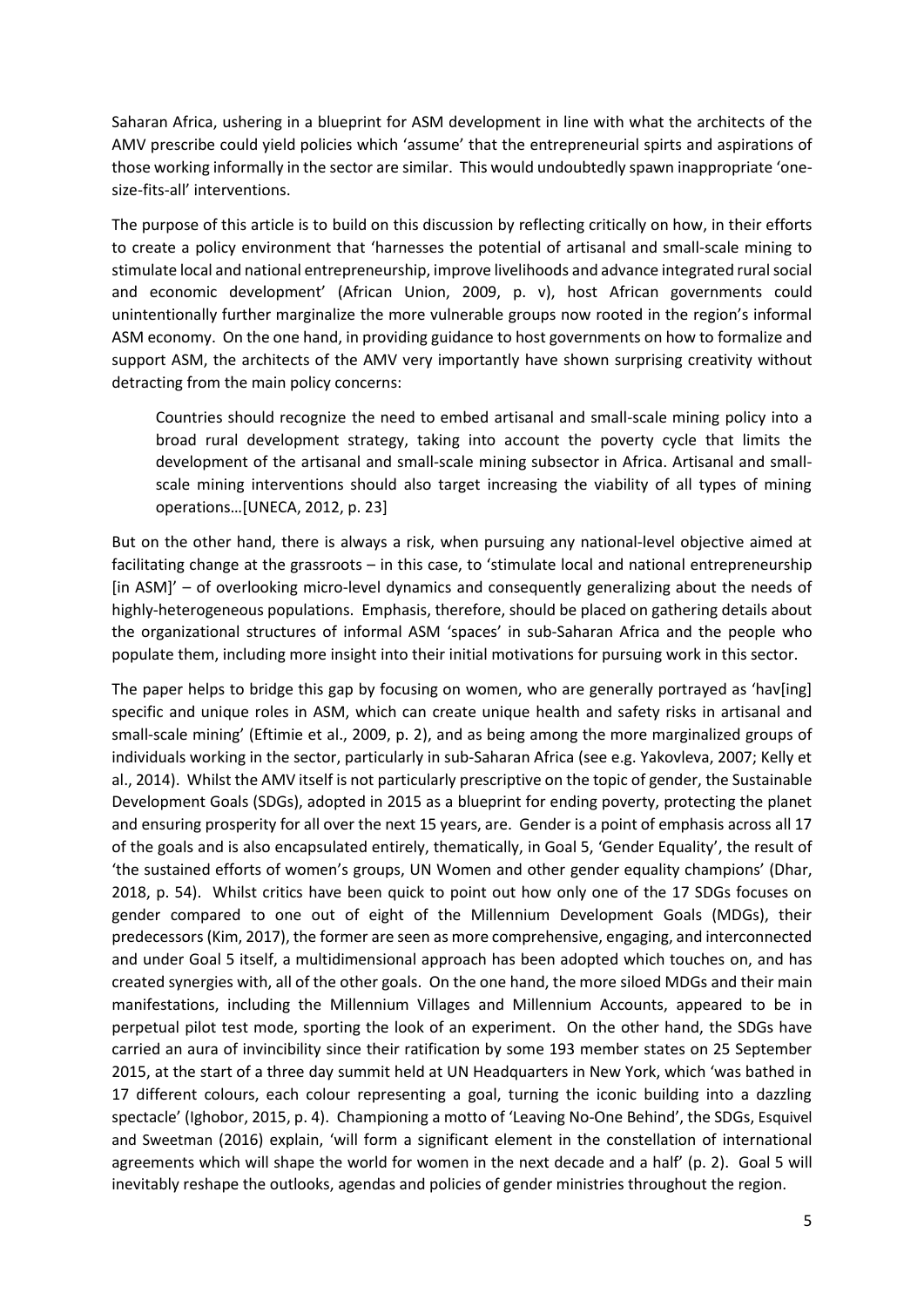Can an AMV, implemented under the auspices of the SDGs, provide adequate guidance for designing frameworks and support structures that are in tune with the needs of women engaged in ASM in sub-Saharan Africa? Both certainly provide some direction on this front but with so little information about the sector's informal ASM 'spaces', host governments are not well-positioned to design programs capable of connecting with, let alone empowering and improving the wellbeing of, specific segments of the ASM workforce, including women. The discussion that follows builds a case for studying more closely the dynamics of the region's informal ASM economy, with a view toward using this information to develop programs that appropriately service the needs of groups such as women and which speak to the objectives enshrined in the country-level programs implemented under the auspices of the SDGs and AMV. The paper begins by examining the region's sizable informal economy, the growth of which officials tasked with conceiving country-level action plans to operationalize both policy interventions lack a comprehensive understanding of. This discussion is used to frame more detailed analysis of the drivers fuelling the expansion of informal ASM activities in the region, and to reflect critically on the efficacy of moves made to bring the sector's operators into the legal domain. Section 3 pulls together findings from research which details women's involvement in ASM in sub-Saharan Africa, the challenges they face and the importance of this work to their livelihoods. It raises questions about whether the formalization and gender empowerment agendas of the AMV and the SDGs, respectively, are capable of even reaching these women, let alone supporting them. Section 4 builds on this analysis, drawing on ongoing research in Sierra Leone and Zambia, work which illustrates the resilience of many of the women who pursue income-earning opportunities in ASM out of necessity in sub-Saharan Africa. In each case, through hard work, women have found an equilibrium in constrictive and at times, volatile, informal ASM 'spaces', albeit with limited opportunities for progression. But in the absence of fine-tuned interventions, designed specifically with the details of these work environments in mind, the livelihoods of female ASM operators could be disrupted by changes ushered in under the auspices of the AMV and SDGs. The paper concludes by prescribing ways in which to further support these women through policies and programs which speak to the AMV and SDG machinery.

# **2. The Informal Economy of Sub-Saharan Africa in Context**

A burgeoning informal sector has become a hallmark of sub-Saharan Africa. The reach of the informal economy in sub-Saharan Africa seems limitless: according to the International Labour Organization  $(ILO)$ , it provides two-thirds of its non-agricultural employment.<sup>2</sup> Throughout the region, women tend to disproportionately work in the informal economy, in many cases, undertaking precarious and arduous work (Chen, 2008). Facing what at times seem to be impossible conditions, most of these women run what is referred to in the literature as 'household enterprises',<sup>3</sup> showing enormous courage, commitment and business acumen in a bid to cater for their families, typically balancing this work with their family responsibilities.

If the SDGs are going to make headway in improving the lives of those employed in the informal sector in sub-Saharan Africa, the policies and interventions they spawn must be fine-tuned to the needs of the audiencesin question, in this case the women employed in the ASM sector. Commenting generally on gender-based rights and economic status continent-wide, Hallward-Driemeier and Hasan (2013)

<sup>&</sup>lt;sup>2</sup> 'Five Facts about Informal Economy in Africa', [http://www.ilo.org/addisababa/whats](http://www.ilo.org/addisababa/whats-new/WCMS_377286/lang--en/index.htm)new/WCMS 377286/lang--en/index.htm (Accessed 4 June 2018).

<sup>&</sup>lt;sup>3</sup> Family farming and very small non-farm enterprises are commonly called 'informal enterprises'.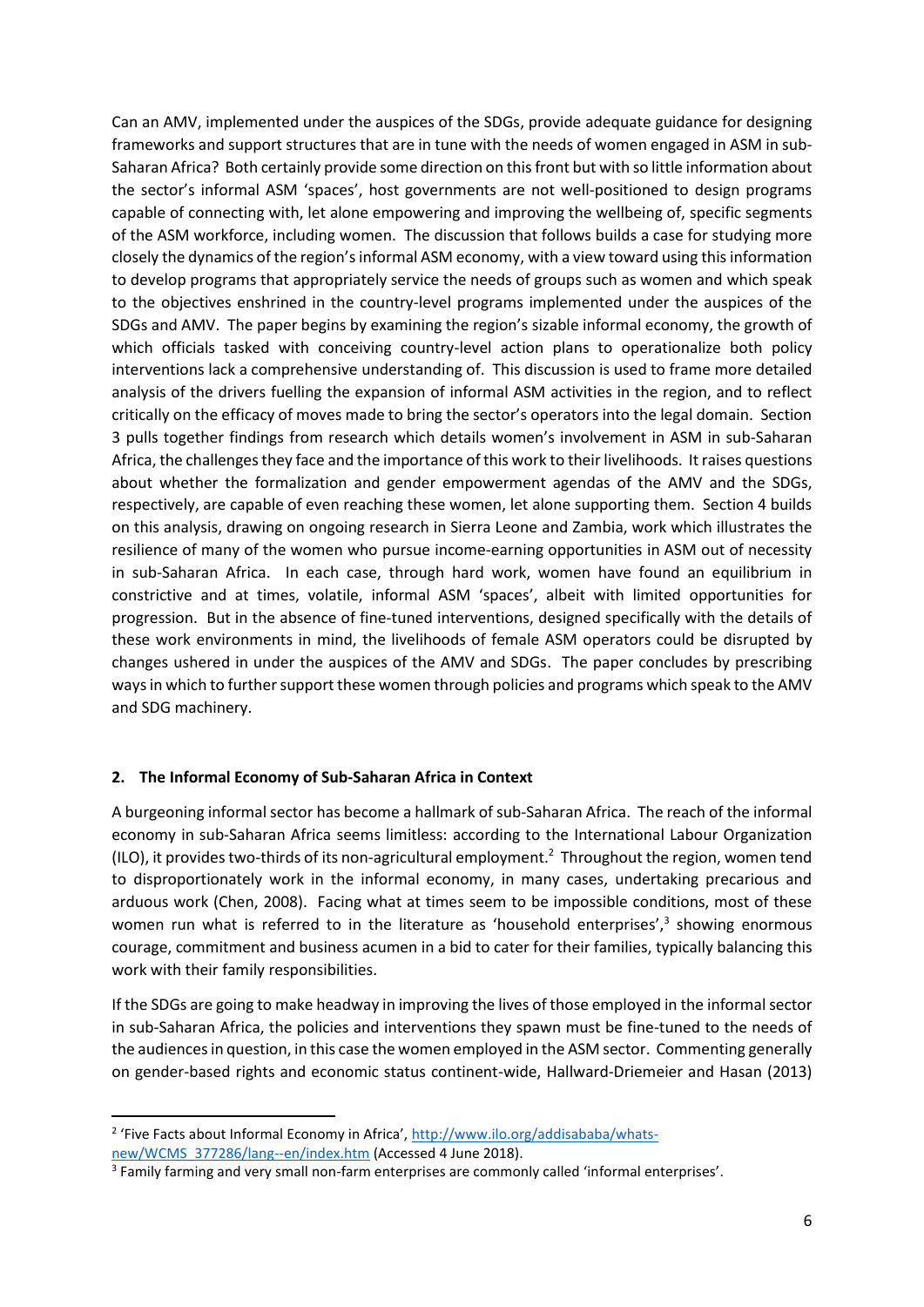argue that in sub-Saharan Africa, 'Property rights and legal capacity shape a woman's ability to engage in economic activity' (p. 16). The general consensus is that in all corners of the region, women face considerable restrictions when it comes to securing work, which ultimately push many into the informal economy. According to the World Bank, 43 percent, 51 percent and 9 percent of economies in sub-Saharan Africa have restrictions on women's employment, respectively, in 1) 'Jobs deemed hazardous, arduous or morally inappropriate', 2) particular industries and 3) night work (World Bank, 2018).

Can an effective gender-sensitive ASM formalization strategy be implemented in sub-Saharan Africa under the auspices of the SDGs? On the one hand, and as already highlighted, the SDGs are very gender-focused, containing 'a heavy dose of pro-poor, pro-women, pro-equality, pro-development targets, which will challenge Africa' (Ighobor, 2015, p. 5). But on the other hand, whilst the SDGs focus heavily on gender, the UN and sister agencies are comparatively less explicit on how to approach challenges in regions of the world where the informal sector is sizable and deeply-rooted, such as sub-Saharan Africa. The ILO identifies only two 'Relevant SDG Targets related to Informal Economy', although each applies to gender. They are as follows: 1) *8.3* Promote development-oriented policies that support productive activities, decent job creation, entrepreneurship, creativity and innovation, and encourage formalization and growth of micro-, small- and medium-sized enterprises including through access to financial services; and 2) *10.2* By 2030 empower and promote the social, economic and political inclusion of all irrespective of age, sex, disability, race, ethnicity, origin, religion or economic or other status. Apart from having to devise policies and interventions capable of empowering and delivering support to women in sub-Saharan Africa and reaching the informal 'spaces' where they mostly work, there is the added challenge of tailoring these to ASM, which itself is a neglected sector. The challenge promises to be enormous, requiring a refining of interventions in line with the dynamics of the region's informal ASM 'spaces' and the needs of the specific groups of individuals who populate them. In this particular case, a starting point would seem to be a more nuanced understanding of the region's informal economy itself, and the roles and trajectories of the women working here, which this section of the paper provides.

The economic growth sub-Saharan Africa has experienced in recent years has been steady and impressive (Figure 1). The changes it has spawned, however, have failed to create jobs, largely because they have been linked to developments made in the large-scale mining, and oil and gas sectors, both of which are capital-intensive and where, consequently, employment opportunities are scarce. The situation was markedly different prior to the extensive liberalization carried out under the auspices of structural adjustment, a time when import-competing capital-intensive industries typically operated in the formal (private and public) sector (Verick, 2006). But under import liberalization, businesses across sub-Saharan Africa have been forced to reduce labour costs, through layoffs and cutting of workers' benefits, just to remain competitive, and most eventually succumbed to international competition (UNECA, 2004). The region has, consequently, become dependent on revenue from exports of fuel and mineral resources (Table 1) and over-reliant on imported finished goods. This seems to be the pattern Africa-wide: recent data show that 51 percent of the continent's exports are unprocessed raw materials (versus 12 percent of its imports) whilst 63 percent of its imports are fully-processed (versus 20 percent of its exports), making it a *net* importer of manufactured goods. Even if sub-Saharan Africa was committed to reversing this trend and *did*  become a popular destination for manufacturing, it is unlikely that it would be able to absorb most of its university graduates: whilst regional spending on education during the period 2000-2013 was 16.3 percent of government expenditure, more than the global average of 14.1 percent, only 7 percent of its students in higher education enrol in science, technology, engineering and mathematics (OECD, 2018), the skills in greatest demand in the sector. Africa 'in general', Gelb et al. (2017) explain 'does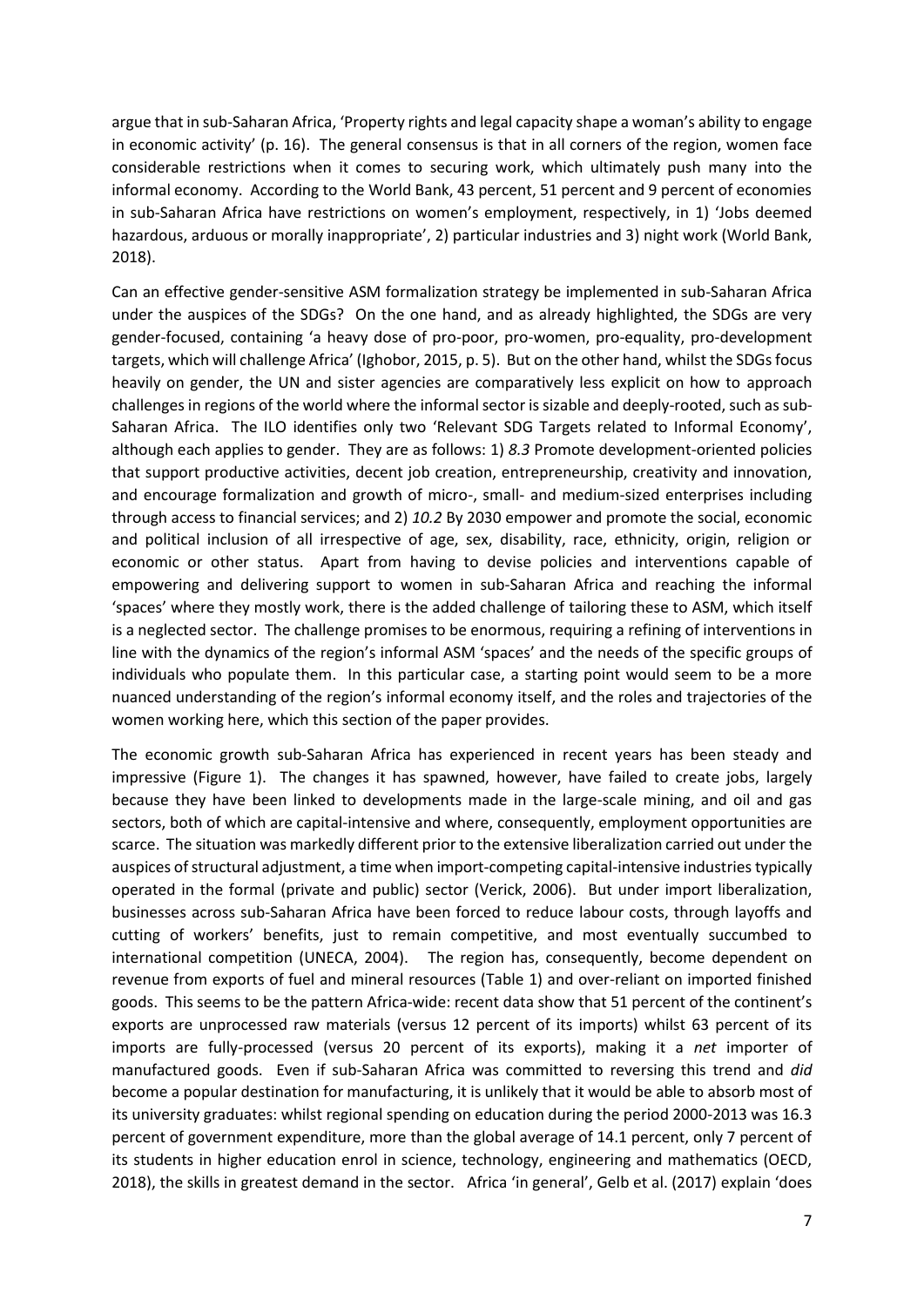not appear to be posed to embark on a manufacturing-led takeoff, stepping into the shoes of emerging Asia' (p. 28).

An inevitable consequence of growth with so few – what the OECD (OECD, 2018) refers to as – 'quality jobs' is hardship and poverty. According to data compiled by the International Labour Office (ILO), in sub-Saharan Africa, extreme poverty (those living on less than US\$1.90/day) has dropped since 2000 but is still exceptionally high at 36.6 percent, as is moderate working poverty (those living on US\$1.90- US\$3.10/day) at 24.4 percent (ILO, 2018). This explains why most of the region's population turn to a buoyant informal economy, including activities such as ASM, for their incomes. It is challenging, with such limited information available, to determine, with accuracy, the precise number of people who today, work in the informal economy in sub-Saharan Africa. But the broad consensus is that it accounts for 30-90 percent of the region's total non-agricultural employment and 25-65 percent of its GDP (IMF, 2017): at the one extreme is South Africa, where the figure is an estimated 34 percent, whilst at the other extreme are locations such as Benin, where it is approximately 91 percent.



Figure 1: Real GDP growth in sub-Saharan Africa, 2006-Present<sup>4</sup>

*Sources*: World Bank, 2010, 2014, 2016, 2018

<sup>4</sup> The data for 2017-2020 are estimates.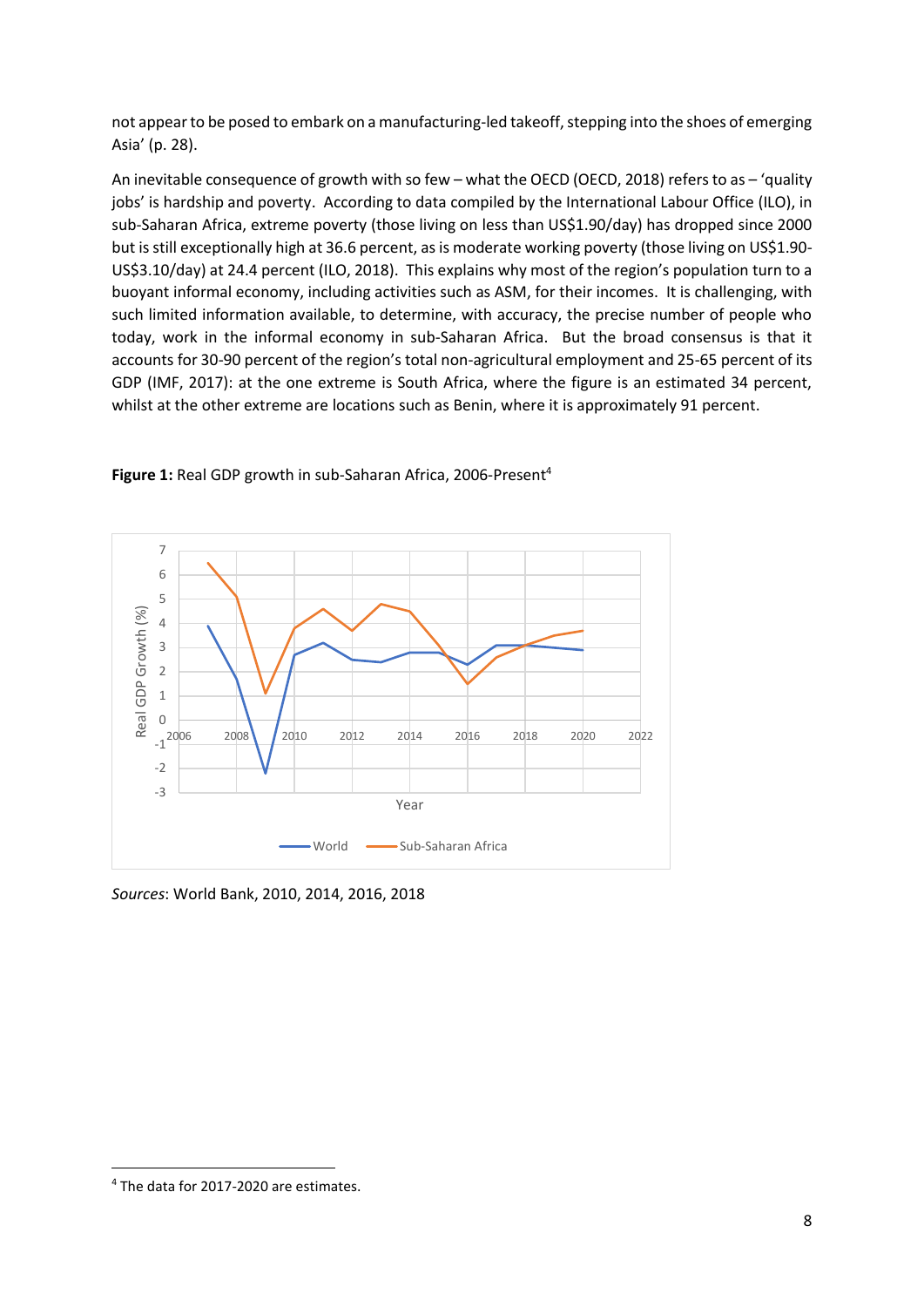| Country             | <b>Commodity</b>                                | <b>Commodity</b> |
|---------------------|-------------------------------------------------|------------------|
|                     |                                                 | <b>Export</b>    |
|                     |                                                 | Dependence       |
|                     |                                                 | (percent)        |
| Angola              | Oil                                             | 99               |
| <b>Botswana</b>     | Diamonds                                        | 97               |
| <b>Burkina Faso</b> | Ores,<br>metals,<br>gold<br>non-monetary<br>and | 44               |
|                     | precious stones                                 |                  |
| Cameroon            | Oil                                             | 58               |
| Central African     | Ores, metals,<br>gold<br>non-monetary<br>and    | 50               |
| Republic            | precious stones                                 |                  |
| Chad                | Oil                                             | 94               |
| Congo               | Oil                                             | 92               |
| <b>Brazzaville</b>  |                                                 |                  |
| DR Congo            | Ores, metals,<br>gold<br>non-monetary<br>and    | 83               |
|                     | precious stones                                 |                  |
| Equatorial          | Oil                                             | 99               |
| Guinea              |                                                 |                  |
| Gabon               | Oil                                             | 82               |
| Ghana               | Oil and ores, metals, non-monetary gold and     | 54               |
|                     | precious stones                                 |                  |
| Liberia             | Fuels, and ores, metals, non-monetary gold      | 52               |
|                     | and precious stones                             |                  |
| Mali                | Ores, metals, non-monetary gold<br>and          | 51               |
|                     | precious stones                                 |                  |
| Niger               | Oil, and ores, metals, non-monetary gold and    | 81               |
|                     | precious stones                                 |                  |
| Nigeria             | Oil and gas                                     | 95               |
| Sierra Leone        | Ores, metals,<br>gold<br>non-monetary<br>and    | 94               |
|                     | precious stones                                 |                  |

**Table 1:** Natural Resource dependency in selected countries in sub-Saharan Africa

*Sources*: UNCTAD, 2015; UNDP, 2015

The informal 'spaces' found in sub-Saharan Africa today are dynamic and bustling with entrepreneurial activity; its ASM sector is no exception. Early accounts of the region's informal activity (e.g. De Lattre, 1990; Osirim, 1993; KAbadaki, 1994), however, focused overwhelmingly on the struggles endured by aspiring entrepreneurs: their restrictive work environments; how they struggle to earn profits, except in cases where there are significant subsidies; and how there are numerous bottlenecks that must be overcome in order for activities to expand. This body of work, Elken (1988) observed at the time, 'makes gloomy reading' (p. 171). The narrative about entrepreneurship in sub-Saharan Africa has changed over the years but it remains overwhelmingly negative, focusing, more recently, on how the region is 'losing GDP' from the sector and/or how its operators are avoiding paying tax (e.g. Dube and Casale, 2016; Danquah and Osei-Assibey, 2018). Some scholars (e.g. Spring and McDade, 1998) have shared valuable insights beyond this, drawing attention to the dynamics of the entrepreneurship proliferating in the informal economy in sub-Saharan Africa and its economic importance at the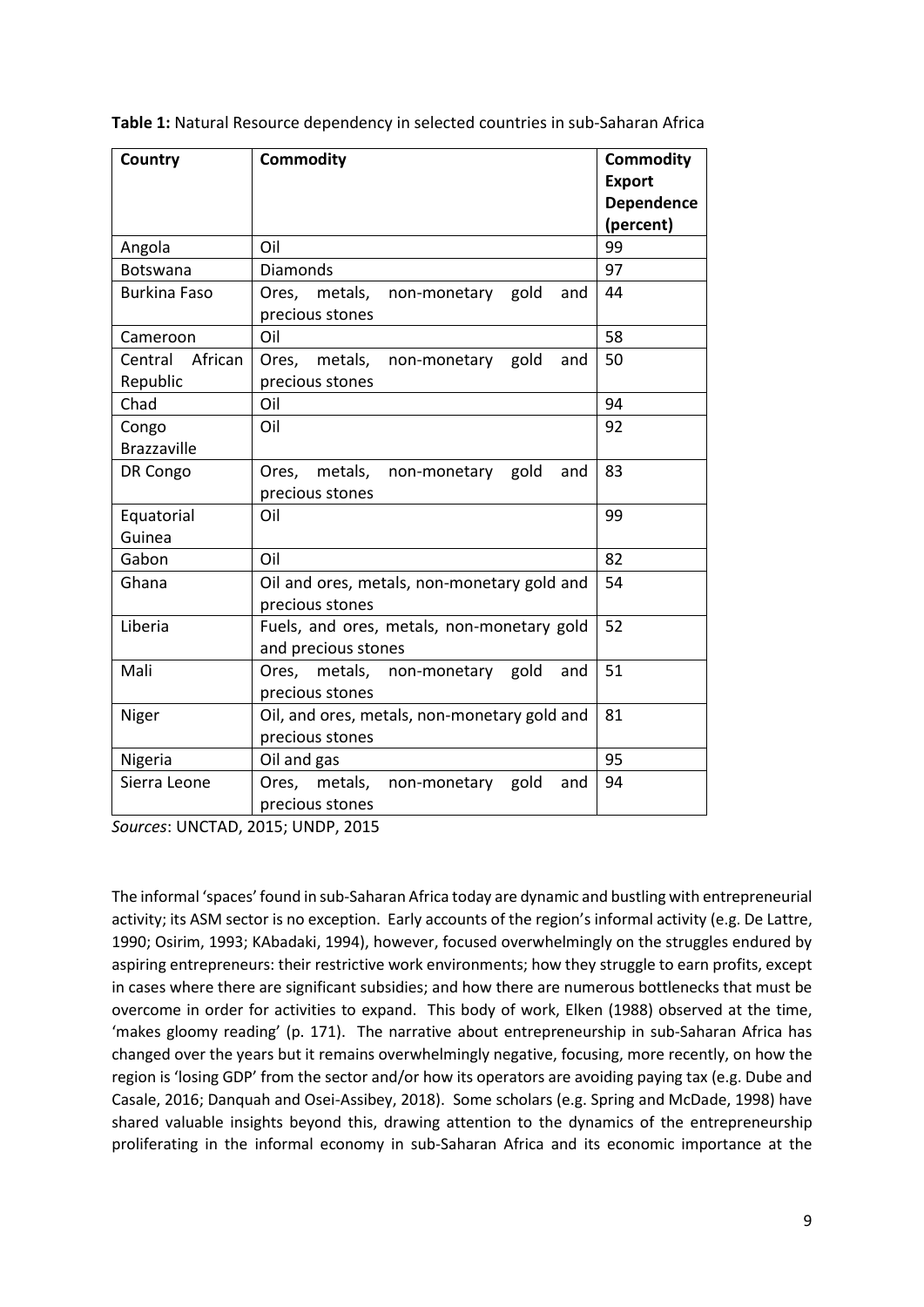community level. But the bulk of analysis put forward on the subject fails to take stock of circumstances which give rise to informal activities in the first place.

It has mostly been the donor organizations – many of which, ironically, have ushered in the investment frameworks and catalyzed the industrial activity and growth responsible for creating the burgeoning informal economy now rooted in sub-Saharan Africa – that have kept the dialogue focused on the experiences of individuals. Most of the economic activity that proliferates in the region's informal sector is akin to what is often referred to in the literature as 'necessity entrepreneurship', or activity pursued by individuals due to 'poverty and lack of employment opportunities', for whom 'Starting a business is not their prime consideration until they have exhausted other options' and which overall, 'In order to survive over poverty and/or unemployment, they are forced to be entrepreneurs' (Cheung, 2014, p. 2). Experiences from sub-Saharan Africa did not directly inform the pioneering analysis that emerged on necessity entrepreneurship during the 1980s. But efforts have been made, retrospectively, to unpack the idea in an attempt to broaden understanding of the complexities of the eclectic collection of entrepreneurial activities that have proliferated in the region's burgeoning informal economy.

Particular attention has been paid to articulating how the growth of most are linked to hardship, a hallmark of necessity entrepreneurship. Officials at the African Development Bank, for example, stress the importance of 'Recognizing Africa's Informal Sector', the expansion of which 'is often associated with increasing poverty and weak employment conditions', due in large part to how 'many African countries have experienced a growth revival, but this has not necessarily generated decent jobs'. 5 In sub-Saharan Africa, therefore, the informal sector, in effect, 'acts as a safety net, providing employment and income to a large and growing working-age population that may otherwise be unemployed in the absence of sufficient opportunities in the formal sector' (IMF, 2017, p. x). The *reliability* of this employment, however, is a concern: according to the ILO (ILO, 2018), sub-Saharan Africa has the highest 'vulnerable employment rate' in the world at 72 percent. With self-employment accounting for an estimated 70 percent of all work in sub-Saharan Africa (ILO, 2009), it is unclear how, in line with recommendations put forward by the *African Development Report 2011* (African Development Bank, 2011), the region can possibly produce more 'opportunity-driven entrepreneurs' – individuals who are *consciously* looking to take advantage of business opportunities (Stoner and Fry, 1982; Bhave, 1994) – or be expected to put individuals leading precarious existences in a position 'to innovate in order to take full advantage of market opportunities' (p. 122) on their own.

Whilst information may be limited, there are enough data and anecdotes in the literature to conclude that the 'vulnerable employment rate' in sub-Saharan Africa is highest amongst women. This is largely because today, for women across the region, informal employment is 'pervasive' (ILO, 2018, p. 10), as fewer than 23 percent fall into the category of 'wage and salaried workers' (ILO, 2017). The ILO (ILO, 2009) provides a glimpse of the precarious existences led by many of these women:

[in sub-Saharan Africa,] within the informal economy, women are concentrated in the lower end where decent work deficits are the greatest. Outside of agriculture, women are in the least protected and most precarious forms of work, including as domestic workers, unpaid contributing family workers and industrial outworkers. Those in this last category have some of the lowest average earnings of all, since they often lack firm contracts, they may not be paid for months and they are made responsible for non-wage costs of production. [p. 32]

<sup>&</sup>lt;sup>5</sup> 'AFDB: Championing Inclusive Growth Across Africa', www.afdb.org/en/blogs/afdb-championing-inclusivegrowth-across-africa/post/recognizing-africas-informal-sector-11645/ (Accessed 13 April 2018).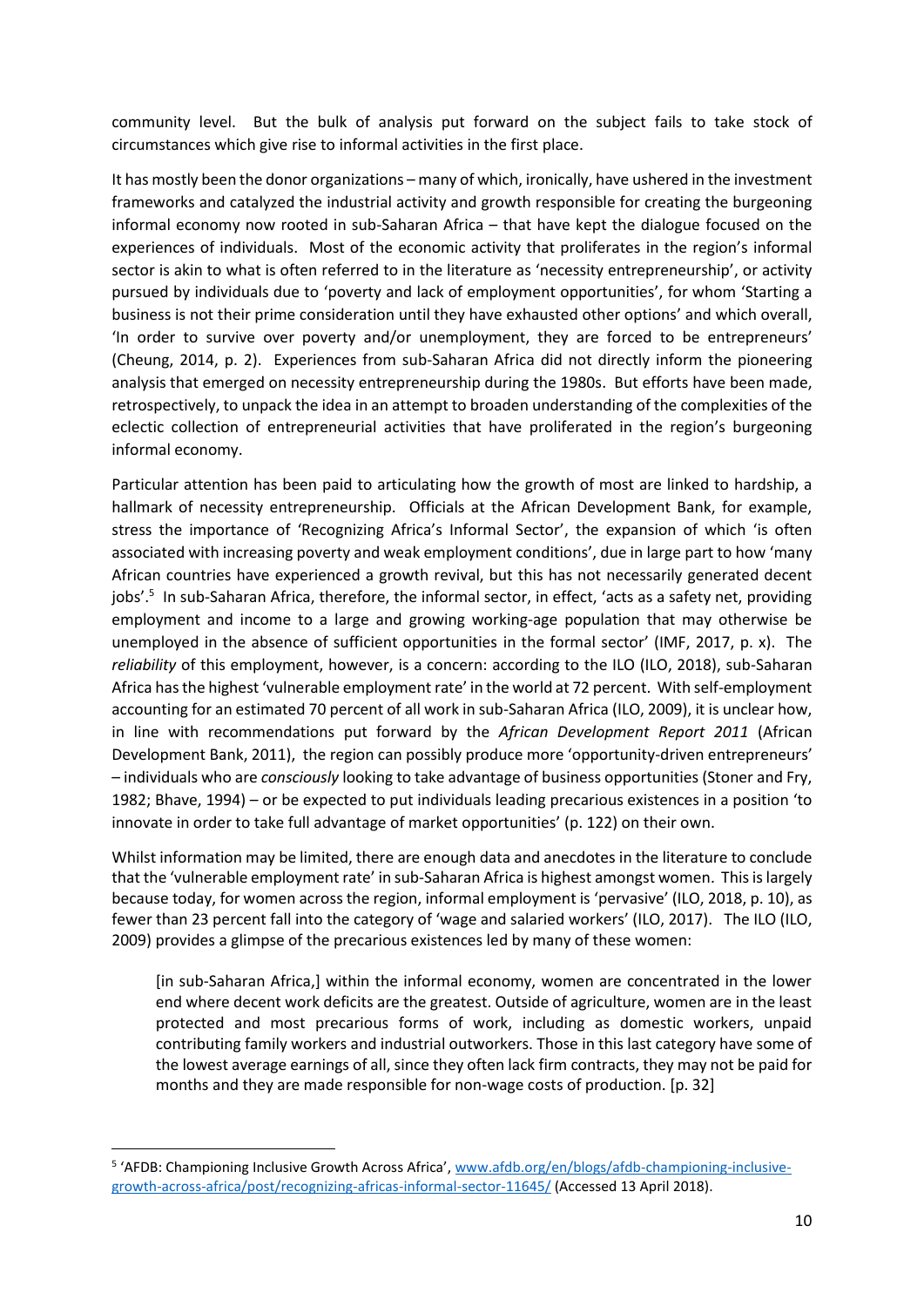Chen (2008) has pulled together some illustrative examples, including Ghana, where 'own-account workers and unpaid contributing family workers' accounted for 77 percent and 47 percent of women's non-agricultural employment, respectively (p. 4). Similar patterns were identified much earlier in Benin, Chad and Mali, where, at the turn of the century, over 95 percent of individuals working in the nonfarm informal sector were reportedly women (Chen, 2001). Most of these individuals and women elsewhere in sub-Saharan Africa, however, are not only working informally but are self-employed, undertaking work as individuals or family heads that would fall into the category of necessity entrepreneurship (Table 2).

If, in the words of the *African Development Report 2011*, they are 'to innovate in order to take full advantage of market opportunities', they must overcome a series of barriers preventing their advancement and growth as entrepreneurs in sub-Saharan Africa. The report itself identifies many of these, echoing ideas that have been communicated widely over the past four decades (see e.g. UNECA, 1988; Spring and McDade, 1998). It furthermore draws attention to findings from surveys of 28 countries in sub-Saharan Africa conducted by researchers at the World Bank which reveal that in all, with the exception of Botswana, there are unequal rules for men and women in at least one of the following areas: taxation, employment, property use and access to institutions. These unequal rules extend to the region's informal employment, where the gender gap often exceeds 20 percent, exacerbated heavily by sharp disparities in education between the male and female populations (Dieterich et al., 2016).

This paper focuses on the women who work informality in ASM camps in sub-Saharan Africa. The sector's activities are mostly found scattered across throughout the region's rural patches, the significance of which Hallward-Driemeier and Hasan (2013) underscore:

With two-thirds of the region's [sub-Saharan Africa's] population in rural areas, land rights are thus critical in determining income opportunities in Sub-Saharan Africa. Women's rights to their assets and income are central to their ability and incentive to operate and expand their businesses. As many people work in rural areas and informally, customary law and traditional forms of justice, rather than the formal legal system, may be more relevant. [p. 26]

Dieterich et al. (2016) summarizes the trajectory women find themselves on in the informal economy in rural sub-Saharan Africa. Within the region's low-income countries, explain the authors, agriculture engages over 50 percent of the labour force, and whilst participation of females exceeds that of men, a lack of land ownership, credit and finance, and other production inputs often limits productivity and leaves them in a poverty-stricken state. As living standards improve, an increasing number of individuals move out of agriculture and into waged positions and the household enterprise sector. But females, including those who are married, tend to find it difficult to make either transition because of the abovementioned barriers.

Whilst data and case study analysis are in short supply, when what limited information that is available is grafted on to this trajectory, the picture emerging for women engaged, informally, in ASM is strikingly similar. But even if this were to be entirely accurate, as the section that follows explains, policymakers and donors simply do not have enough data and testimonials on-hand to make important and effective decisions about women engaged in ASM in sub-Saharan Africa. The fates of these women are – for better or for worse – determined heavily by ASM's policy treatment, and individual governments' commitment to formalize and support the sector's activities.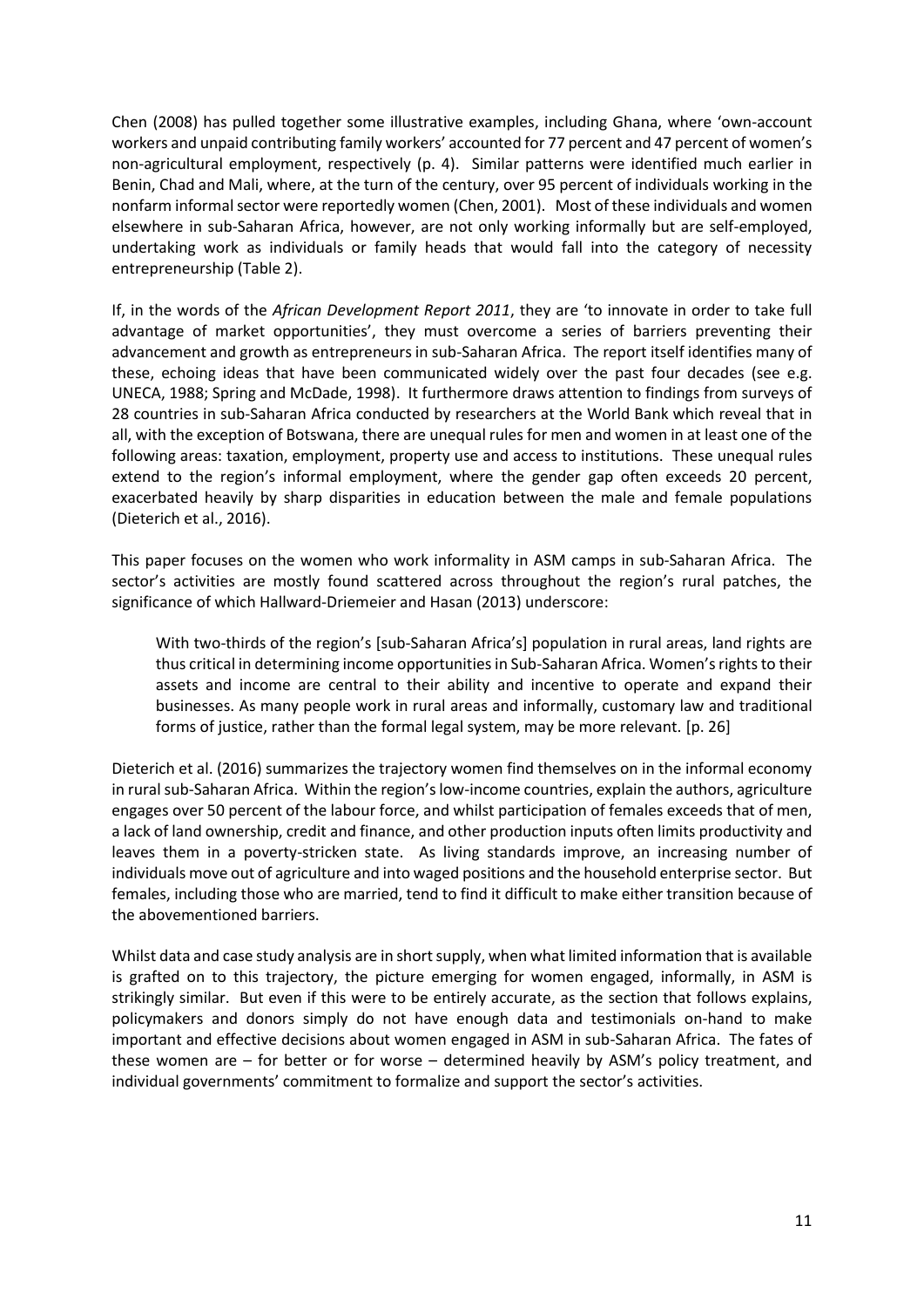**Table 2:** Percentage of self-employed persons in selected countries in sub-Saharan Africa

|                          | 2015       | 2005-2014                                         | 2009                                   | 2009                                            |
|--------------------------|------------|---------------------------------------------------|----------------------------------------|-------------------------------------------------|
| Country                  | Population | <b>People living</b><br>below the<br>poverty line | Self-employed in<br>nonfarm employment | Women's share in<br>nonfarm self-<br>employment |
|                          | (Millions) | ( %)                                              | ( %)                                   | ( %)                                            |
| Benin                    | 10.9       | 36.2                                              | 88.7                                   | 59.9                                            |
| Botswana                 | 2.3        | 7.4                                               | 18.8                                   | 44.7                                            |
| <b>Burkina Faso</b>      | 18.1       | 40.1                                              | 69.7                                   | 53.6                                            |
| Burundi                  | 11.2       | 64.6                                              | 35.6                                   | 22.0                                            |
| Cameroon                 | 23.3       | 37.5                                              | 43.8                                   | 23.1                                            |
| Central African Republic | 4.9        | 62.0                                              | 57.5                                   | 47.4                                            |
| Chad                     | 14.0       | 46.7                                              | 72.4                                   | 54.0                                            |
| Comoros                  | 0.8        | 44.8                                              | 61.0                                   | 24.8                                            |
| Congo, Dem. Rep.         | 77.3       | 63.6                                              | 51.8                                   | 39.5                                            |
| Congo, Rep.              | 4.6        | 46.5                                              | 38.7                                   | 42.6                                            |
| Ethiopia                 | 99.4       | 29.6                                              | 73.6                                   | 60.9                                            |
| Ghana                    | 27.4       | 24.2                                              | 66.9                                   | 74.6                                            |
| Guinea                   | 12.6       | 55.2                                              | 71.8                                   | 31.0                                            |
| Guinea-Bissau            | 1.8        | 69.3                                              | 48.4                                   | 35.5                                            |
| Kenya                    | 46.1       | 45.9                                              | 61.0                                   | 67.6                                            |
| Lesotho                  | 2.1        | 57.1                                              | 17.6                                   | 56.4                                            |
| Liberia                  | 4.5        | 63.8                                              | 40.8                                   | 38.7                                            |
| Madagascar               | 24.2       | 75.3                                              | 46.3                                   | 45.9                                            |
| Malawi                   | 17.2       | 50.7                                              | 33.2                                   | 24.5                                            |
| Mali                     | 17.6       | 43.6                                              | 83.9                                   | 57.2                                            |
| Mozambique               | 28.0       | 54.7                                              | 46.5                                   | 29.2                                            |
| Niger                    | 19.9       | 48.9                                              | 83.7                                   | 47.4                                            |
| Rwanda                   | 11.6       | 44.9                                              | 25.4                                   | 21.9                                            |
| South Africa             | 54.5       | 53.8                                              | 11.6                                   | 57.1                                            |
| Sudan                    | 40.2       | 46.5                                              | 40.7                                   | 12.5                                            |
| Tanzania                 | 53.5       | 28.2                                              | 27.5                                   | 18.8                                            |
| Togo                     | 7.3        | 55.1                                              | 68.3                                   | 61.0                                            |
| Zambia                   | 16.2       | 60.5                                              | 17.9                                   | 46.6                                            |

*Sources*: Adams et al., 2013; UNDP 2017

# **3. Informal Artisanal and Small-Scale Mining in Sub-Saharan Africa: 'Spaces' of Exploitation or Economic Opportunity for Women?**

The question posed above cannot be answered with the quantity of information available. Accounts of women's experiences in ASM can be found scattered across the literature but significantly, few connect with the policy context, in particular how the governance of the informal 'spaces' in which the activities they engage shapes their livelihoods. A big part of this exercise, therefore, is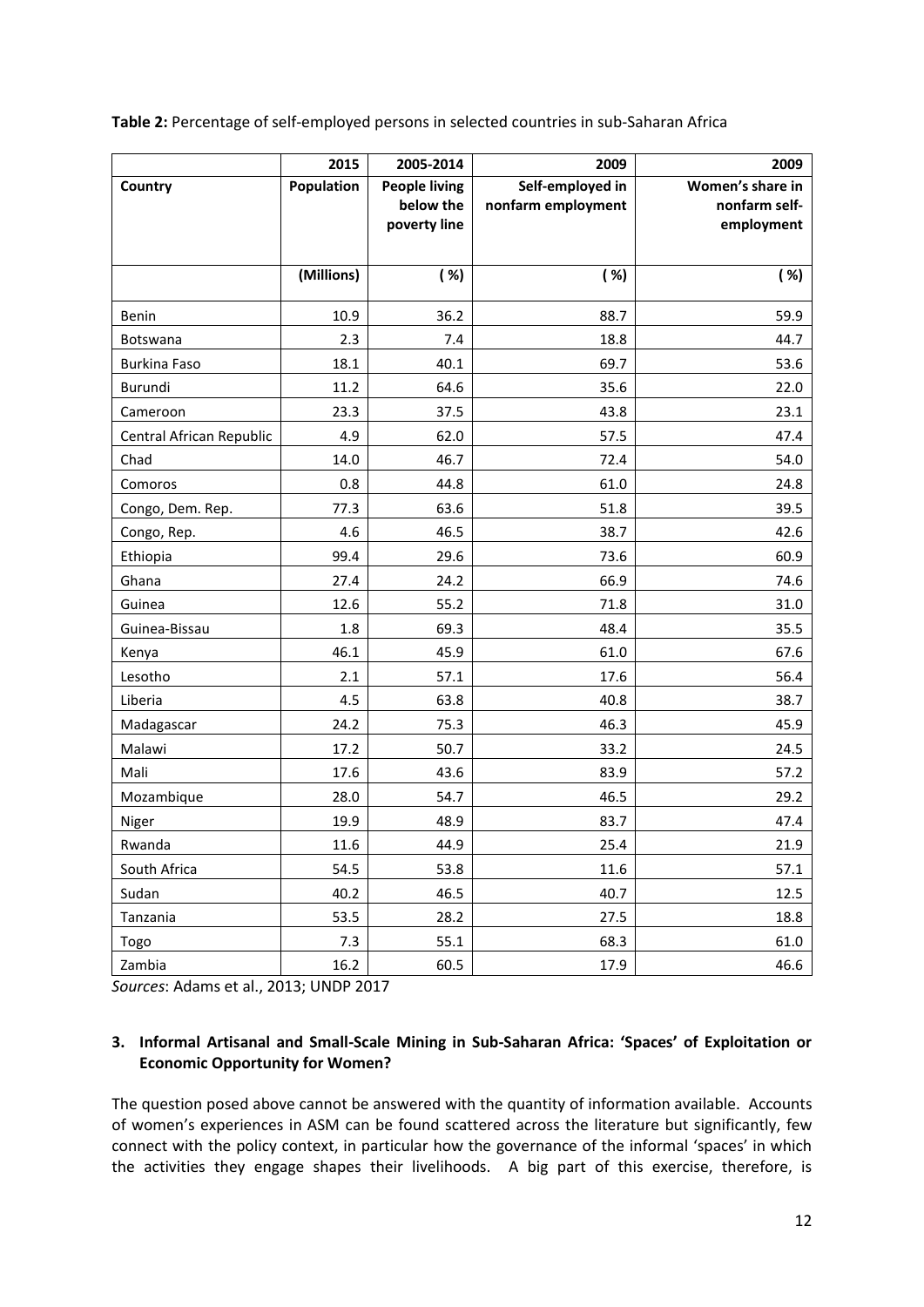understanding *why* and *how* informal ASM activities proliferate across rural and peri-urban sub-Saharan Africa, a problem which the architects of the AMV must ultimately unravel if they are committed to reaching and capacitating women employed in the sector. After pulling together the material published on women in ASM, in the process underscoring how little is known about, and the need for more research on, this subject, this section of the paper provides explanations for why, throughout the region, the sector's activities occur mostly in informal 'spaces'. It concludes by asking whether the region's governments, guided by the AMV and SGGs, are in a position to implement propoor formalization programs for ASM, let alone implement schemes tailored to the needs of the specific groups who populate the sector's informal 'spaces', in this case, women.

# *3.1 Surveying the Literature*

Women's participation in ASM is a subject that has not been entirely overlooked; discussion began to surface in the 1990s. One of the earliest and most critical pieces was produced by Labonne (1996), who stressed the importance of 'Acknowledging the women themselves', and prescribed a series of steps which – presumably intended for policymakers – should take to make this happen. At about the same time, the United Nations produced a comprehensive report on the ASM sector (UN, 1996), which states that 'Women constitute a significant portion of the human resources in small-scale mining and artisanal mining, and in some areas, they are the predominant participants'. The report further acknowledges the diverse roles played by women at ASM sites, including taking 'part as concession owners, hawkers and providers of services and goods, labourers, dealers and buying agents, food preparers, and equipment owners, who hire out items such as shovels and pans' (p. 221). Other reports(e.g. Davidson, 1993; Traore, 1994; Burke, 1997) highlight similar points about women in ASM, many of which are relevant to sub-Saharan Africa.

This body of research, however, failed to have an impact in the policymaking and donor space at the time because the recommendations were being made in a vacuum. Organizations such as the World Bank, the United Nations Department for Economic and Social Affairs, the Intermediate Technology and Development Group and GTZ were financing promising technical, policy and geological work for ASM in the 1990s. But most of it was siloed, disconnected from broader development policies and dialogues at the time, including those linked to Agenda 21 and, in the case of sub-Saharan Africa, rural economic development programs being implemented by influential regional agencies such as the African Development Bank and the United Nations Economic Commission for Africa. Overall, regional development policy machinery failed to view and ultimately treat ASM as an embedded part of rural African societies, despite explicit reference to its activities being connected to sectors such as agriculture (see e.g. Wels, 1982; Kumar and Amaratunga, 1994; Maconachie and Binns, 2007). Most of these interventions, to paraphrase ILO officials commenting on the ineffectiveness of the support structures in place for the sector at the time (ILO, 1999), therefore, inevitably 'gently wound down' once funding dried up. This is the challenge which signatories to the AMV face today: devising ASM formalization schemes which can be nestled within comprehensive policy frameworks, the design of which has been informed by the SDGs.

Failure to cement ASM in the mainstream development literature in the 1990s and early-2000s are a main reason why the struggles and experiences of the sector's female participants have gone virtually overlooked, despite being a time when gender in sub-Saharan Africa and the experiences of the region's women entrepreneurs were attracting considerable attention in the academic community (e.g. Ahwireng-Obeng, 1993; Pickering et al., 1996; Chitsike, 2000). It seemed to be a case of the work mentioned above being published mostly in policy and trade journals which had minimal readership among scholars in African studies and international development; and, failure on the part of their authors to 'speak' to broader development challenges, in this case, those concerning gender and women's empowerment. It was not until Hinton et al. (2003) that a detailed, engaging and up-to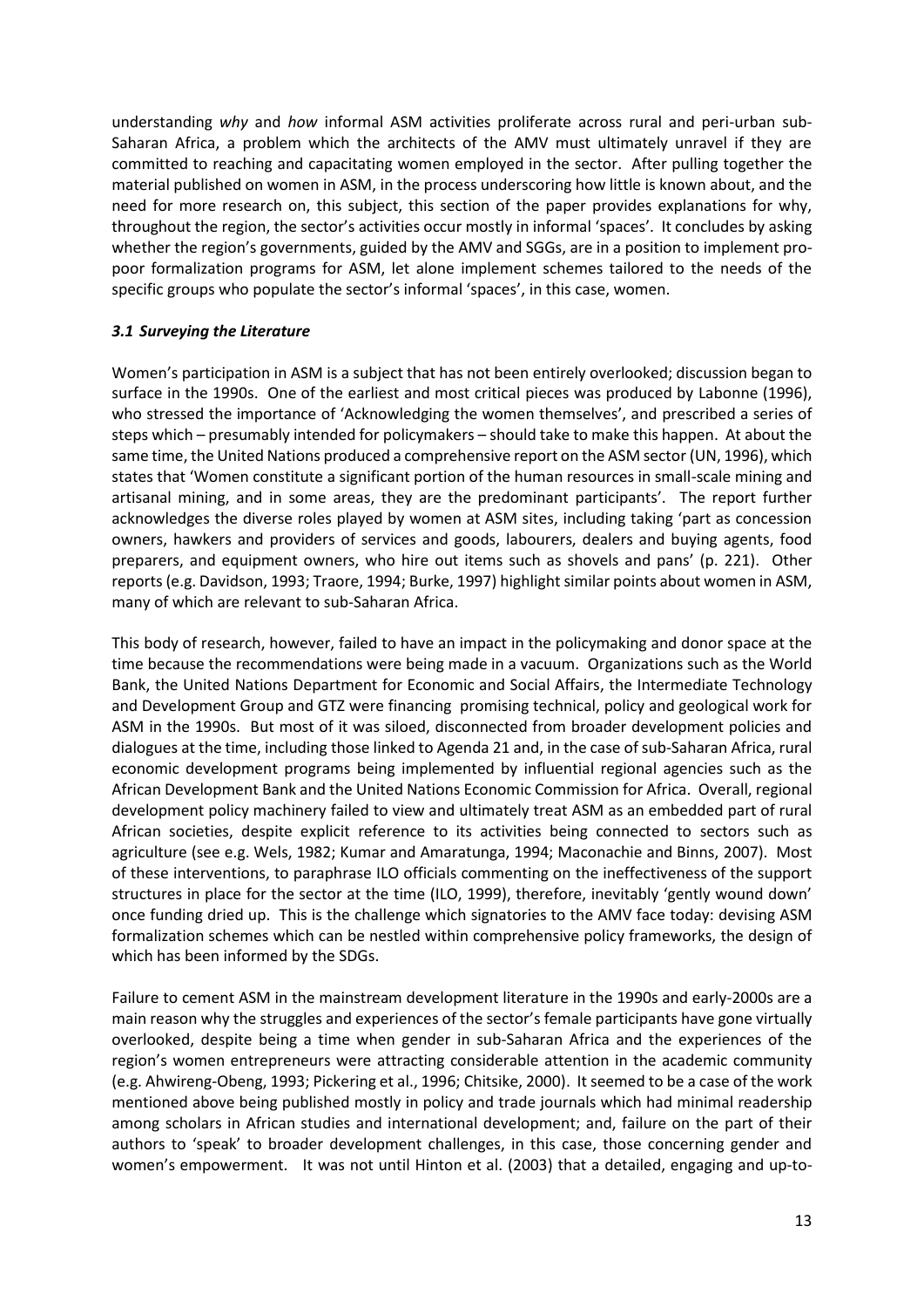date survey of women's participation in ASM was produced. Reflecting on the general lack of input on the subject at the time, the authors reinforced the first recommendation put forward by Labonne (1996) on the importance of 'gathering data on female participation in mining and a comparison of their roles', data collection which, the author argued, 'should be undertaken on a participatory basis and should involve operators in the sector, district mining staff, local government officials and others involved in artisanal mining' (p. 121). Building on this point, Hinton et al. (2003) concluded, based on the information they harvested and presented, that 'The paucity of reliable information concerning women's involvement in artisanal mining represents a major knowledge gap', and that 'In most reports on artisanal mining, a discussion of a women's role is altogether absent, or is grouped together with child labour, often in the same paragraph' (p. 182). Very little work, however, has since been undertaken which would qualify as comprehensive responses to this call to address the 'paucity of reliable information'. One of the more telling signs of the lack of activity taken on this front is the repeated quoting of the same data. It begins with the 40-50 percent figure typically highlighted in reports as the share of women engaged in ASM worldwide. Over two decades ago, Labonne (1996) claimed that 'Close to half of the 6 million artisanal miners are women' (p. 119), a figure which Hinton et al. (2003) suggested was closer to 30 percent. This may have been the case, given the data that had emerged from the ILO office a few years previously, drawn from censuses and questionnaires distributed globally. The information gathered (see ILO, 1999) suggested that women's employment in ASM globally ranged from 5 percent in Malaysia to 50 percent in Tanzania. The 30 percent figure, however, still continues to be cited in research briefs (see e.g. Malpeli and Chirico, 2013; Olayide et al., 2013; Chichester et al., 2017), despite claims made in the World Bank's *Gender Dimensions of Artisanal and Small-Scale Mining A Rapid Assessment Toolkit* (Eftimie et al., 2012) that 'their [women's] involvement may now be much higher' (p. 6) and no additional census work having been conducted to justify this figure's continued use. The absence of a reliable baseline and accompanying country-level disaggregated population data for ASM makes it challenging to design interventions aimed at supporting women engaged in the sector and to source the finance required to support them.

The situation is even more contentious in the case of sub-Saharan Africa. Here, the figure which continues to be quoted as the proportion of the ASM workforce being women is 40-50 percent, despite there being little clarification in the literature about how this was arrived at, although it is likely that Hinton et al. (2003) developed this figure using, once again, country-level estimates provided by the ILO (ILO, 1999). What is surprising, however, is that despite the rapid growth the sector has since experienced throughout the region, research documents (Scott, 2014; Buss et al., 2017; Weldegiorgis et al., 2018) continue to quote this figure, which would imply that the composition of the sector's workforce has *not* changed. But what has perhaps been even more disconcerting is the haste with which donors have accepted this 40-50 percent figure and quoted it in their reports (Ruzvidzo, 2015; WHO, 2016), seemingly without scrutinizing the validity or sources of the data used to compute it. Table 1 presents the country figures typically quoted in gender-focused work on ASM in sub-Saharan Africa, many of which have been cited for more than two decades.

| Country      | <b>Estimated number of ASM</b><br>operators | <b>Estimated Percentage of Women</b><br>in ASM |
|--------------|---------------------------------------------|------------------------------------------------|
| Malawi       | 40,000                                      | 10%                                            |
| Mozambique   | 60,000                                      | 30%                                            |
| Tanzania     | 550,000                                     | 25%                                            |
| South Africa | 10,000                                      | 5%                                             |
| Zambia       | 30,000                                      | 30%                                            |
| Zimbabwe     | 350,000                                     | $>50\%$                                        |
| Ghana        | 200,000**                                   | 50-75%*                                        |

**Table 1:** Estimated number of female ASM operators in selected countries in sub-Saharan Africa

*Sources*: Dreschler, 2001; Hentschel et al., 2002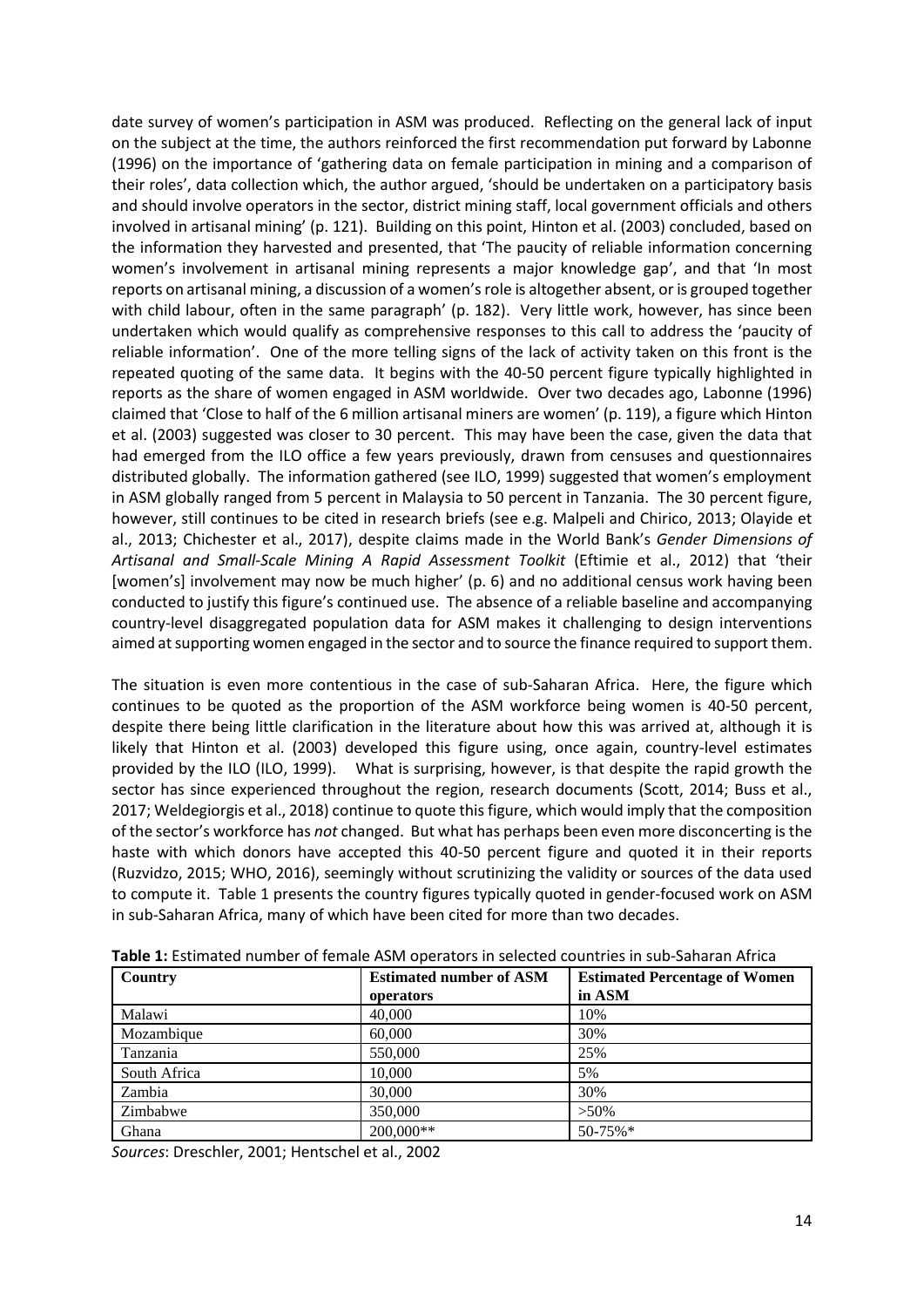It has long been argued that many women in the region 'work extensively along with children and other family members in artisanal and small-scale mining in communities where it takes place', carrying out tasks which 'can be a demanding, dangerous, and often only marginally profitable sector for women, and job opportunities in ASM, even more than larger scale mining, can increase women's burden of working both outside and inside the home' (Eftimie et al., 2009, p. 23). The implication here is that these women are confined to work that is 'dangerous', 'demanding' and/or 'marginally profitable', although this is typical of the types of income-earning activities available in most informal 'spaces'.

These are the messages which have resonated powerfully in the work published on the subject in recent years. Despite also, at times, drawing on obsolete demographic data, many authors have offered detailed descriptions of the roles women play at selected ASM sites in the region, and the challenges they face on a daily basis. The work published on DR Congo has been the most detailed, focusing primarily on the abuse women engaged in ASM and/or who reside close to sites controlled by the police and local politicians are subjected to, as well as how these dynamics influence individuals' decisions to migrate to sites in search of work (see e.g. Bashwira et al., 2014; Rustad et al., 2016; Maclin et al., 2017). Most of the remaining studies focus on women's experiences with accumulating incomes in the ASM sector. Werthmann (2009) offers a particularly optimistic glimpse of informal gold mining camps in Burkina Faso. Here, migrating women recognize that their movement into goldproducing communities puts them in a position to pursue a range of income-earning activities and in the process, accumulate significant wealth. In neighbouring Ghana, Yakovleva (2007) reported similar findings from interviews with female miners operating illegally in the country's Eastern Region. Here, it was reported by interviewees that the major motivation for women to engage in informal mining activity was a lack of productive employment. Specifically, a shortage of land, underdeveloped local markets, an inability to physically access wider markets and a lack of financial credit push the poorer women inhabiting rural areas to enter low-skilled, less productive jobs in illegal small-scale mining. Findings reported by Armah et al. (2016) build on these findings, suggesting that, in Ghana, 'disparities exist in the important factors that contribute to discrimination in working conditions of the male and female artisanal and small-scale goldminers' (p. 473). The authors determined from cross-sectional survey of 482 male and 106 female artisanal and small-scale gold miners in the country that overall, age and years of experience were relevant for the former, whilst education and number of years lived in the community proved important for the latter. These findings complement those in Buss et al. (2017), who, drawing on feedback from interviews conducted in Rwanda, Uganda and DR Congo, report that women at ASM sites are compensated less than men, and face significant barriers in their efforts to access the credit and technologies needed to increase their earnings.

Once again, can an AMV, implemented under the auspices of the SDGs, facilitate the design and implementation of formalization and support programs for ASM that are capable of reaching and improving the livelihoods of these women? There are two issues to consider beforehand, the first being a holistic understanding of the circumstances which have driven these women to mine in the first place. Their migration and decision to pursue work in ASM is linked to personal hardship, which is itself at the heart of the 'poverty-driven' narrative that again, has dominated debates on the sector's growth, particularly in sub-Saharan Africa, for more than three decades (Barry, 1996; ILO, 1999; UNECA, 2003; Hilson, 2009). Revisiting points raised at the outset of this paper, this narrative is premised upon the idea that 'Informal mining is decisively linked to rural stagnation and poverty' and is 'the livelihood that provides an alternative to or supplementing traditional livelihoods' (Lahiri-Dutt, 2015, p. 529). The women interviewed by both Yakovleva (2007) and Werthmann (2009) were illustrative examples of this: poor individuals who were driven to mine because of the need to alleviate their hardships. Similarly, in the case of Buss et al. (2017), there were reports of women feeling compelled to mine also because of hardship, induced by factors ranging from husbands no longer giving them money to a lack of opportunity in their hometowns.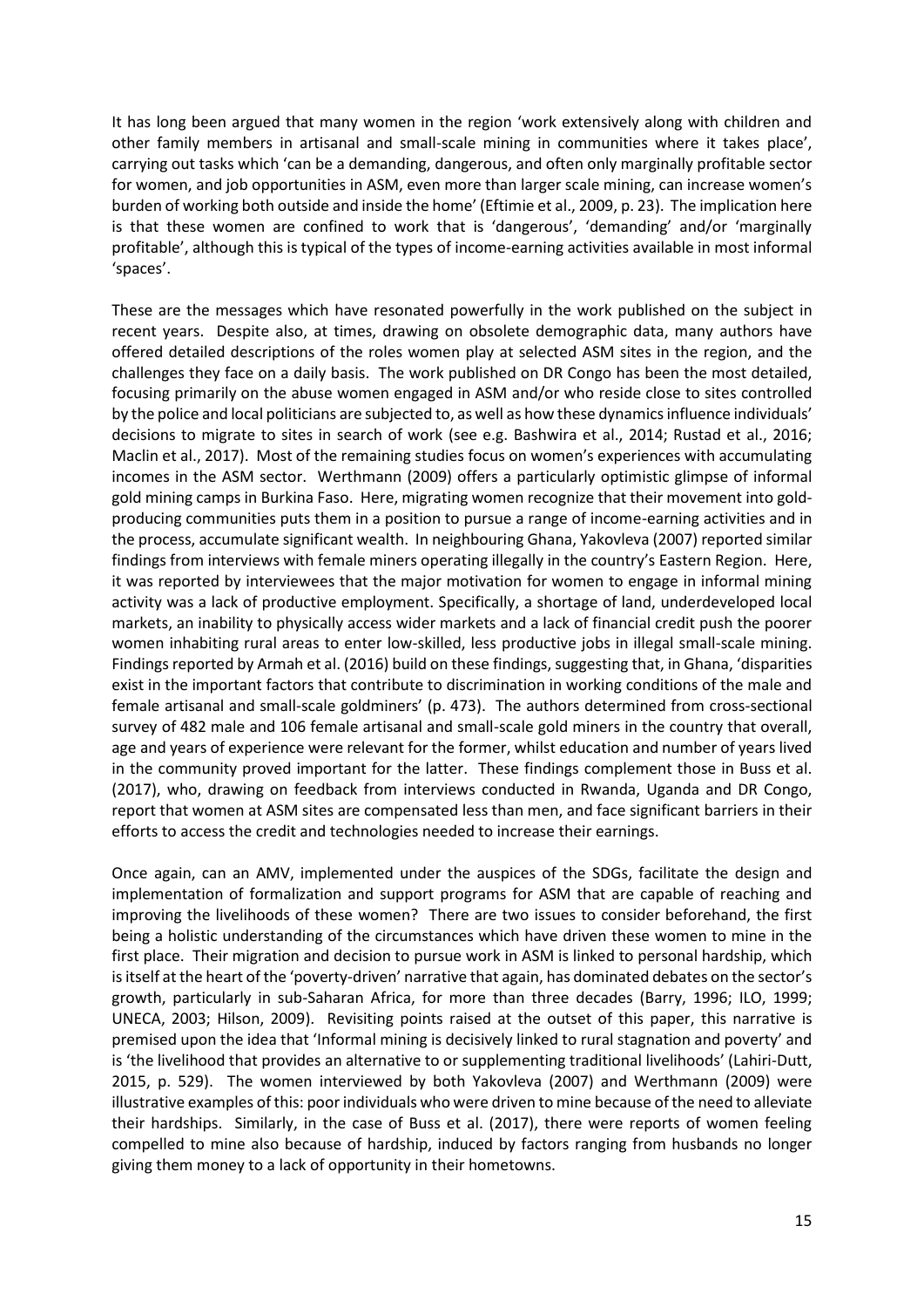In these, and related, cases, the state of the agricultural sector has governed heavily women's movement into ASM and has shaped their livelihood strategies. Once again revisiting points raised earlier, there is a burgeoning body of literature which highlights the links between subsistence farming and ASM in sub-Saharan Africa (see e.g. Maconachie and Binns, 2007; Pijpers, 2011; Kamlongera, 2011), highlighting, in particular, how diminished financial returns from the former has triggered movement into the latter. Most of the women profiled in each of the studies cited above have farming backgrounds and remain connected with agriculture in some capacity. For example, Yakovleva (2007) reports that 'It is evident that families re-orient their usual subsistence farming existence towards *galamsey* [i.e. informal gold mining] activities, but also retain their small farms, which often increases women's workloads' (p. 37), phenomena that mirror findings shared in other studies (e.g. Banchirigah, 2008; Hilson and Garforth, 2013) which draw attention to the inseparable links between subsistence agriculture and ASM in Ghana. Buss et al. (2017) share similar stories from their research in Central and East Africa which detail women's ties with agriculture, specifically individuals who reported using earnings to purchase farm plots and domestic animals. At the other extreme is the Eastern DR Congo (see e.g. Geenen, 2014; Kelly et al., 2014), where protracted conflict, 'through looting, destruction of property, and mass displacement, has led to the deterioration of the agricultural industry and markets', in turn leading 'many to rely solely on ASM for their livelihoods' (Maclin et al., 2017, p. 117). Before the war, Bashirwa et al. (2014) explain, the large majority of the rural population in North and South Kivu derived their income from agriculture and livestock rearing. But today, unsafe roads, deteriorating infrastructure, the insecurity of land tenure and a shortage of fertilizers have crippled even the most committed of Congolese who have attempted to re-enter their lives as full-time farmers (Kelly et al., 2014). It also explains why so many vulnerable people in the country, including women, take such great risks to pursue work at ASM sites.

These experiences underscore why, when assessing the dynamics of ASM in sub-Saharan Africa, 'transcending' the poverty narrative and discussions on how changes in agriculture have fuelled the sector's growth, as Verbrugge (2016) suggests must happen, would be difficult, if not, impossible. The evidence in support of individual hardship and diminished income-earning opportunities from agriculture fuelling the growth of ASM across the region is overwhelming; ignoring either would be to deny the very forces that have shaped – and which continue to shape – the livelihoods of those engaged in ASM, in this case, women. When the experiences of the women in question here, with their farming backgrounds, are mapped on to the rural work trajectory which Dieterich et al, (2016) describes, the barriers preventing their movement out of agriculture into waged positions and the household enterprise sector, including their progression in informal ASM 'spaces', become more visible. It was Dreschler (2001) who first broached this issue, taking stock of the movements, in the 1990s, of rural African populations out of agriculture into ASM and subsequently weighing in on what implications this had for women. Drawing on experiences from Southern Africa, the author argued that women's maneoverability in the sector, including their ability to ascend to the top of the labour hierarchy and become concession holders, was being held back by their family responsibilities, cultural beliefs and a lack of education:

Most of the women [in ASM] are found at the very bottom end of the sector's hierarchy, doing subordinate work…Women are also not that flexible and able to move around in the country. So, while men are often following the gold-rush in remote corners of the region, women are usually tied to their households and involved in seasonal panning activities around their home areas…Small-scale miners are generally men. Although some women take part in transporting and washing the ore, their other roles (mother, housewife, caretaker) still predominate. Many cultural barriers hinder women's involvement in artisanal mining. In some parts (for example, in N'tulo) Niassa women are not allowed to work at the mine site because they attract bad spirits. Here women are only allowed to sell food and beer. In Manica women Small-scale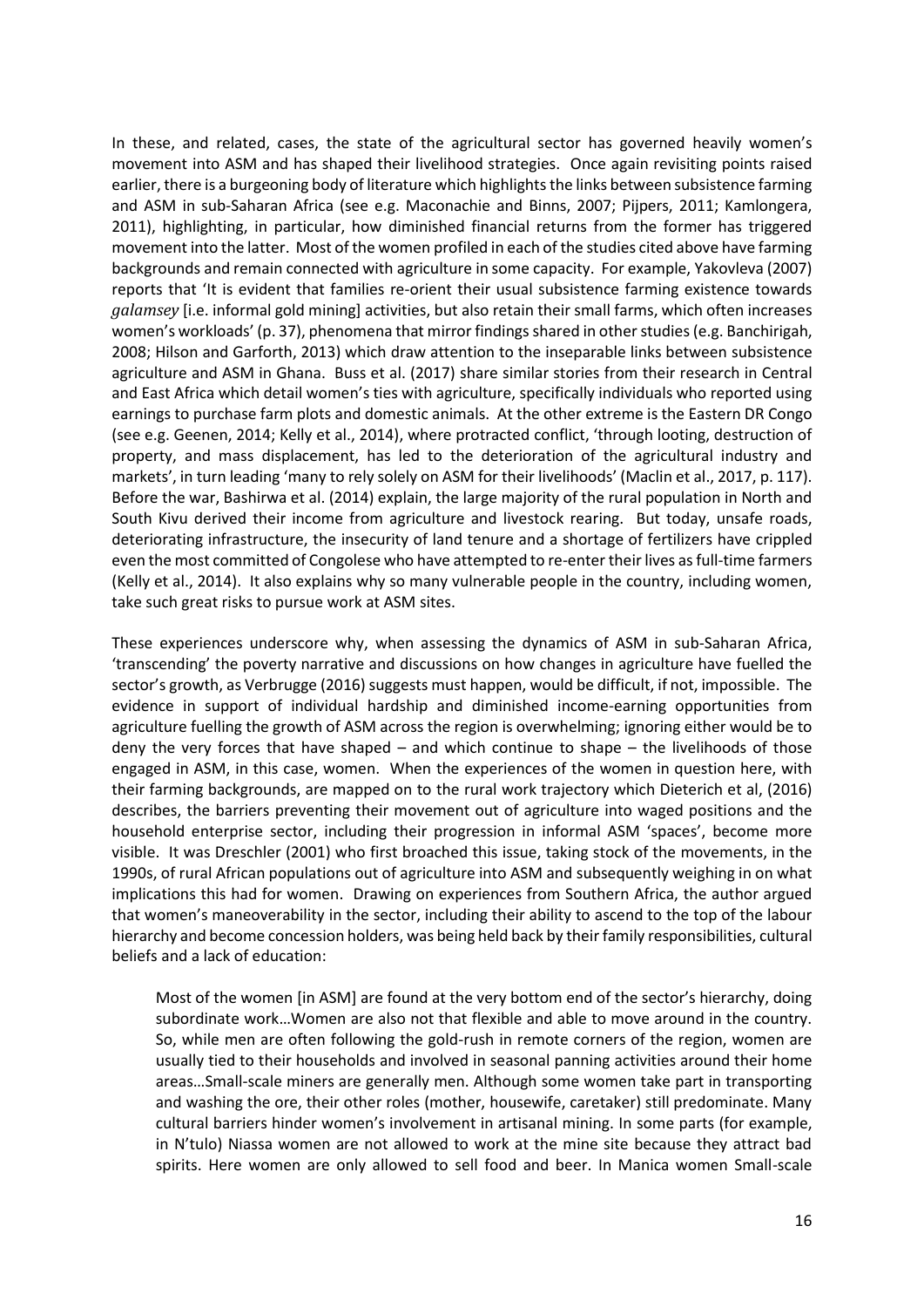Mining and Sustainable Development within the SADC Region 59 are not allowed to dig trenches, but they can transport the ore to the processing sites and wash it…[p. 7, 58-59]

The points raised by the author which more recent analysis has reinforced is that the activities women are often confined to in informal ASM 'spaces' across sub-Saharan Africa are largely a reflection of their cultural status and level of education, and/or are an extension of what they carry out in the household. In the case of Ghana, Yakovleva (2007) surmised from findings that 'the role played by women within families as a carer for children is transferred to *galamsey* [unlicensed artisanal mine] sites'. The author furthermore concluded that 'Due to their low educational levels, household responsibilities, low technical knowledge and restricted employment mobility, women enter illegal small-scale mining ''unskilled'' and therefore are afforded few opportunities to gain productive employment', which is why 'female *galamsey* workers have little chance of participating in more lucrative areas of the industry such as trade, management and equipment handling' (p. 38). Similarly, Buss et al. (2017) argue, based on their findings from research conducted in Eastern Africa, that 'The work possibilities at ASM zones for women were also strongly shaped by pressures on them by their families, households and the wider community concerning their gendered duties', and that 'It is clear that for many women, their participation in artisanal mining is shaped by a combination of productive and reproductive roles' (p. 34-35).

This leads to the second issue and ultimately, the main challenge with supporting women engaged in ASM in sub-Saharan Africa: determining *what* constitutes 'better' in this context. On the one hand, throughout sub-Saharan Africa, women are taking enormous risks to engage in ASM and once involved, expose themselves to even more dangers. There are countless accounts in the literature of sexual violence, physical abuse and other forms of discrimination against these women (see e.g. ITUC, 2011; Mbambi and Kandolo, 2016). But on the other hand, whilst struggling mightily and earning much less compared to their male counterparts, many African women who are engaged in ASM believe the risk to be worthwhile. From her research conducted in Ghana, Yakovleva concluded that women would prefer engaging in less arduous work at sites and struggle to accumulate the savings from their work to invest in other ventures but choose to pursue employment in ASM because it yields higher income than other activities and enables them to cope with economic pressures in the household. In the case of the Central and East Africa work, Buss et al. (2017) report that, whilst a sizable share of women interviewed had no education, how patriarchal norms and beliefs prevent their full participation in ASM activities, and that all earn considerably less than their male counterparts, collectively, they are all benefitting enormously economically from this work. Based on feedback from interviews conducted in Uganda, for example, women generate roughly half the income of males but still earn three times more from mining than any other income-earning activity. Findings such as this are significant, as close to 60 percent of women surveyed in Uganda, Rwanda and DR Congo claimed to be the main earner for their families. But these are hardly examples of what Verbrugge would possibly consider to be how 'ASM-expansion creates opportunities for a heterogeneous group of actors that are able to capitalize on the increased and more diverse demands of the mining community' (p. 109). They are rather cases of people driven by poverty – in this case, women – who, in the absence of viable income-earning opportunities, take enormous risks to generate incomes. In many countries in the region, several individuals, recognizing the economic importance of this work and inability of women to abandon it but also, the risks involved carrying it out, have established representative organizationsin a bid to strengthen the female voice in the sector (see Table 2).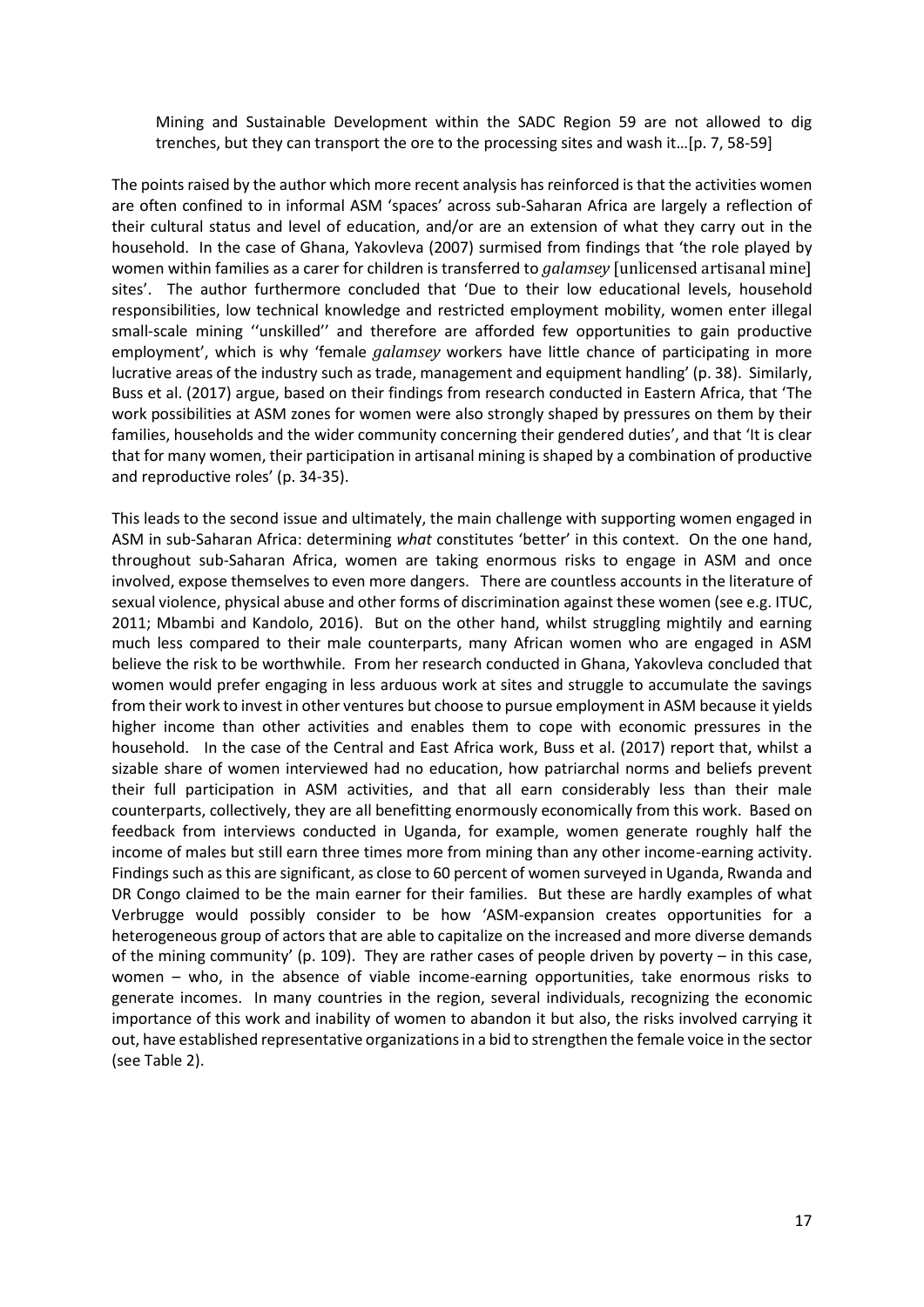**Table 3:** Selected women miners associations in sub-Saharan Africa

| Country  | <b>Name</b>                                                   | <b>Year Established</b> | <b>Description</b>                                                                                                                                                                                                                                                                                                                                                                                                                                                                                                                                      |
|----------|---------------------------------------------------------------|-------------------------|---------------------------------------------------------------------------------------------------------------------------------------------------------------------------------------------------------------------------------------------------------------------------------------------------------------------------------------------------------------------------------------------------------------------------------------------------------------------------------------------------------------------------------------------------------|
| Mali     | des<br>Association<br>minieres<br>femmes<br>du Mali (AFEMINE) | 2002                    | Brought together the operational structures and groups of active women working in the mining sector in<br>Mali. It has trained and supported women who work in the mining sector, their central objective being to<br>facilitate the growth of artisanal activities from the individual/family level into cooperatives.                                                                                                                                                                                                                                 |
| Malawi   | Malawi Women in<br>Mining Association<br>(MAWIMA)             | 2000                    | has and acts as a direct link to the local government as well as government departments such as the<br>Department of Mines and the Geological Survey Department, all under Ministry of Natural Resources Energy<br>and MiningIt is representative and most of the members were involved in the drafting of the latest mining<br>law and policy as well as the Artisanal and Small Scale Mining Policy."                                                                                                                                                 |
| Ghana    | Women in Mining<br>Ghana                                      | 2000                    | Women in Mining (WIM) Ghana, was incorporated as a company limited by guarantee in the year 2015. The<br>main purpose among others is to serve as an advocacy body for all women working in the mining sector<br>(Industry, Academia and Government) by offering training, mentorship, networking and research projects.<br>Thus, WIM incorporates women from upstream to downstream (i.e. whole value chain) in the resources<br>sector.                                                                                                               |
| Tanzania | Women<br>Tanzania<br>Miners Association<br>(TAWOMA)           | 1997                    | Has an executive and management committee and representatives who participate in various trade fairs<br>and workshops. The organization's management has lobbied (and facilitated) change in the country's mine<br>licensing system, which has affected small-scale operators. Its staff have run workshops, training miners in<br>a number of areas, including health and safety, the environment and business management.                                                                                                                             |
| Zambia   | Association<br>of<br>Zambian Women in<br>Mining (AZWIM)       | 1997                    | The association aims to represent women involved in mining of diverse minerals across Zambia (e.g.<br>amethyst in the Southern Province; tourmaline and red-garnet in the eastern province; industrial<br>minerals). It is affiliated to organisations both locally and internationally. External groups include<br>'International Women in Mining' (IWIM). There was a splinter group that emerged from AZWIM and<br>even received support under the European Union's Mining Sector Diversification Programme (MSDP).<br>But this group is less known. |

*Sources*: Bathé, 2016; Rickard et al., 2017; 'Women in Mining Ghana', [www.wimghana.org/about-us/who-we-are](http://www.wimghana.org/about-us/who-we-are) (Accessed 4 July 2018); 'TAWOMA – Tanzania Women Miners Association', <http://tawoma.blogspot.com/> (Accessed 5 July 2018).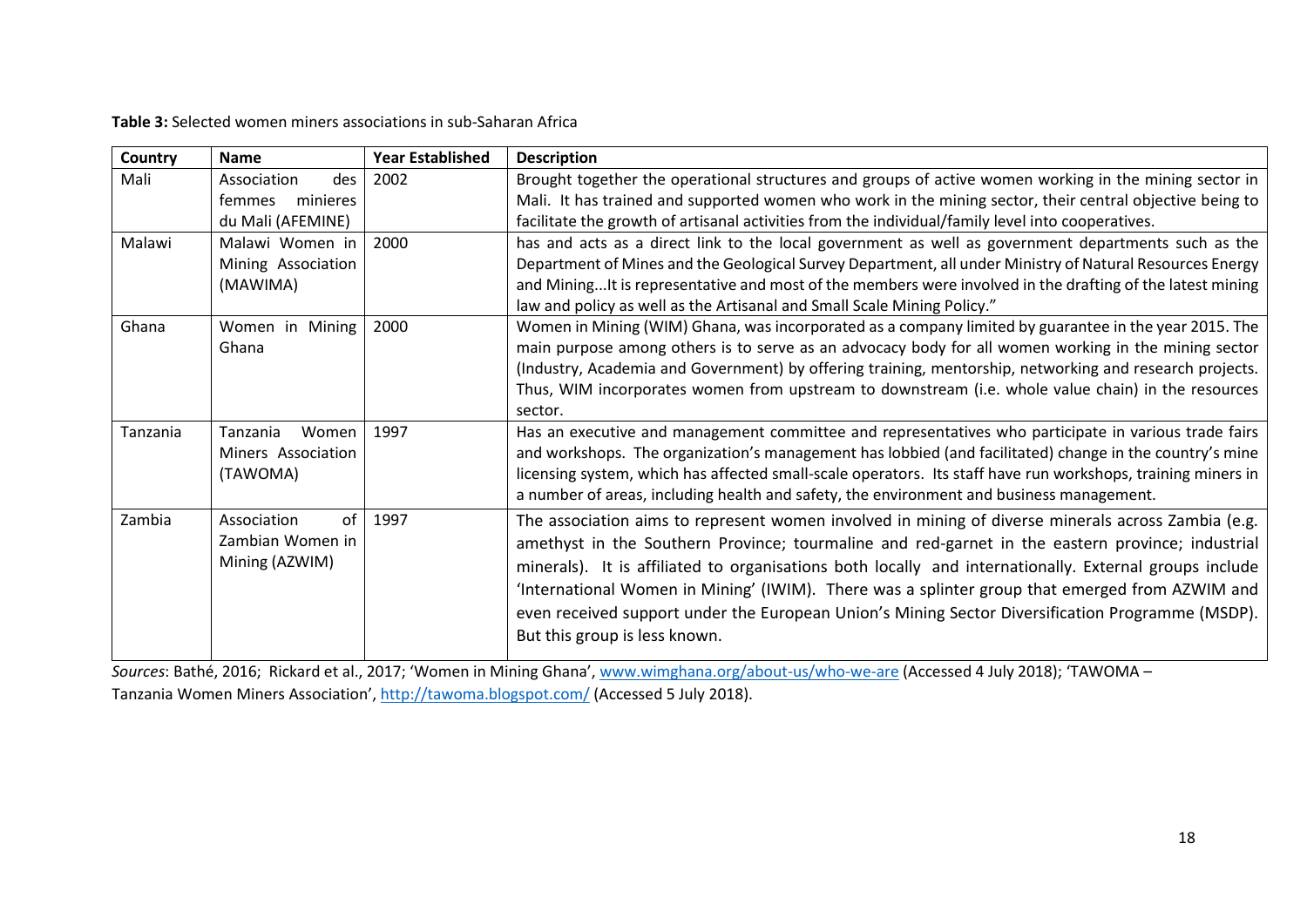The designers of any empowerment and capacitation exercise which attempts to connect with women employed in the region's informal ASM 'spaces' must be able to distinguish between the positives and negatives of this work, and, very importantly, understand the details of the circumstances driving them to the sector in the first place. As a point of departure when launching any formalization scheme for hard-working female ASM operators in sub-Saharan Africa, therefore, designers should follow recommendations put forward by Bashirwa et al. (2014) who, based on their work in Eastern DR Congo, conclude that 'Given the lack of alternative livelihoods in the Kivus, we believe that it makes more sense to address the predicament of women in eastern DRC's artisanal mining areas by taking the latter's agency seriously and by helping them to strengthen their position in the mining sector itself' (p. 114). With the SDGs falling short in connecting with the nuances of the informal sector and, as will be explained, their architects failing to recognize how a sector such as ASM is a cornerstone in countless rural economies across the developing world, it seems unlikely that the AMV, which itself is very macro-level focused and being implemented from the top down, is capable of facilitating gendersensitive formalization schemes for the sector. The discussion that follows examines these issues in greater depth.

# *3.2 Formalizing Artisanal and Small-Scale Mining in sub-Saharan Africa under the SDGs: Previewing the Challenge*

Much like their predecessors, the MDGs, the SDGs have attracted their share of criticism, most of which concerns their top down targets, failure to acknowledge critical grassroots-level issues and policy 'sprawl' (IISD, 2016). The problem with the MDGs, as Attaran (2005) eloquently put it, was that they were immeasurable. But this concern has also been raised about the SDGs. Winkler and Williams (2017) bring together a series of critiques which make this very point. The list includes Saiz and Donald (2017), who argued that Goal 10 ('Reduce inequality within and among countries') is not aligned with the language of the global human rights agenda; MacNaughton (2017), who also finds shortcomings with Goal 10, in particular its first target, which focuses on the bottom 40 percent of the population but does not address the gap between it and the top 10 or 1 percent; and Frey (2017), who focuses on Goal 8 ('Promote sustained, inclusive and sustainable economic growth, full and productive employment and decent work for all'), arguing that it fails to reconcile the two conflicting visions of development, namely the market-focused approach and rights-based approach, rather merging them and making the realization of the goal based on the former. The *2017 Africa Sustainable Development Report: Tracking Progress on Agenda 2063 and the Sustainable Development Goals* (UNECA, 2017b) confirmed as much for sub-Saharan Africa: that 'Approximately six out of every ten SDG indicators cannot be tracked in Africa due to severe data limitations' (p. viii).

The added challenge with ASM is that the SDGs were designed without taking into careful consideration its importance in rural areas of the developing world. The problem is deeply-rooted and dates back to the UN Millennium Development Goals (MDGs), whose designers overlooked the sector to such a degree that in the most extreme of cases, farm-based livelihoods were being promoted under the auspices of the Millennium Villages project in localities such as Bonsaaso, Ghana, where the mining gold on a small scale has been the primary income-earning activity for hundreds of years (see Wilson, 2016). Failure to recognize the importance of ASM in rural development during the formative years of the Millennium Development Project could also explain why responses to calls made over the years to make the sector more visible in Poverty Reduction Papers (PRSPs)<sup>6</sup> have been lukewarm. It is also the reason why, consequently, without guidance, in a number of African countries,

<sup>6</sup> A PRSP is a document required by the World Bank and IMF before a country can be considered for debt relief under the auspices of the Heavily Indebted Poor Countries (HIPC) initiative. It is projected as being country-led and the ideas enshrined within it arrived at via participatory processes involving a multitude of stakeholders.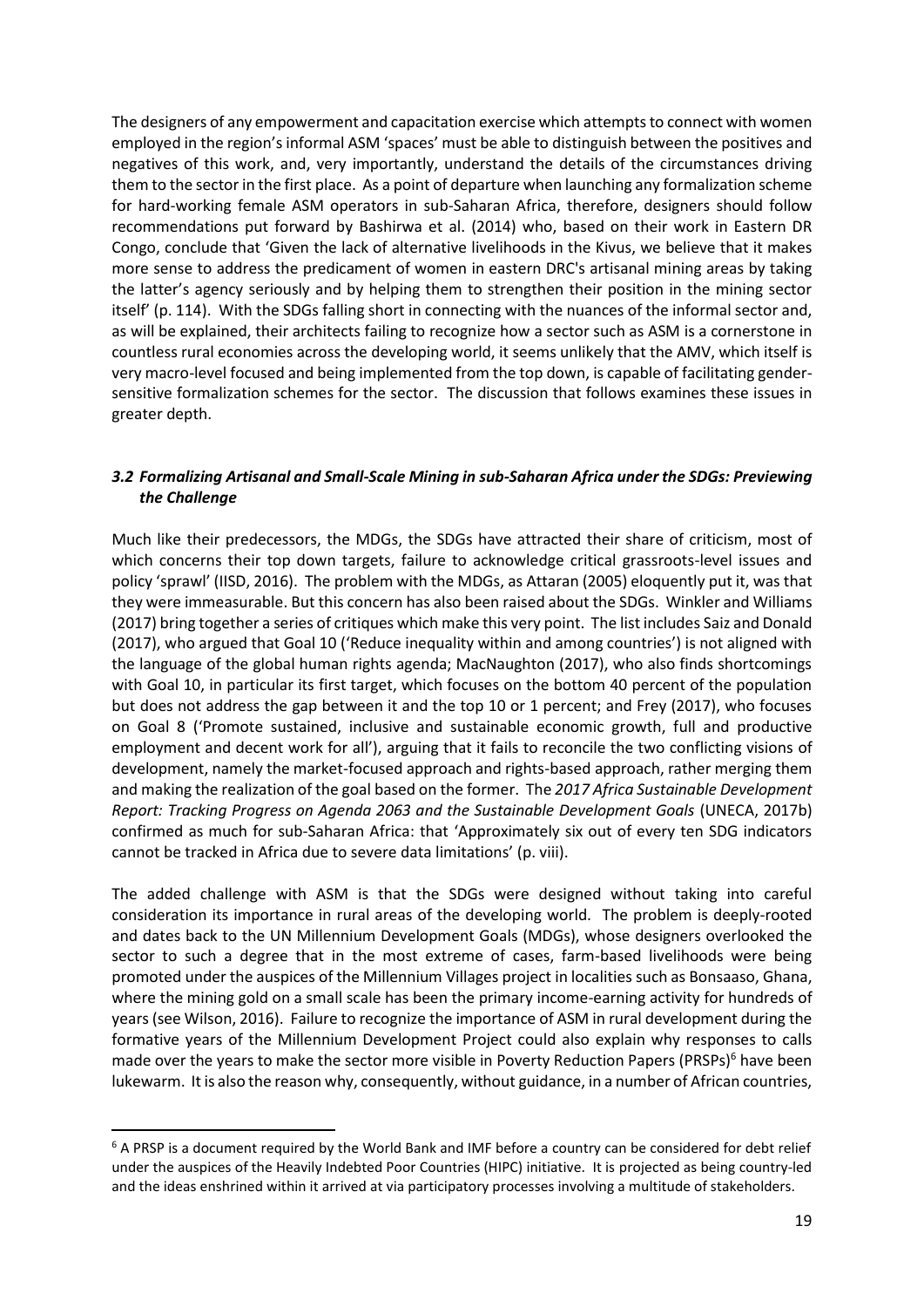ASM's role has been defined very clearly in inaugural PRSPs which cover a specific period but largely forgotten about in subsequent iterations.

In an attempt to help steer the Millennium Development Project in the direction of ASM, a workshop was held at World Bank headquarters in Washington DC, 16-17 June 2005. The specific purpose of the conference, explains Hinton (2005), 'was to discuss how to raise awareness of the relevance of the artisanal and small-scale mining sector to development processes' in particular, to identify 'ways to integrate more effectively ASM issues into the wider development agenda, both through raising the profile of the sector and through mutually beneficial alignment of ASM issues with other donor priorities, including the Millennium Development Goals (MDGs), capacity building for fragile states, and conflict mitigation' (p. 9). But when the opportunities arose to address this crucial omission during the initial planning and development phases of the SDGs, the same mistakes were made, the most crucial being failure to incorporate a blueprint for ASM development in the UN's landmark document, *Mapping Mining to the Sustainable Empowered lives. Resilient nations. Development Goals: An Atlas* (UNDP, 2016a). It states, explicitly, that 'The scale of ASM warrants a separate guide and review to map the opportunities on how ASM can contribute to the SDGs' (p. 16). Such a sister guidance document has yet to materialize.

The onus falls on the architects of the AMV, therefore, to conceive user-friendly formalization schemes for ASM and embed them within a policy machinery in ways that speak to the SDGs. Although the AMV was designed *prior* to the launch of the SDGs and is, as a result, more closely aligned with the MDGs, there is considerable scope for undertaking such a task, as Winkler and Williams (2017) imply. Commenting generally, the authors explain that whilst 'the goals and targets [of the SDGs] are finalised, the indicators and monitoring frameworks are still being developed' (p. 1027). The insinuation being made by the author is that the SDGs are, indeed, broad and very macro-level in their design and orientation, and – as if conceding the limitations this causes – that specific programs must be designed if they are to be localized (see e.g. Galli et al., 2018). The publication of the UNDP's *Roadmap for Localizing the SDGs: Implementation and Monitoring at Subnational Level* (UNDP, 2016c), a 'roadmap aims to support local and governments and their associations to implement and monitor the SDGs and to influence national policy-making with a view to creating an enabling environment for action at local and regional level' (p. 2), signifies that even the UN's high-ranking officials recognize the need for the goals to be adapted to the local context. The generalist nature and at times, ambiguity, of the SDGs are a true testament to how, in line with the main message conveyed in the Brundtland Commission's Report, *Our Common Future* (WCED, 1987), that no single blueprint for sustainability exists, and consequently, the ways in which countries achieve sustainable development will ultimately vary among the different economic and political systems around the world (NRC, 1995). Acknowledging the limitations of the SDGs as an indicator framework, officials at the United Nations Economic Commission for Africa highlight what information, in the case of sub-Saharan Africa, is needed in order to operationalize locally, a list that includes 'Disaggregated data by age, gender, income and geographical location is necessary to better target support to groups at risk of being left behind in the development process' (UNECA, 2017b, p. viii).

Given these shortcomings of the SDG framework, including its limited ability to speak to the needs of informal economies, is the AMV capable, on its own of facilitating the design of policies in tune with the dynamics of ASM. Moreover, is it the correct blueprint for engineering the localization of accompanying programs in signatory countries which, in line with its objective of *Boosting Artisanal and Small-Scale Mining*, empowers and supports women engaged in sector? Formalization, a number of scholars have argued over the years (see e.g. Van Bockstael, 2014; Hilson and Maconachie, 2017, Hilson et al., 2017), helps to establishe the platform donors and host African governments need to target specific individuals engaged in ASM – in this case, women – to equip them with licenses and support them. It seems to be at the heart of the AMV dialogue on ASM – though at times, implicitly –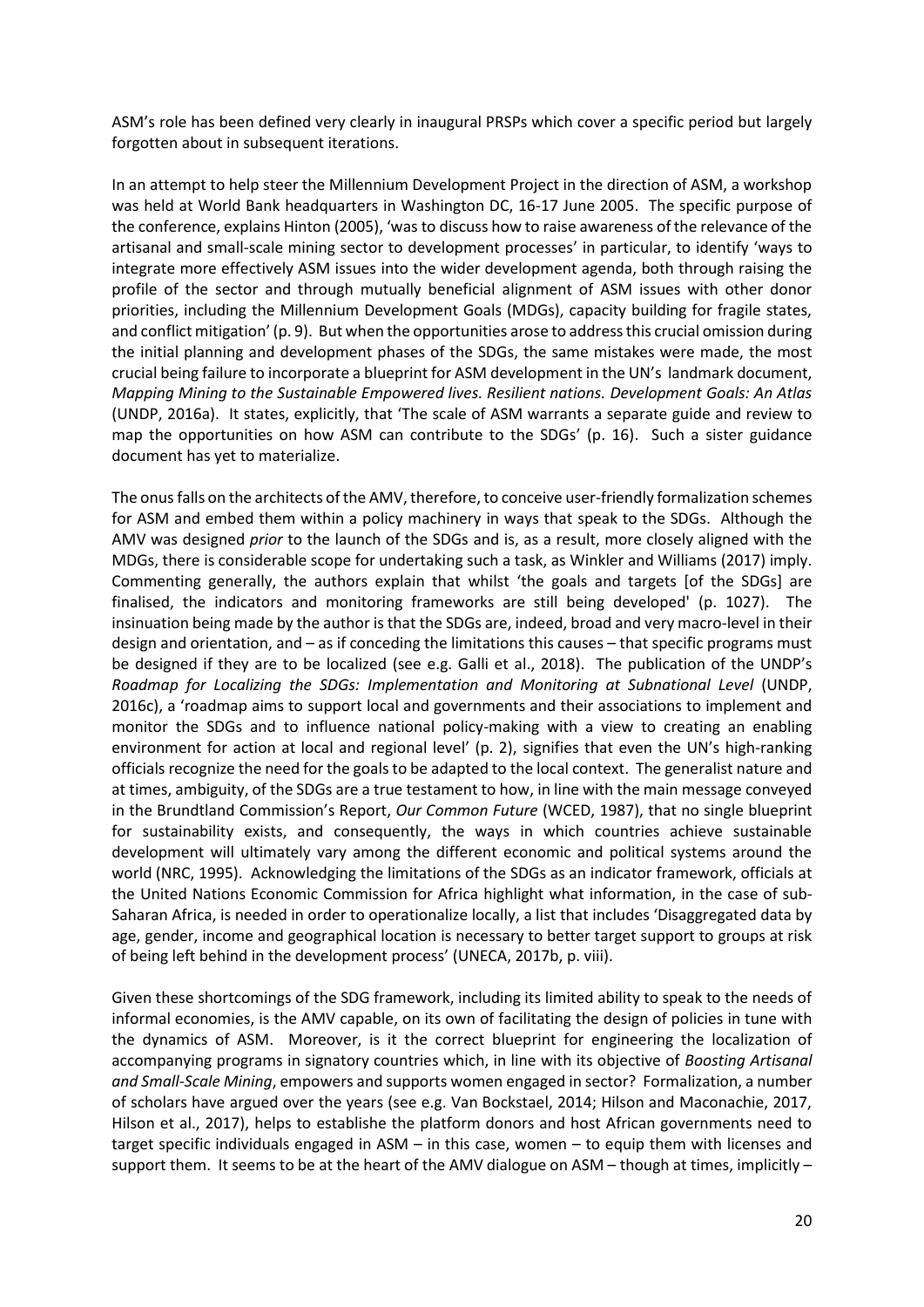and as UN officials explain focusing on the case of gold, should be seen as a *process* which extends beyond simply awarding permits and licenses:

…[formalization] seeks to integrate [artisanal and small-scale gold mining] ASGM into the formal economy. The process of formalization includes the development or adaptation of mining (and other) laws or policies to address the challenges of ASGM. A well-designed formalization process generates the enabling conditions for accountability within the sector so that it can ultimately be integrated into the formal economy. Formalization can only be successfully achieved if programmes and public policy deal with the different dimensions of ASGM activities simultaneously and in an integrated way. Legalization is just one dimension of the process of formalization. [UNEP 2012, p. 2]

Officials at the United Nations Economic Commission for Africa (UNECA), specifically those staffed in its African Minerals Development Centre, the main institutional vehicle guiding implementation of the AMV, are also on board with formalization. It appeared that a consensus was reached on its utility in this context at the international workshop, *Building Capacity for Environmental Sustainability in Artisanal and Small Scale Mining in Africa*, 24-26 May 2017, which was organized by the Centre's staff. The meeting, which ran for three days, sought 'to exchange on artisanal and small-scale mining frameworks and evidence-based decision making in the countries…by sharing country experiences on tools, case studies and best practices in order to identify gaps and opportunities for the development of Country Mining Visions that respond to the Sustainable Development Goals'.<sup>7</sup> Reflecting on the subject, the Coordinator of the Centre conceded that whilst 'It has become a cliché to present formalisation as a silver bullet for challenges faced within ASM, whether environmental, financial, social or technical', and 'a misleading notion to view formalisation as the heart of addressing all and sundry major challenges in ASM…it does offer pathways that align to the AMDC [African Minerals Development Centre] championed "golden triangle" support for ASM' (UNECA, 2017c). The view here, however, is that this 'golden triangle' of 'three service pillars' (technical, finance and marketing), which UNECA officials argue have been 'distilled from the tenets of the AMV in espousing a sustainable ASM sector' (p. 6), are an insufficient pathway because they fail to connect comprehensively with the reasons why millions of people are confined to working in the sector's informal ASM 'spaces'.

On the one hand, the architects of the AMV and the Centre's staff do demonstrate an acute awareness of the factors contributing to ASM informality in sub-Saharan Africa. In addition to core AMV documentation being laced with references to, *inter alia*, ASM's growth being linked to poverty and its operators needing support, the Business Plan of the African Minerals Development Centre (UNECA, 2012) highlights very specific issues which only those with an intimate knowledge of the sector would be able to identify:

Artisanal and small-scale mining is beset by a number of challenges which prevent it reaching its full developmental potential. Many of these include inadequate policy and regulatory frameworks; the limited technical capacity of miners; lack of access to finance and appropriate technologies; and, regrettably, child labour issues. These challenges generally lock small-scale miners into a cycle of subsistence operations with significant negative consequences for the environment and human life. Further, the ASM sector is prone to trade in conflict minerals as many of the miners operate outside the law for various reasons. [p. 23]

But on the other hand, host governments have fallen considerably short under the direction of the AMV in their efforts to tackle these – systemic – problems. This seems to be a case of the breadth and

<sup>&</sup>lt;sup>7</sup> 'Building Capacity for Environmental Sustainability in Artisanal and Small Scale Mining in Africa', [www.uneca.org/publications/building-capacity-environmental-sustainability-artisanal-and-small-scale-mining](http://www.uneca.org/publications/building-capacity-environmental-sustainability-artisanal-and-small-scale-mining-africa)[africa](http://www.uneca.org/publications/building-capacity-environmental-sustainability-artisanal-and-small-scale-mining-africa) (Accessed 3 June 2018).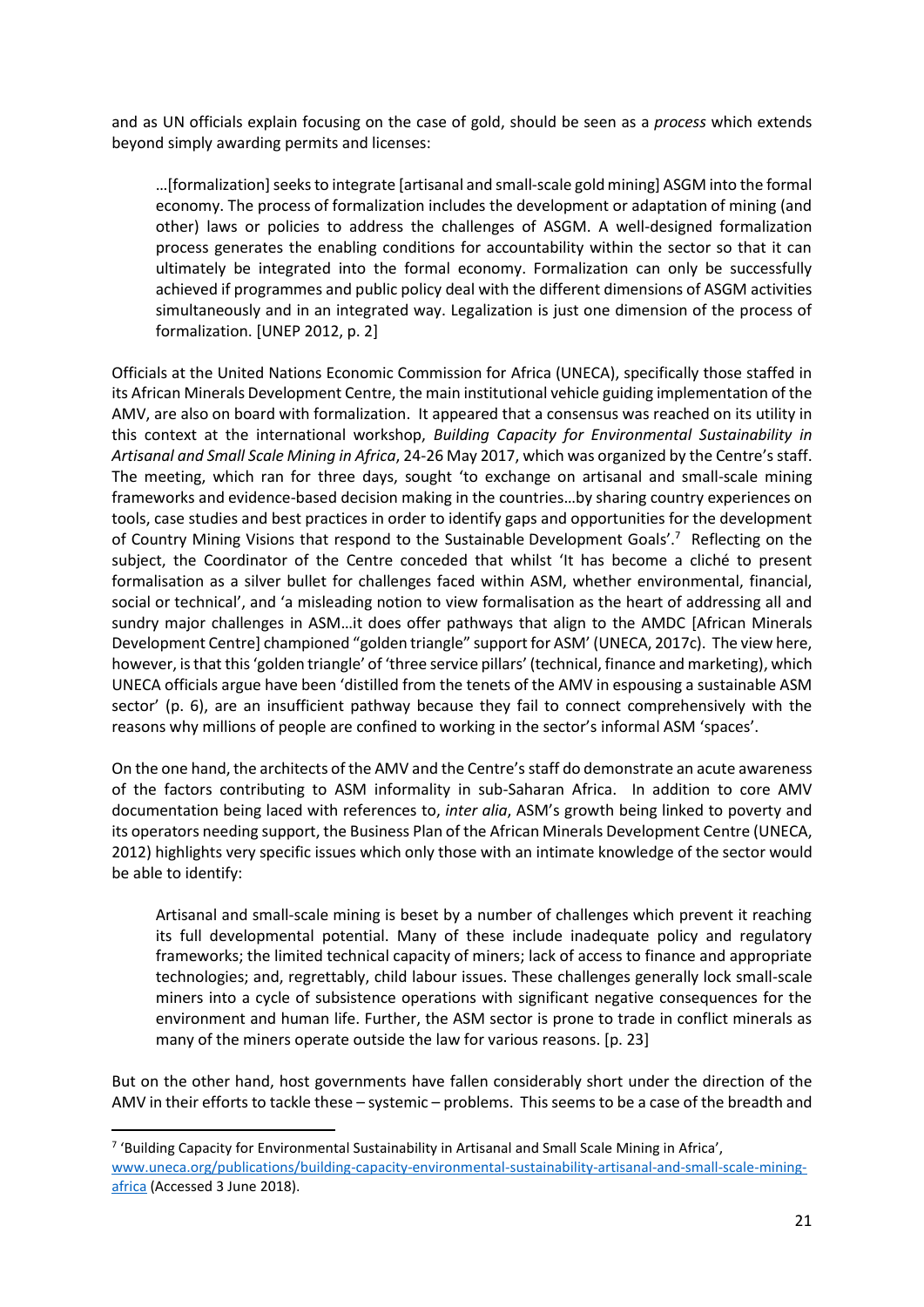rootedness of the informality found in the ASM sector in sub-Saharan Africa, which are held together by trust and dependence, having been misdiagnosed and potentially, ignored outright. Adams (2013) argues that 'Informality, at least in developing countries, appears to be less the result of cumbersome regulations and mistrust in public institutions and taxation, and more a result of significant pressures on job creation and sustaining livelihoods' (p. 1). In the case of ASM in sub-Saharan Africa, however, it is a combination of both: the 'inadequate and policy and regulatory frameworks' referred to above have *created* the informal 'spaces' within which today, most of the sector's activities are found and to where hundreds of thousands of people scramble in search of work. These experiences are to some degree in tune with how the Legalist school perceives informality, namely as the product of cumbersome regulation which gives rise to territories in which deeds, trust-based relationships and permits emerge which only prevail within their boundaries (see De Soto, 2000).

This raises an initial concern: how the architects of, and signatories to, the AMV, fail to make the connection between the growing numbers of participants in the region's informal ASM economy and the policy and regulatory frameworks in place for the sector. Here, 'inadequate policy and regulatory frameworks' qualify as the inappropriate permitting and licensing systems in place for ASM in sub-Saharan Africa, which is *dissuading*, rather than *encouraging*, individuals to mine legally. This was a problem which officials at the ILO drew attention to nearly two decades ago, in the landmark report, *Social and Labour Issues in Small-Scale Mining* (ILO, 1999), which argued that the sector is 'bedevilled with too many regulations that are mostly designed to constrain it' (np). Yet, with perhaps the exceptions of Tanzania and more recently, Zimbabwe, which have decentralized their licensing process for ASM and temporarily suspended payments on licenses, respectively, no country in sub-Saharan Africa has made much of an effort to simplify and/or reduce the costs of the sector's permitting processes. As Table 4 illustrates, in most of the region's countries where there is persistent poverty and the growth of the sector is believed to be driven by hardship, exorbitant fees continue to be charged and/or procedurally-complex application processes exist for licenses. But whilst AMV literature occasionally makes reference to inappropriate licensing for ASM, what is clear, judging by the pedestrian pace with which systems are being overhauled, is that there is a lack of understanding of how 'inadequate policy and regulatory frameworks' is contributing to the rootedness of the sector's informal dimension.

A second concern is the lack of effort that has been made since the launch of the AMV to create the necessary *physical* space to accommodate and nurture the expansion of a formalized ASM sector in sub-Saharan Africa. Where possible, countries in the region prioritize the expansion of large-scale mineral exploration and mining activities, which typically entails overhauling economic policies to include tax breaks to attract foreign investment. But an extractive industries-led development strategy, with, as Hilson (2018) puts it, a large-scale mining 'bias', ultimately requires a commitment to putting aside and leasing vast quantities of land to mineral exploration and mining companies for lengthy periods of time. There are a number of examples scattered across the literature which underscore the seriousness of the problem. A quick glance of the Flexicadastre system, which stores concession data for subscribers and projects these on to a country map, will illustrate clearly the extent of the problem in countries such as Zambia, DR Congo and Tanzania. The concern here, however, has more to do the haste with which concessions are demarcated. On the one hand, doing so puts host governments in a position to secure steady stream of revenue in the form of taxes, royalties and permit fees, with minimal effort. But on the other hand, having, in most cases, undertaken minimal geological work beforehand has meant that sizable sections of mineralized terrain (containing, for example, alluvial and near-surface hardrock deposits) appropriate for ASM but not appealing to the company have been included as part of these concessions. This has had the effect of 'insulating' existing ASM in these concessions, and in the process, 'creating' illegal or informal 'spaces'.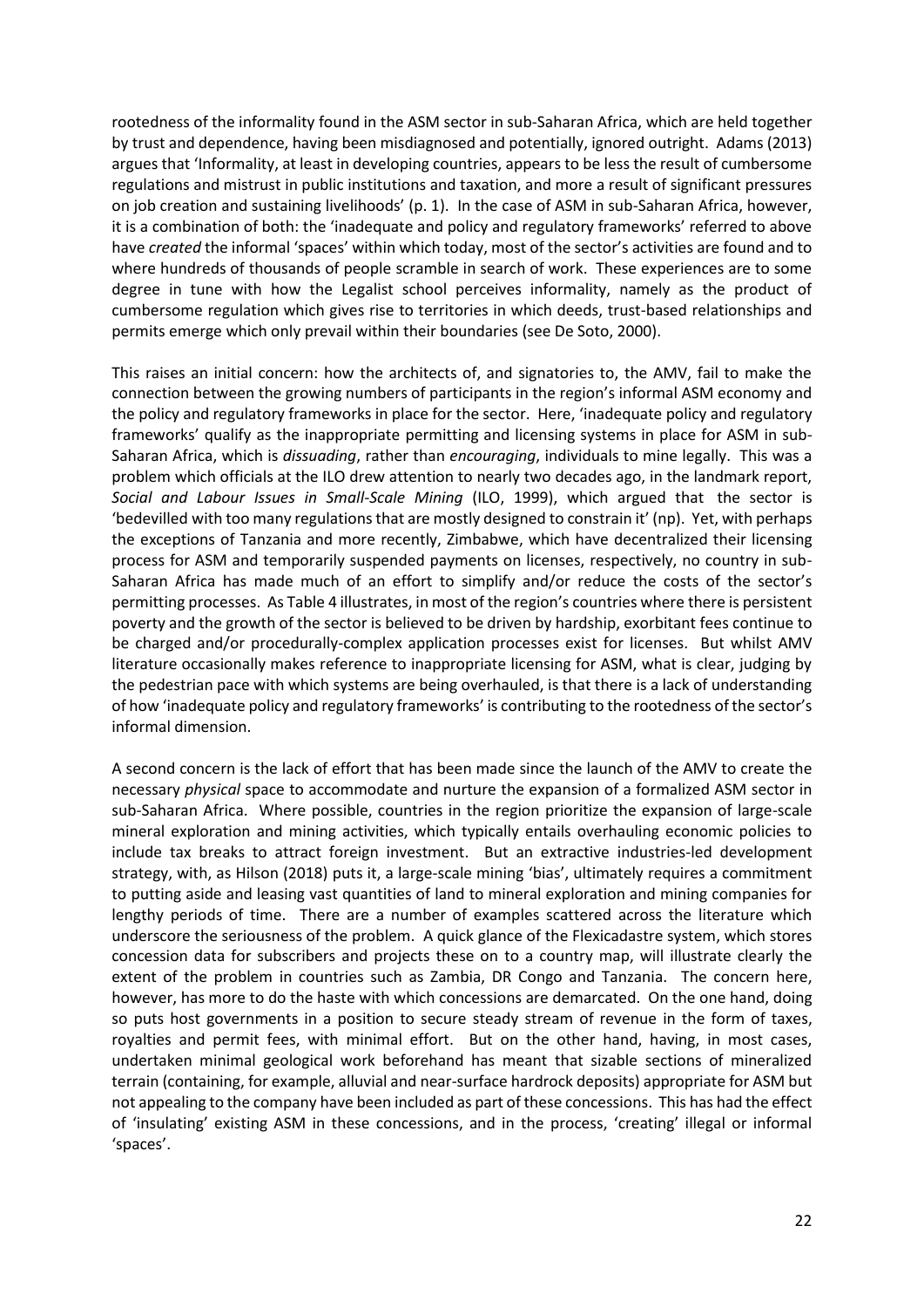Is the expectation that host African governments will develop the foresight needed to avoid such problems? Certainly, by carrying out the necessary geological work beforehand, ministries will put themselves in a position to identify areas appropriate for ASM activity and block them out, in the process establishing the foundation of a formalized sector and preventing these sections of land from being included as part of large-scale mining and mineral concessions. But it is unclear where the commitment needed to achieve this would come from, as most governments seem preoccupied with putting themselves in a position to generate more revenue from large-scale mining activities. This is reflected in most of the goals and objectives linked to the AMV, most of which are oriented around facilitating an 'Optimized share of revenue accruing from mineral resource extraction' (UNECA, 2017, p. 5). To provide an indication of the mindset, in the African Minerals Development Centre's Business Plan, developmental goals are segmented into key 'Results Areas', the first of which is 'Policy and Licensing', the justification for which, it is explained, being that 'the current approach of taxing the industry in order to obtain development revenue is not at all optimal' (UNECA, 2012, p. 20), and how 'improvement in the policy, legal and fiscal instruments for revenue maximization and increased investment in the mineral sector and the prevention of illicit financial flows' (UNECA, 2017a, p. 5) and would ensure, *inter alia*, that 'African countries receive an enhanced share of mineral revenue' (UNECA, 2012, p. 21). This exercise, however, would surely require committing even *more* land resources to make this happen.

It is unclear how the architects of the AMV see *Boosting Artisanal and Small-Scale Mining* as a realizable goal, given this priority. Moreover, asking the architects – African mine ministers – to change policies to accommodate ASM and in the process, potentially compromise their ability to extract revenue from large-scale activities, is unrealistic. Even the proposed geological work ('Results Area 2 – Geological and mining information systems') is more about broadening understanding of mineral wealth, specifically, the view that 'Enhanced use of geological and geospatial information to manage long-term developmental outcomes in African mining countries' (UNECA, 2012, p. 19). This may explain why 'Artisanal and Small-Scale Mining' is the fourth category of 'Results Areas': a possible reflection of its comparatively lower level of prioritization. Any commitment to *Boosting Artisanal and Small-Scale Mining* will require a far more integrated strategy which addresses the concerns of both sectors simultaneously.

This could explain why, despite evidence which points to ASM communities in sub-Saharan Africa being populated by a wide range of – predominantly poverty-driven – people, the AMV is working to promote a 'A mining sector that harnesses the potential of artisanal and small-scale mining to stimulate local and national entrepreneurship, improve livelihoods and advance integrated rural social and economic development' (UNECA, 2017a, p. 2). This a third major concern of the 'golden triangle' being promoted by the African Minerals Development Centre: as indicated at the outset of this paper, most of the individuals working in informal ASM 'spaces' in sub-Saharan Africa are necessity, rather than opportunistic, entrepreneurs. Sophisticated marketing and financial programs, therefore, would be inappropriate for most of the individuals employed in the sector; there is also the likely possibility of many of those driven to ASM leaving the sector – the struggling farmer, youths looking to secure enough money for their university passages and women looking to jumpstart a household enterprise – if 'empowered' or provided access to the support services which the AMV and ultimately, the Centre's management, are attempting to usher through for operators.

Fine-tuning the Centre's 'golden triangle', which is far from being a blueprint for localizing the SDGs for ASM, to emphasize the three-pronged approach put forward by McQuilken and Hilson (2016) would position governments in sub-Saharan Africa to address the aforementioned concerns by putting them closer to the informal 'spaces' communities they are looking to reach. The approach, described as a 'three-pronged strategy', comprises 1) 'Geological prospecting and land allocation' to identify areas, upfront, for ASM; 2) 'Access to finance' with a view to supporting the full spectrum of operators;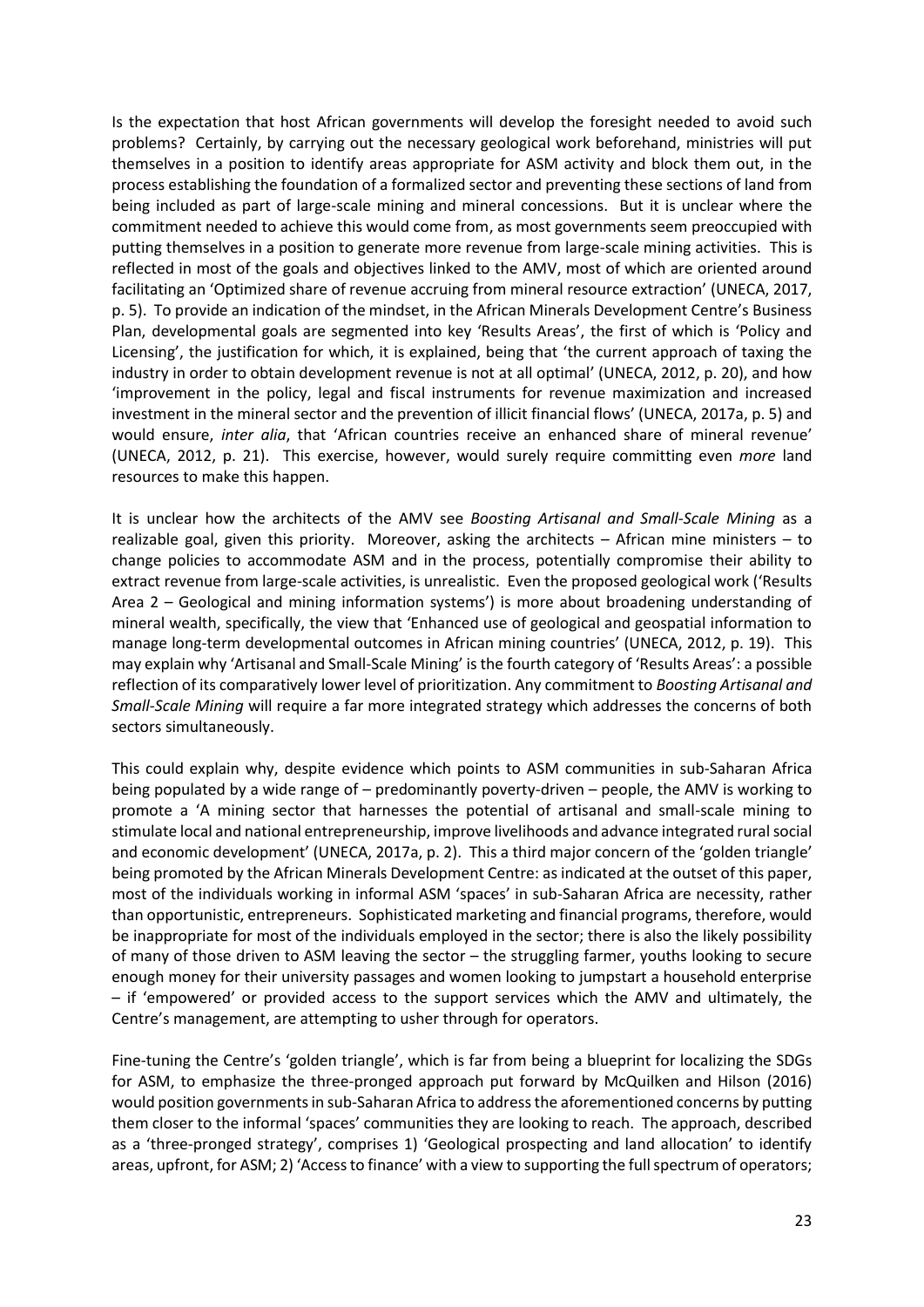and 3) 'Streamlined licensing' or making regulations and permitting processes more 'user friendly'. The 'golden triangle' being ushered through by the Centre is unlikely to spawn activities which demand that government officials connect with specific groups populating the informal 'spaces' found across sub-Saharan Africa, including women. A combination of a lukewarm commitment to *Boosting Artisanal and Small-Scale Mining*, a preoccupation with fostering the growth of, and maximizing revenue from, large-scale mining, and a general limited level of understanding of the dynamics of ASM in sub-Saharan Africa could lead to the AMV's signatories implementing strategies which have an adverse impact on the women working in the sector's informal 'spaces'. As the two brief country case studies presented in the next section of the paper illustrate, many women have adjusted to life in these informal 'spaces', and any move made to support them, however genuine, could upset the equilibriums of their work lives. Before undertaking any intervention made to support women under the auspices of the AMV, in particular, its pillar, *Boosting Artisanal and Small-Scale Mining* that speaks to the SDGs, therefore, host governments should first study more closely the dynamics of informal ASM 'spaces', and the lives of the women who populate them.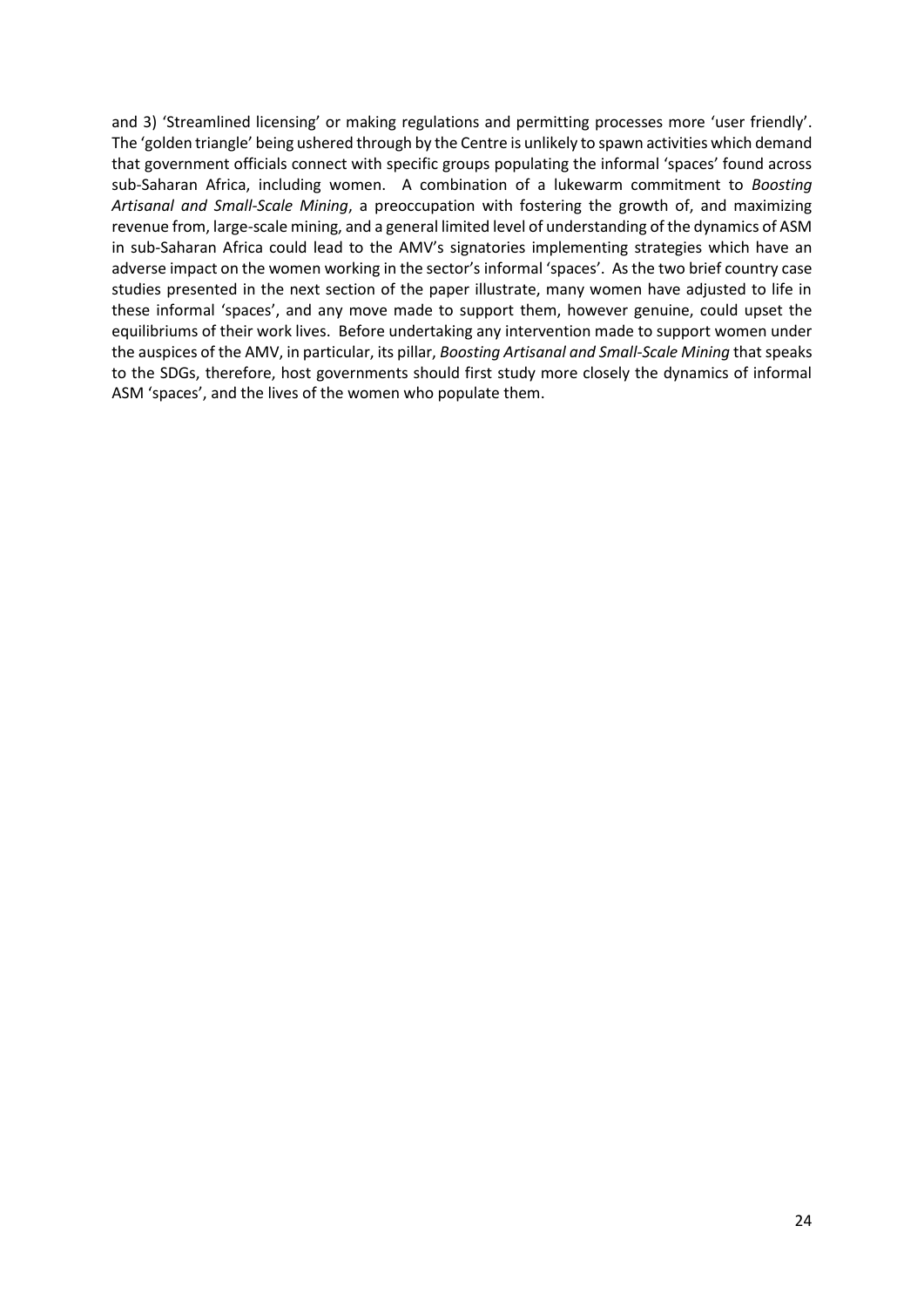**Table 4:** Licenses and permits for ASM in selected countries in sub-Saharan Africa

| Country            | % Population<br>Living below<br>poverty line, | % Population<br>on less than<br>US\$1.90/day, | License                              | Cost                                                                                                                                                  | <b>Duration</b>                                                                                     | <b>Details</b>                                                                                                                                                                                                                                                                                                                                                                                                                                                                                                                                                                                   |
|--------------------|-----------------------------------------------|-----------------------------------------------|--------------------------------------|-------------------------------------------------------------------------------------------------------------------------------------------------------|-----------------------------------------------------------------------------------------------------|--------------------------------------------------------------------------------------------------------------------------------------------------------------------------------------------------------------------------------------------------------------------------------------------------------------------------------------------------------------------------------------------------------------------------------------------------------------------------------------------------------------------------------------------------------------------------------------------------|
|                    | 2006-2014                                     | 2006-2014                                     |                                      |                                                                                                                                                       |                                                                                                     |                                                                                                                                                                                                                                                                                                                                                                                                                                                                                                                                                                                                  |
| Ghana <sup>8</sup> | 24.2                                          | 25.2                                          | <b>Small-Scale Mining</b><br>License | Varies but typically,<br>more than US\$1000                                                                                                           | 3-5 years<br>with the<br>possibility<br>for<br>renewal,<br>covering<br>an area up<br>to 25 acres    | Prospective licensees are required to produce<br>detailed surveying plans now cost on average<br>GH¢1000 (approximately GH¢800 for the maps and<br>GH¢200 for a licensed surveyor's signature) before<br>the relevant local government officer can be<br>approached; a GH¢100 Application fee and a<br>GH¢250 Processing fee must be paid; and GH¢550<br>Consideration fee covered. The Government of<br>Ghana also - rather inexplicably - recently increased<br>the fee for what is widely believed to be an<br>unnecessary Environmental Protection Agency<br>permit, from GH¢750 to GH¢9600. |
| Liberia            | 63.8                                          | 68.6                                          | Class B License                      | The fee for a Class B<br>License is<br>US\$10,000                                                                                                     | One year<br>for an area<br>of up to<br>100 acres<br>with<br>annual<br>license fee<br>of<br>US\$5000 | Class 'B' license holders are permitted to conduct<br>semi-mechanized mining and to sell production<br>internally and externally. This license can be held by<br>both Liberians and foreigners. The problem in<br>Liberia is that holders of a Class C License, which<br>costs an affordable US\$150, are not permitted to use<br>machinery.                                                                                                                                                                                                                                                     |
| Sierra<br>Leone    | 52.9                                          | 52.3                                          | <b>Small-Scale Mining</b><br>License | A new application<br>fee is US\$1000,<br>Renewal is also<br>US\$1000, and the<br>Annual license fee is<br>US\$800/ha A small-<br>scale mining license | It is valid<br>for a<br>period of<br>three<br>years, and<br>is subject<br>to further                | Small-scale mining permits the use of mechanized<br>equipment but does not allow mineral extraction<br>below a depth of 20 meters, or cannot involve the<br>sinking of shafts, drilling and other underground<br>operations. The license fee is the first hurdle, as a<br>small-scale permit requires completion of<br>Environmental Impact Assessment, a procedure that                                                                                                                                                                                                                         |

<sup>8</sup> At the time of writing, the conversion rate was approximately US\$1: GH¢4.75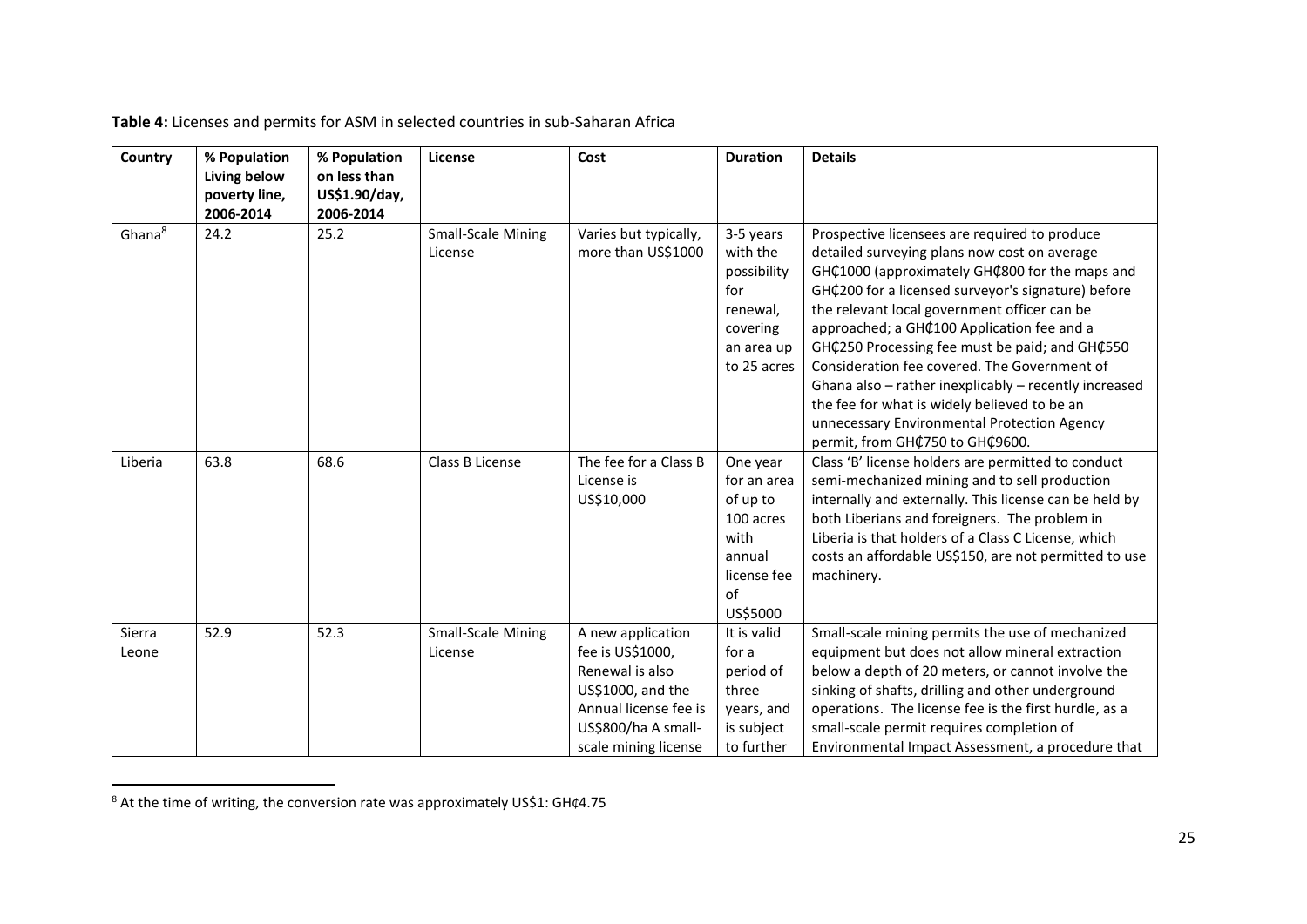|          |      |      |                    | covers a land area | renewal of | can costs tens of thousands of US dollars. This is why |
|----------|------|------|--------------------|--------------------|------------|--------------------------------------------------------|
|          |      |      |                    | between one        | the same   | most legal miners in the country hold an Artisanal     |
|          |      |      |                    | hectare and no     | duration   | Mining License, which costs Le250,000                  |
|          |      |      |                    | more than 100      | at any     | (approximately US\$35). Holders of this license,       |
|          |      |      |                    | hectares.          | time.      | however, are prohibited from using machinery.          |
|          |      |      |                    |                    |            | In addition, a small-scale mining license is only      |
|          |      |      |                    |                    |            | granted to a business entity in which Sierra Leoneans  |
|          |      |      |                    |                    |            | have at least a 25 percent shareholding. Small-scale   |
|          |      |      |                    |                    |            | miners must enter into a Community Development         |
|          |      |      |                    |                    |            | Agreement (CDA) with the Primary Host Community,       |
|          |      |      |                    |                    |            | with the miner annually spending no less than 1% of    |
|          |      |      |                    |                    |            | the gross revenue on CDA contributions.                |
| Zambia   | 60.5 | 64.4 | Small-Scale Mining | 10 years; max 10-  | 400 ha     | Zambia also has an Artisanal Mining License but is     |
|          |      |      | License            | year renewal       |            | covers a maximum area of 6.68 ha for a period of       |
|          |      |      |                    |                    |            | two-years, and a maximum 2 years per renewal.          |
| Zimbabwe | 72.3 | 21.4 | Ordinary License   | Two years, US\$200 | Covers 10  | Any person over the age of 18 and who is a resident    |
|          |      |      |                    |                    | ha         | of Zimbabwe can apply for this license. The main       |
|          |      |      |                    |                    |            | problem in Zimbabwe has been the additional fees       |
|          |      |      |                    |                    |            | prospective licensees must pay, in particular,         |
|          |      |      |                    |                    |            | US\$4000 for an Environmental Impact Assessment        |
|          |      |      |                    |                    |            | certificate. At the time of writing, as part of an     |
|          |      |      |                    |                    |            | ongoing campaign to encourage miners apply for         |
|          |      |      |                    |                    |            | their licenses, the government had waived all of the   |
|          |      |      |                    |                    |            | fees linked to applications.                           |

*Sources*: Government of Liberia, 2010; Spiegel, 2015; UNDP, 2016b; ZEPARU, 2016; 'Govt shelves mining fees for small scale miners', [www.zimbabwesituation.com/news/govt-shelves-mining-fees-for-small-scale-miners/](http://www.zimbabwesituation.com/news/govt-shelves-mining-fees-for-small-scale-miners/) (Accessed 8 June 2018); Hilson et al., 2018; 'National Minerals Agency: First Schedule – Fees', <http://www.nma.gov.sl/home/fees/> (Accessed 9 July 2018); 'Mining Licenses Permits', <http://www.zda.org.zm/cost/en/Cost%20of%20Doing%20Business/Appendix1/Minning%20Licences%20Permits>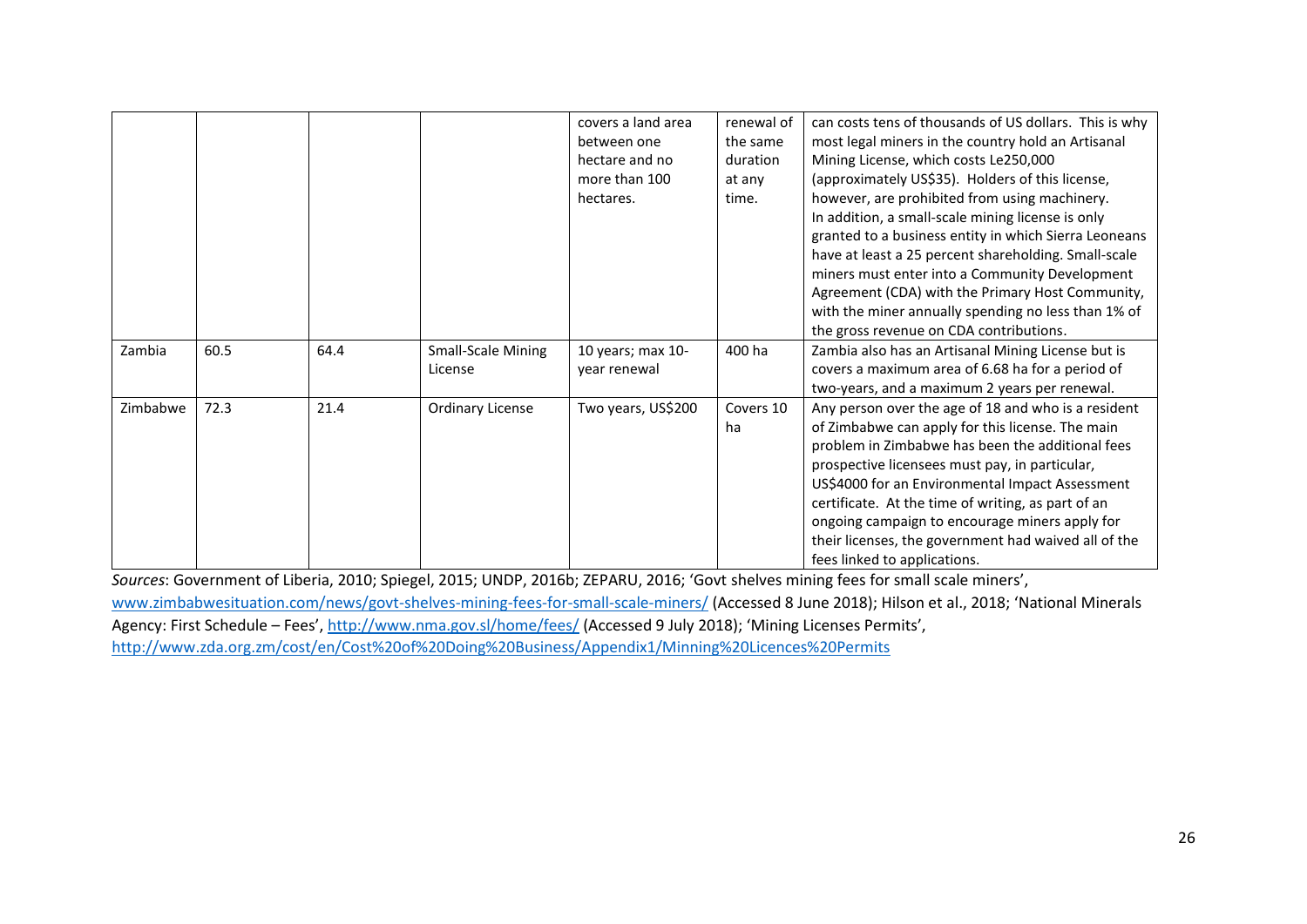#### **4. Two Country Case Studies: Sierra Leone and Zambia**

This section of the paper draws on findings from ongoing research on ASM and women in Sierra Leone and Zambia. Both countries are signatory to the AMV and has committed to formalizing ASM. But despite ongoing efforts, the sector remains largely informal and is populated heavily by women in each country Figure 2).

The informality of, and manoeuvrability these women enjoy in, these 'spaces' is a direct result of ASM's policy treatment. In each country, it is neglected, and even where it is licensed, it must be considered 'quasi-informal' because the authorities fail to adequately regulate activities, and operators still struggle to access the support services which are generally made available to the typical small and medium sized businesses. Whilst Sierra Leone and Zambia have very different mineral landscapes, in both cases, women have acclimatized quickly to the dynamics of the informal ASM economy. Echoing points made in the paper thus far, any effort to reach these women must, therefore, take stock of their livelihoods and experiences, or they could have an adverse impact on their livelihoods.

Figure 2: A previewing the two study countries, Sierra Leone and Zambia



scale mining activities. A comprehensive census of ASM has not been carried out in the country for people mining gemstones, aggregates and, following a series of recent discoveries, gold. Many of those mining, including concession holders and managers, are women.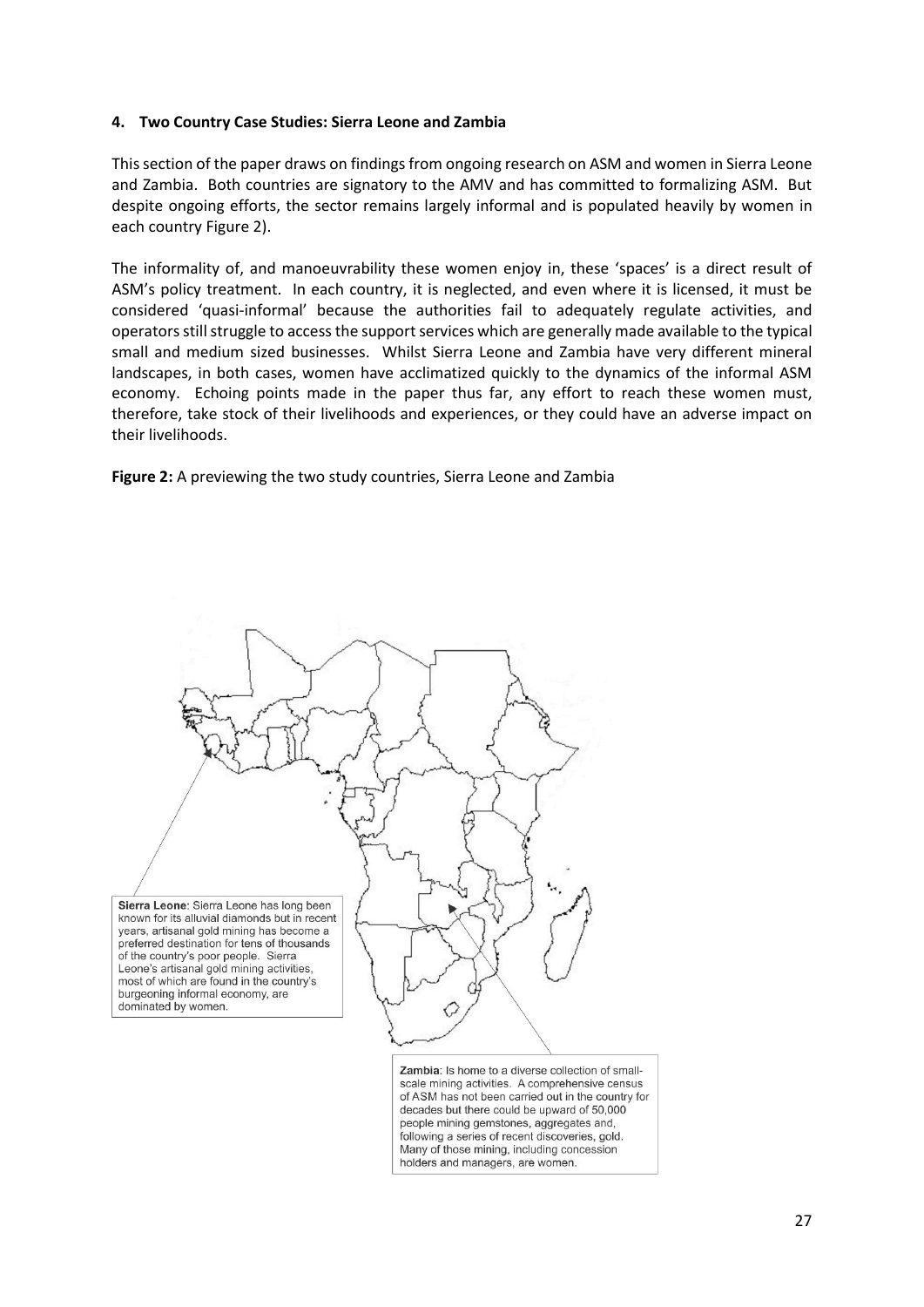#### *4.1 Sierra Leone*

In Sierra Leone, diamonds have long been the central focus of the country's burgeoning post-war mining sector. But recent research has revealed that artisanal gold mining makes an important, but overlooked, contribution to the rural economy (Maconachie and Hilson, 2018; Maconachie and Hilson, 2011; Maconachie, 2011; Cartier and Burge, 2011). Although the informal and unregulated nature of artisanal gold mining operations has meant that diggers are often able to take advantage of the sector's low barriers to entry, many informal miners are adversely incorporated into exploitative relationships with buyers and middlemen, often becoming trapped in cycles of poverty and indebtedness. Much evidence now suggests that not only would a formalized artisanal gold mining economy provide much-needed jobs in an employment-constrained economy, a development that would help to reintegrate marginalised youth into the workforce but would also play a critical role in generating much-needed capital to contribute to rural livelihood security. Women, in particular, could benefit significantly from appropriate formalization schemes, both directly and indirectly.

Gold panning is mainly a female-dominated activity in Sierra Leone, and although returns are small, the sector's operations can be a steadier and more reliable source of income than diamond mining. In sharp contrast to the findings put forward in the literature and many of the experiences shared in the previous section of the paper from Ghana, DR Congo and East Africa, some reports suggest that, in Sierra Leone, as much as 90 per cent of gold prospecting is undertaken by women; many camps are also headed by women. $9$  Research being undertaken by the authors in around the town of Makeni in Tonkolili District, for example, has revealed that, women, working methodically in the shadow of young males' pursuits of finding a 'winning diamond' and driven by necessity, have organized themselves into groups to pan the sediments of the Pampana River and the tailings of diamond gravels, with nothing more than rudimentary implements such as shovels and calabashes. In the process, these women 'have stumbled on a potentially huge untapped resource which could, if marketed and planned efficiently, provide them with a reliable source of income and financial independence in a war-ravaged country'.<sup>10</sup> In the aftermath of the recent Ebola crisis which gripped West Africa for three years, it would seem that this resource is more valuable than ever for helping households recover from the shocks and stresses of the crisis (Maconachie and Hilson, 2018). But as recent research has revealed, illicit gold mining continues to be widespread: the vast majority of female panners operate without a license. Many women interviewed to date have reported that, in the absence of formalized structures, informal arrangements with landowners must be forged, whereby, extortionate fees for 'water rights' are paid to mine a river bank.

Due to its informality, artisanal gold mining links closely to, and complements the activities of, the agricultural cycle. As recent research undertaken on diamond mining in the Eastern Province of the country has revealed, and reinforcing point raised earlier, seasonality remains an important determinant in understanding the circular migration patterns that define the 'inter-locking nature' of mining and farming in Sierra Leone (Binns and Maconachie, 2006; Maconachie and Binns, 2007; Maconachie, 2008). Diamond mining and farming have long 'dovetailed' one another, the former undertaken in the dry season when river levels are low, and the latter carried out during the rainy season. However, artisanal gold mining may also be strongly linked to seasonal patterns in the local rural economy, with panning activities being more prevalent at certain times of the year. Focus group discussions and semi-structured interviews with miners in Tonkolili District confirmed this. Most interviewees reported that they engage in small-scale gold mining between the dry season months of February and May, during which time, many pan along the Pampana River six days a week. Women reported that during a 'productive week', upward of 10 carats of gold could be panned. This gold could

<sup>&</sup>lt;sup>9</sup> 'Sierra Leone Eyes a Golden Future', <http://news.bbc.co.uk/1/hi/business/5262960.stm> (Accessed 4 June 2018).

<sup>10</sup> *Ibid*.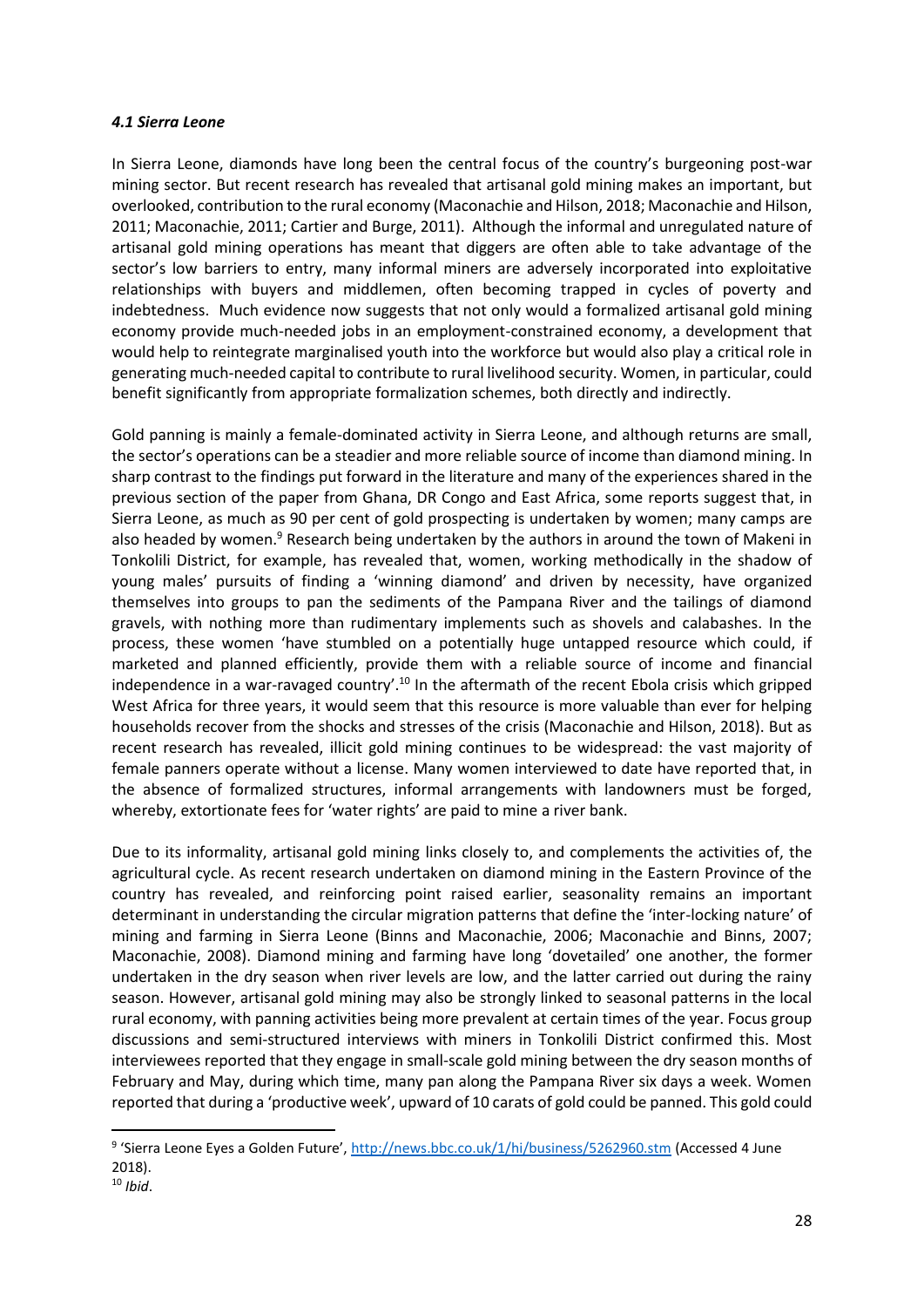then be sold at local markets on Thursdays, where dealers – often from as far away as Guinea – come to buy. Reports from women also indicated that this capital makes an important economic contribution to the household; is used to pay for a variety of household expenses, such as school fees and supplies and medicines; and, perhaps most importantly, in many cases, is reinvested back into farming.

Many women interviewed also recounted that their gold winnings had provided the necessary startup capital to create farming associations, which had proved vital in 'jump-starting' agricultural activities and rebuilding trading networks damaged during the war. Previous work carried out in Sandor Chiefdom in the Eastern Province of Sierra Leone has shown that a major barrier to rejuvenating agriculture was the inability of farmers – due to their shortages of capital – to activate traditional labour cycles (Maconachie, 2008). As Fanthorpe (2007) explains, the revival of reciprocal labour companies, cooperative associations and rotational credit clubs has proved vital in reconstructing the social networks that flourished in the rural economy during the post-war period. Gold mining appears to have helped many people overcome this obstacle.

Many women miners have revealed that their earnings from gold mining were being used to finance agricultural 'businesses' and trading ventures. Several interviewed described how, with the income derived from gold panning, they were able to purchase a wide range of fresh foodstuffs from nearby villages, including cassava, aubergines, oranges, limes and mangoes, which they would then transport to Freetown to sell for much higher prices. Many of these rural entrepreneurs were well aware that they could make considerable profits through such trading endeavours. The demand for fresh agricultural produce in Freetown has increased considerably during the post-conflict period, which, in turn, has stimulated the growth of a highly organised network for the marketing of food crops in rural areas. The emergence of small-scale gold mining has helped deliver a significant share of this produce to market: many of the women miners interviewed reported having established strong personal contacts with farmers. Certain women miners have even been able to offer producers incentives in the form of credit, in return for a guarantee of crop purchase at harvest time.

In Sierra Leone, it is without doubt that the artisanal gold mining sector has a prominent gender dimension but the current policy machinery in place has done little to help entrepreneurial women harness fully the benefits of this valuable resource. While the country has embraced SDG 5 in many of its rural development policies and programmes, and it is widely acknowledged that increased financial stability and independence for women are needed to challenge deep-seated gender norms, influence unequal power structures and promote women's rights, more needs to be tackle these entrenched problems in the artisanal mining sector. For example, women engaged in gold mining should be empowered as concession holders, a move which would have ripple effects, facilitating improved agricultural productivity and food security, and alleviating rural poverty even further. But at the same time, the current policy machinery, which focuses heavily on diamonds and not particularly on gold, has also enabled women to emerge in the informal 'space' and seize control of the latter. Women have creatively used the ability to move freely in the informal gold mining 'space' to support their households and reinvest small earnings into other economic activities. Without a proper appreciation of the benefits this activity yields for rural households in Sierra Leone, a gendersensitive ASM formalization program implemented under the auspices of the AMV and which speaks to the SDGs could draw unnecessary attention to, and subsequently have deleterious impacts on, an otherwise 'successful' enterprise.

#### *4.2 Zambia*

In Zambia, it is more of a case of women manoeuvring in a quasi-informal ASM 'space', with some, in the absence of a consistent government presence, gaining elite status at the expense of many others.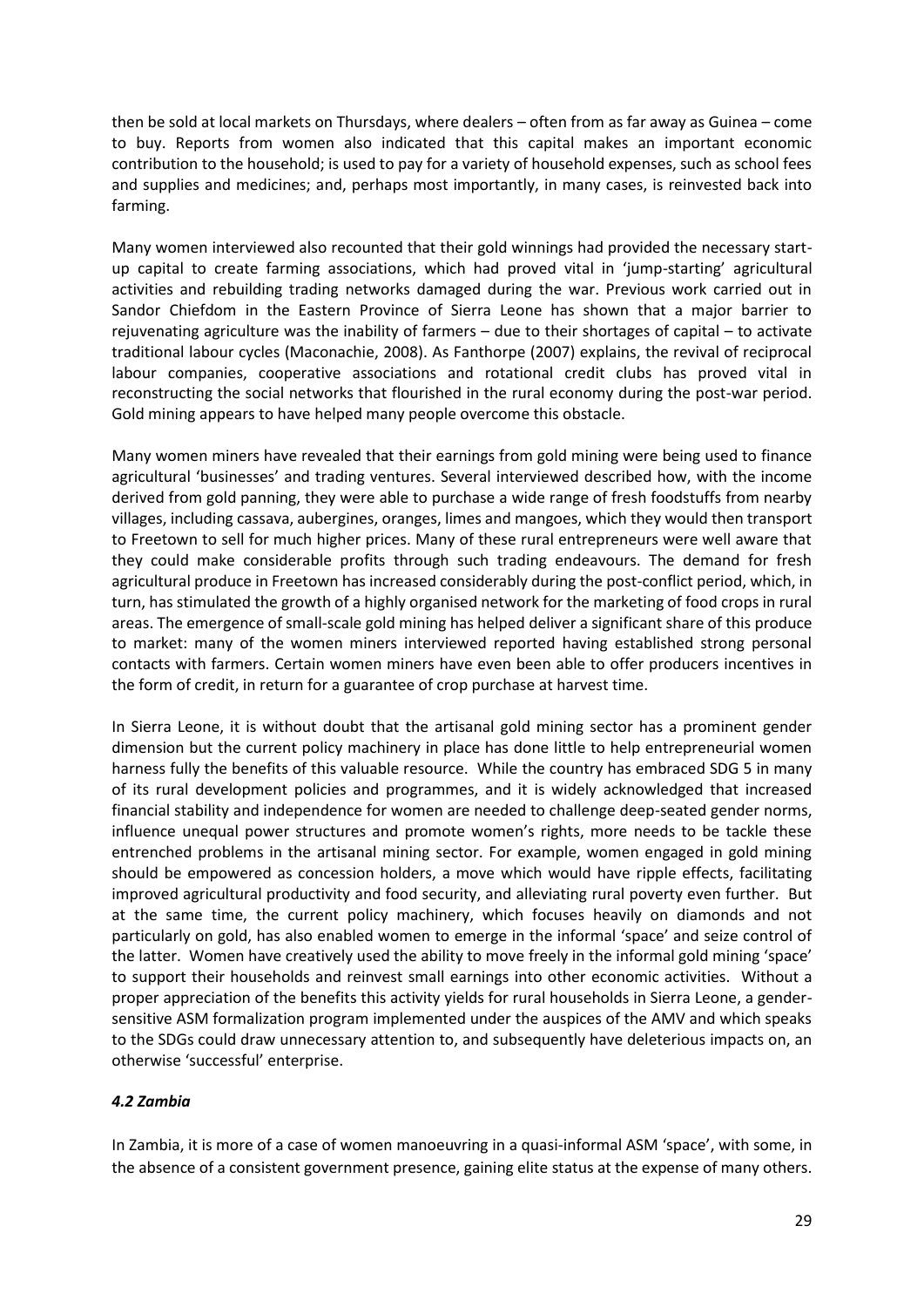Any formalization program and support intervention for these women would, therefore, need to take stock of these very significant variations, depending on the objective.

Women constitute a significant proportion of Zambia's ASM sector. Although Dreschler (2001), in 2001, estimated that only 30 percent of ASM operators in Zambia are women, it is likely that this number has increased markedly over the years, and is at least 50 percent today in particular branches such as amethyst. Most Zambian women are driven into  $-$  at time, perilous working conditions of  $-$ ASM with hopes of securing better incomes for their families and by limited alternative livelihood opportunities, a manifestation of what many would consider the 'poverty-driven' narrative in this context. In Zambia, old myths once held about the impropriety of women's involvement in mining and suggestions that when women enter excavated pits, minerals 'hide themselves', have since given way to partnerships between men and women, and indeed their dominance in the sector in several cases.<sup>11</sup> As ongoing research has revealed, Zambian women miners, particularly in the gemstone sector, are engaged in a range of roles, from digging for minerals, through hauling, sorting, grading and value-addition, to financing and trade. Some women also own and manage their own mines, although there are few examples of this.

Women's involvement in the ASM sector, however, still tends to be homogenized in policy discussions, with the underlying assumption that once the distinction is drawn between them and men, variation is sufficiently accounted for. Without further nuancing these dynamics, any move made under the auspices of the AMV to connect with ASM operators in Zambia could lead to further homogenization of women's roles in the sector. Significant differences between women, therefore, often go overlooked in program design at the international, regional and national levels and by civil society groups. The many variations among women engaged in ASM in Zambia are evident by the roles they occupy in the sector, which can be diverse; their socio-economic statuses; and the levels of power and vulnerability arising from differences in education and social networks. The paucity of information on the sector in general has meant that even comprehensive policy interventions such as AMV often overlook the nuances of female involvement in the sector in countries such as Zambia.

As is the case in other African contexts, in Zambia, the AMV outlines what appears to be a comprehensive plan for the transformation of ASM, which includes fostering support to women. Several key recommended actions proposed under the AMV, if implemented, could significantly transform Zambia's ASM sector. The AMV's recognition of the finite nature of ASM and the need to train ASM operators in alternative livelihoods, is, for instance, an important step in the case of the low value minerals being mined in Zambia. Many low-income women within the country capital of Lusaka who have relied on digging and crushing stones that supply the city's booming construction industry have found themselves displaced by the widespread construction of houses and roads. As their activities occur most in (quasi-)informal 'spaces' and on untitled land, it has made them particularly vulnerable to displacement without recourse. Moreover, the entrance of foreign entrepreneurs, including the Chinese, who have greater access to finance and technology, has undercut the profitability of these women, forcing many to abandon the activity. The remaining women who persist in the activity have become traders who buy machine-extracted rocks for resale from mostly foreignowned, male-operated, mechanized enterprises and earn lower incomes. Beyond the low value minerals sector, similar challenges from the finite nature of minerals such as gemstones, similarly pose a threat of displacement of actors. The need for training and investment into diversified livelihoods as proposed by the AMV is therefore an important step, but one which receives limited attention in the Zambian case. Other critical areas for action identified by the AMV include the need for effective,

<sup>&</sup>lt;sup>11</sup> Interview, woman miner, 4 December 2017, Lusaka.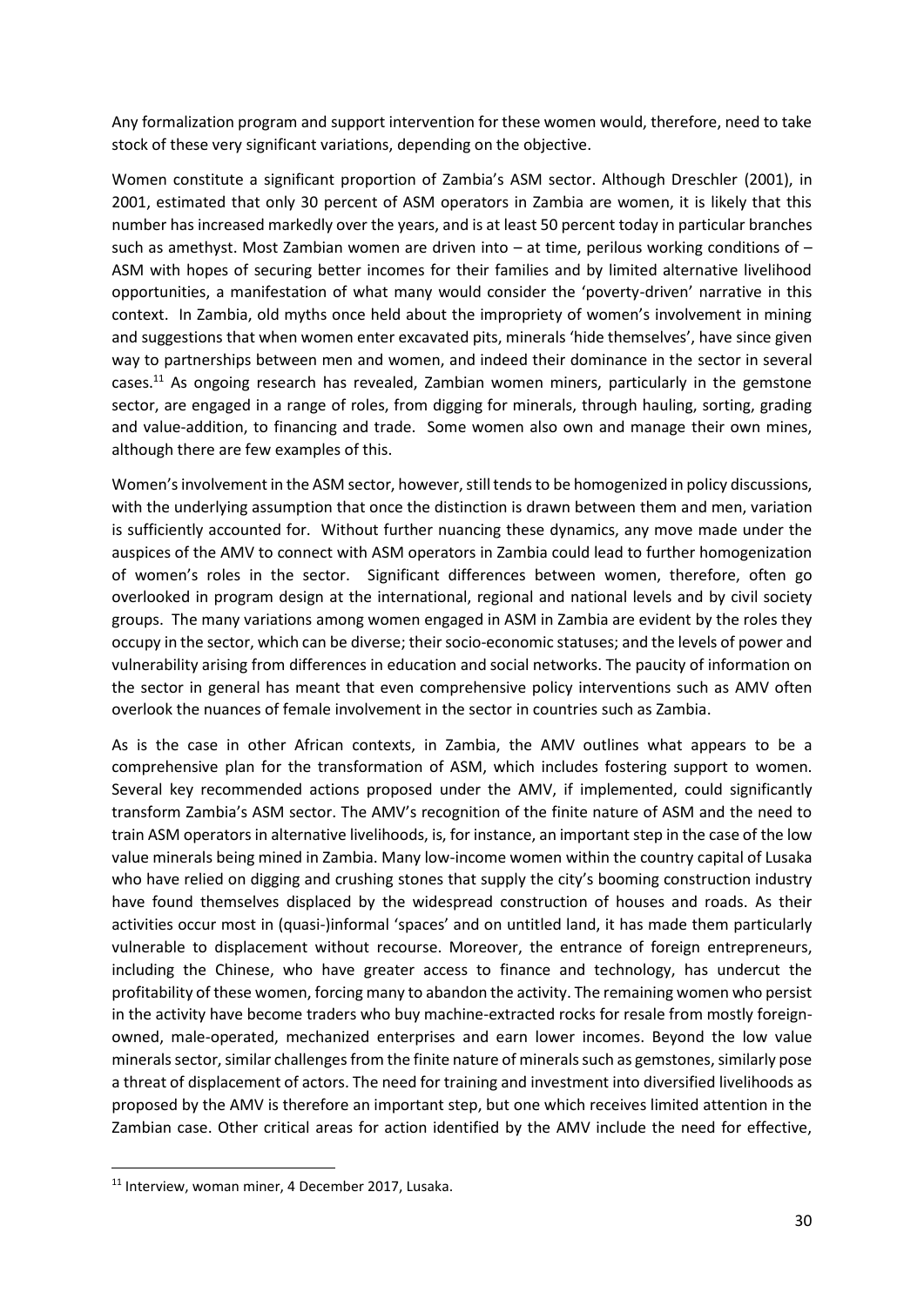accessible, financial schemes for ASM operators, opening of market opportunities, strengthening of ASM associations and progress towards gender equity and the empowerment of women.

While the above interventions hold promise for women in the sector, they overlook the important element of access to the poorest women who are most in need and assume homogeneity among women, which is not the case. In the Zambian case, efforts to train women, provide them with financial access, open market opportunities to them and offer general empowerment, particularly in the gemstone sector, have, over the years, been captured by a cartel of powerful elites, at the expense of the poor majority. These women are often better educated, possess social connections to those in political power and/ stronger financial positions, have a higher socio-economic status and are most familiar with how to navigate the workings of the NGO, government and donor worlds. In this quasi informal 'space', these elite ASM women largely position themselves as gatekeepers to the 'vulnerable women of the sector' through women's associations and arise as champions in favour of those who cannot speak for themselves. They have come to be heavily relied upon by the government, NGOs and donors as the key conduit through which benefits such as those highlighted in the AMV can be best transmitted to the masses. As one government official rightly observed, the government is highly centralized and so relies on actors with links to players on the ground.<sup>12</sup> In the Zambian case, however, these elite women have mostly used the benefits from government and donor agencies for personal gain. In the case of training opportunities, for example, senior officials interviewed at both in the Ministry of Mines and Minerals Development and the Ministry of Commerce expressed concern that the same women seem to be attending training workshops and that information on assistance seemed to be controlled by these individuals and sporadically distributed within their narrow networks.<sup>13</sup> Even in cases where these association leaders have responded to calls to bring their members to events by donors, individuals invited do not always represent bona fide members. Interviews with women stonecrushers in Lusaka, for instance, revealed a disillusionment by these women who had previously been invited to meetings and asked to be photographed with their babies at stone-crushing sites with a view of receiving support. They, however, expressed dismay that the individuals who promised support never returned and so are now reluctant to speak to outsiders because they feel their poverty is being used for the benefit of unscrupulous actors.<sup>14</sup> Such reports were confirmed by former members of the women's association who have since left the association due to such unscrupulous practices.<sup>15</sup> It is therefore critical that research be carried out on who the participants in the sector are, how best they can be reached by interventions and who is best positioned to deliver the outlined interventions. Otherwise, even in cases where countries like Zambia seek to open market access to poor women, these benefits will likely be captured by elites.

Apart from potential dangers that arise from failures to correctly identify needy players in the sector as well as devise the appropriate conduits for delivering support, there are the potential costs of formalization, as envisioned by the architects of the AMV, which poor women would be asked to cover. Positive measures such as stronger regulation and enforcement of environmental, occupational, health and safety standards are indeed crucial. Women engaged in Lusaka's low value mineral sector (stone crushing), for instance, identified frequent injuries that in turn kept them from productive activity and lowered income earning potential, a poverty-trap dynamic identified in other studies (e.g. Hilson, 2012). Environmental challenges that arise from the activity are also welldocumented (Hilson, 2002). However, safety gear and adoption of technology that assures greater

<sup>12</sup> Interview, government official 16 July 2018, Lusaka.

<sup>13</sup> Interview, government official, 16 July, 2018, Lusaka.

<sup>14</sup> Interview, women stone crushers, 20 July 2018, Kalingalinga, Lusaka.

<sup>&</sup>lt;sup>15</sup> Interviews, women gemstone jewellers, 18 July 2018, Lusaka.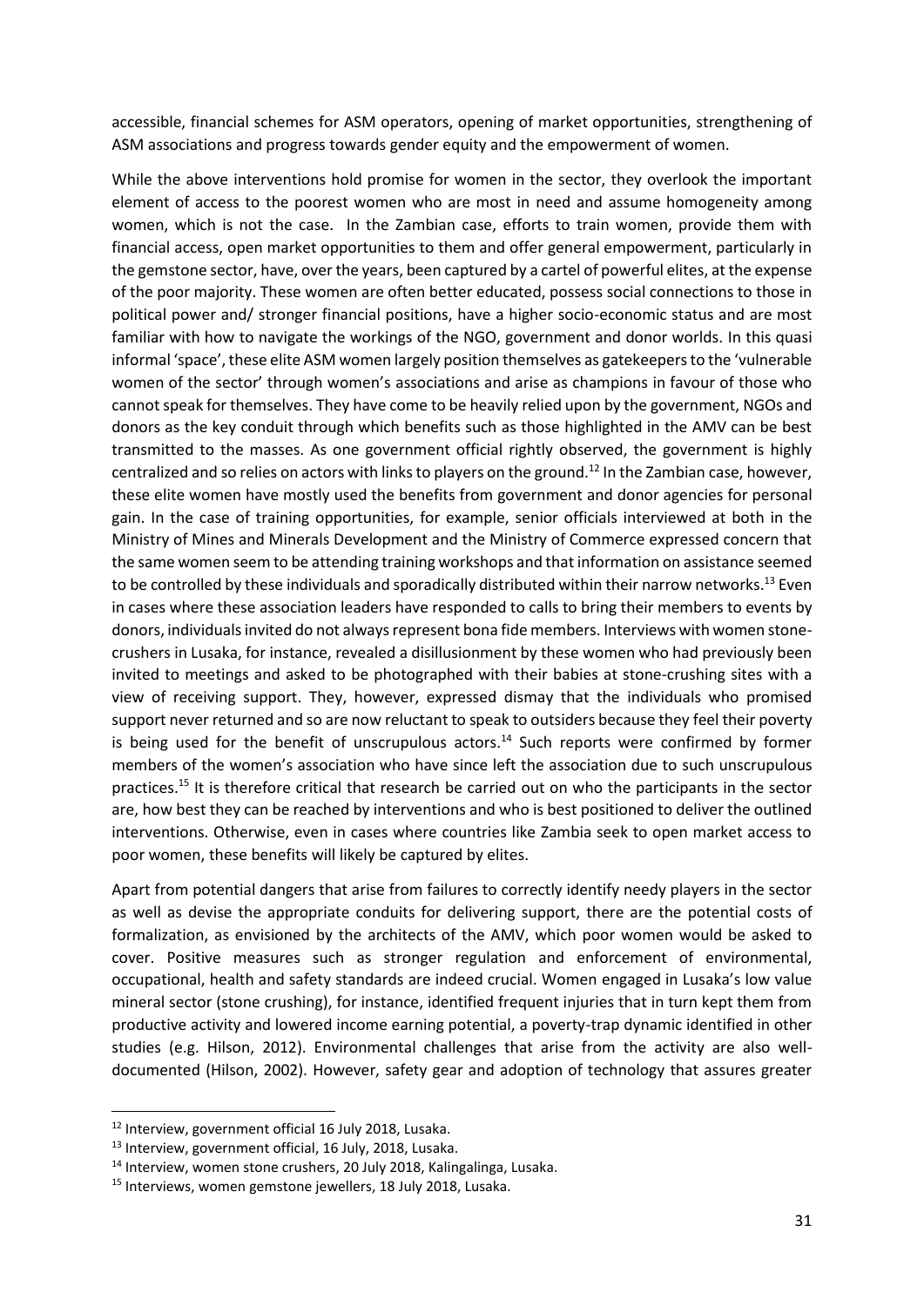occupational safety and health all require financial capacity. Operationalizing the ideas enshrined in the AMV, must therefore be undertaken in a comprehensive manner, in which regulation and safety standards are enforced in tandem with assessments of the financial capability for miners.

This should also extend to trading rules. In Zambia's amethyst sector, a significant number of women make a living from informal trading. Field visits to Zambia's Southern Province, specifically Mapatizya, where amethyst is mined, for instance, revealed that several women are involved in purchasing small quantities of amethysts sold by informal miners and aggregating these into larger consignments which are then sold to external buyers who come to the mines from the city or other countries. Such subsistence traders typically lack trading licences and do not have the finances or know-how to acquire them. While the majority of the men similarly lack trading licences, a few of them expressed some knowledge of licencing processes and indicated that they had acquired a licence that had subsequently expired. Acquisition of licences by the poorest women, therefore, currently poses a challenge. Once again, the more educated, elite category women of women would stand to benefit the most if informal trading rules were strictly enforced. These women already hold mining and trading licences and are engaged in selling their minerals in the city as well as internationally; they would be further empowered by the elimination of informal trading by the poorer women who present competition. Reiterating the main message conveyed in this paper, efforts aimed at facilitating formalization of trading should, therefore, take into account the positions of such women and seek to ensure that they are empowered to secure needful licences and protected from descending into joblessness and poverty.

On the whole, the prevailing dynamics of Zambia's ASM sector show that knowledge of the sector's organizational structures and the positionality of various women within it is essential in the design of formalization interventions. Many are clearly benefitting from the policy treatment of the sector and the freedom to move in a quasi-informal 'space', specific dynamics which will demand particular sets actions if the working conditions and livelihoods of those populating certain groups – in this case, women at different hierarchies of the labour structure – are to improve. Ongoing research in both Zambia and Sierra Leone has captured in some detail the roles played by women working in informal ASM 'spaces', and how this work has impacted their livelihoods. The findings complement those shared by other scholars and overall, the narrative is much more nuanced than what continues to be projected about women in ASM in sub-Saharan Africa.

# **5. Concluding Remarks**

This paper began by explaining why informal ASM activity has expanded so rapidly in sub-Saharan Africa, before drawing attention to the important – albeit, poorly studied – roles women play in the sector. On the whole, women do struggle to ascend to top positions in the sector but do earn more as employees at or around mines than they could possibly earn elsewhere. Whilst women take enormous risks, often working in dangerous conditions and subjecting themselves to abuse, to earn this money, many would believe these efforts to be worthwhile because of the potential gains made and ultimately, the contribution they are able to make to their households. These are truly unmonitored 'spaces' for which there is an element of unpredictability, as shown with the two cases of Sierra Leone and Zambia: in both instances, in the absence of a government presence, women have established a presence in, and gained control of, informal ASM activity, although in the latter, there has been a much more visible pattern of elites emerging. It is, however, these dynamics which should be the focus of any effort aimed at *Boosting Artisanal and Small-Scale Mining*.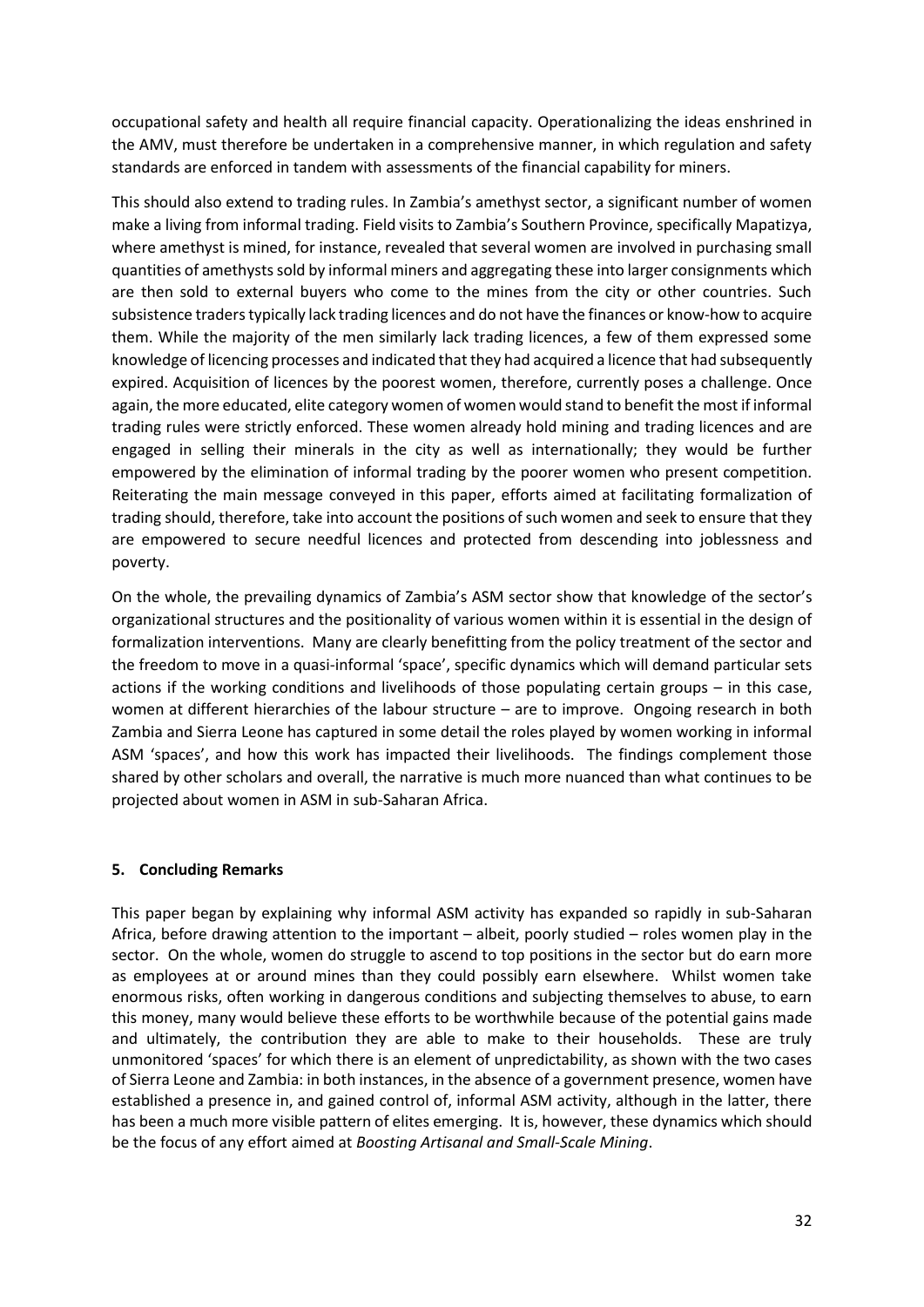The paper then turned to whether host African governments are in a position to achieve this. Most are signatory to the AMV, which champions its own blueprint of mining-led development in the region, which includes an uninspiring – and possibly, inappropriate – strategy for its artisanal and small-scale segment. Conceived by the 'African ministers responsible for mining', the AMV is built mostly around extracting a greater share of revenue from large-scale mineral exploration and mining activities, most of which are driven by foreign investment. This reflects the large-scale mining 'bias' rooted in the policymaking spheres of most states in sub-Saharan Africa. If, despite the orientation of the region's mining development policy toward large-scale mineral extraction, the goal is to support women engaged in artisanal and small-scale activities in ways that speak to the AMV's goal of *Boosting Artisanal and Small-Scale Mining*, then several hurdles must be overcome and new commitments made.

The first is ensuring that the schemes being installed speak specifically to an SDG framework – itself ambiguous – which will shape global development policy until at least 2030. As explained, operationalizing the SDGs at the local level will requires considerable fine-tuning, as they are very macro and high-level in their orientation and, particularly pertinent in this case, offer little guidance on how to address the concerns of the informal sector. Following the UNDP's *Roadmap for Localizing the SDGs: Implementation and Monitoring at Subnational Level* (UNDP, 2016c) whilst simultaneously embracing SDG 5 in its entirety would be a logical starting point. The AMV certainly permits signatories to be flexible in their approaches to designing mining-led development strategies. But the challenge here is developing policies and schemes under an initiative – that is, the AMV – that was designed before the SDGs were even conceived; this is bound to result in problems. Among the more legitimate concerns that have been raised about the AMV is it not being particularly comprehensive on the subject of gender. As Valiani (2015) explains, 'The absence of women's' rights or feminist organisations – not to mention mining-affected peoples' groups – within this African Union led mining policy initiative is a reflection of the relative lack of political organisation among these segments of African societies' (p. 5). This is an obvious problem, given that the SDGs are built heavily around the gender theme but again, come up short when it comes to localizing this framework. If the goal is to implement a formalization scheme that is capable of reaching women in informal ASM 'spaces', then major adjustments must be made, in light of the limitations of both of these policy frameworks, which do not complement one another fully.

The second is the need to reconcile conflicting ideologies. On the one hand, the AMV is very much build around extracting more revenue from large-scale mining activities, which, as explained, host governments are very keen to facilitate the growth of. This will require committing even more lands to developing a sector that requires vast terrain to be awarded to mineral exploration companies to bring a large-scale extraction project to fruition. But on the other hand, *Boosting Artisanal and Small-Scale Mining* will require a similar level of commitment, in particular identifying areas that contain the deposits which are appropriate for artisanal workings. In countries which have a large-scale mining 'bias', however, the level of commitment needed to reconcile these two goals is lacking, specifically, pursuing both objectives simultaneously under a more integrative development strategy, under which the development of both sectors are promoted concurrently. In the case of ASM, this will require being more proactive with the demarcation of areas suitable for activity to ensure that they are not included, needlessly, as part of the concessions awarded to mineral exploration and mining companies.

A final concern is the lack of data. Despite meandering thematically at times, the paper has remained steadfast in its conviction on women's engagement in ASM across sub-Saharan Africa: there are simply insufficient data on hand to draw accurate conclusions about their work in the sector's informal 'spaces'. The recurring narrative is that they are being exploited, are subjected to violence and struggle to secure the top positions in the sector. Whilst this may indeed be the case, these are the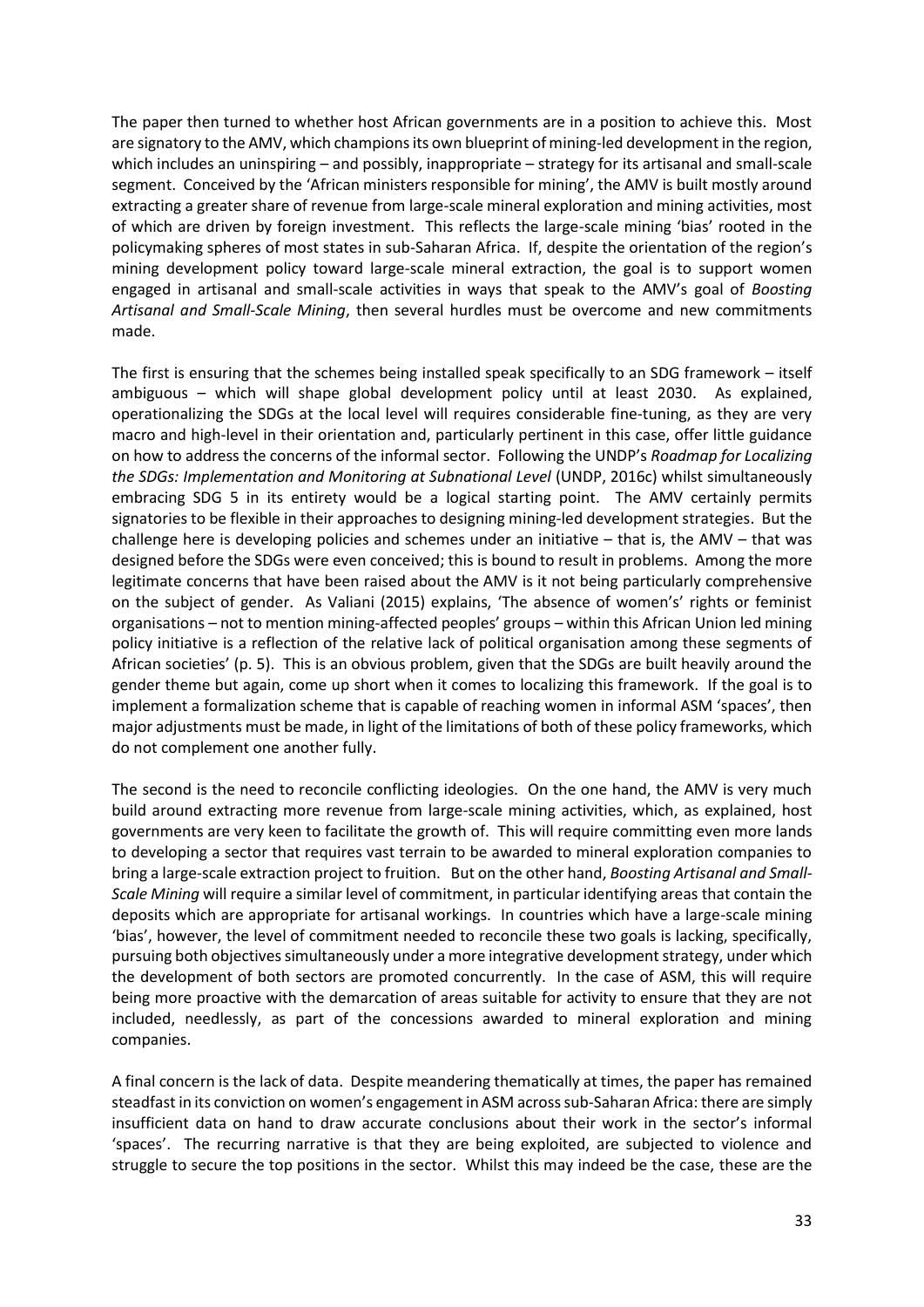hallmarks of the region's informal economy. Many women are willing to take the risks linked to this employment because of the financial benefits to be gained and the lack of alternative employment; their growing presence in the sector is a testament to its poverty-driven nature. As a starting point, policymakers are advised to acquaint themselves with the dynamics of the region's informal economic itself, which would offer important clues on the drivers of ASM's growth, in particular, the persistence of the sector's informal activities. An additional very important task is the need for more data on women miners themselves. The World Bank's *Rapid Assessment Toolkit* (Eftimie et al., 2012) provides valuable guidance on this front, highlighting the appropriate questions to ask and clues on how to gather specific data. This would, however, likely reveal how, in sharp contrast with the ideologies underpinning the pillar *Bolstering Artisanal and Small-Scale Mining*, that most are necessity, rather than opportunistic, entrepreneurs. It is this information that is needed if robust ASM formalization strategies are to be developed in sub-Saharan Africa, particularly if they are to reach and benefit women.

Overall, this paper has reinforced how little is known about informal ASM 'spaces' in sub-Saharan Africa, and, in particular, the women who populate them.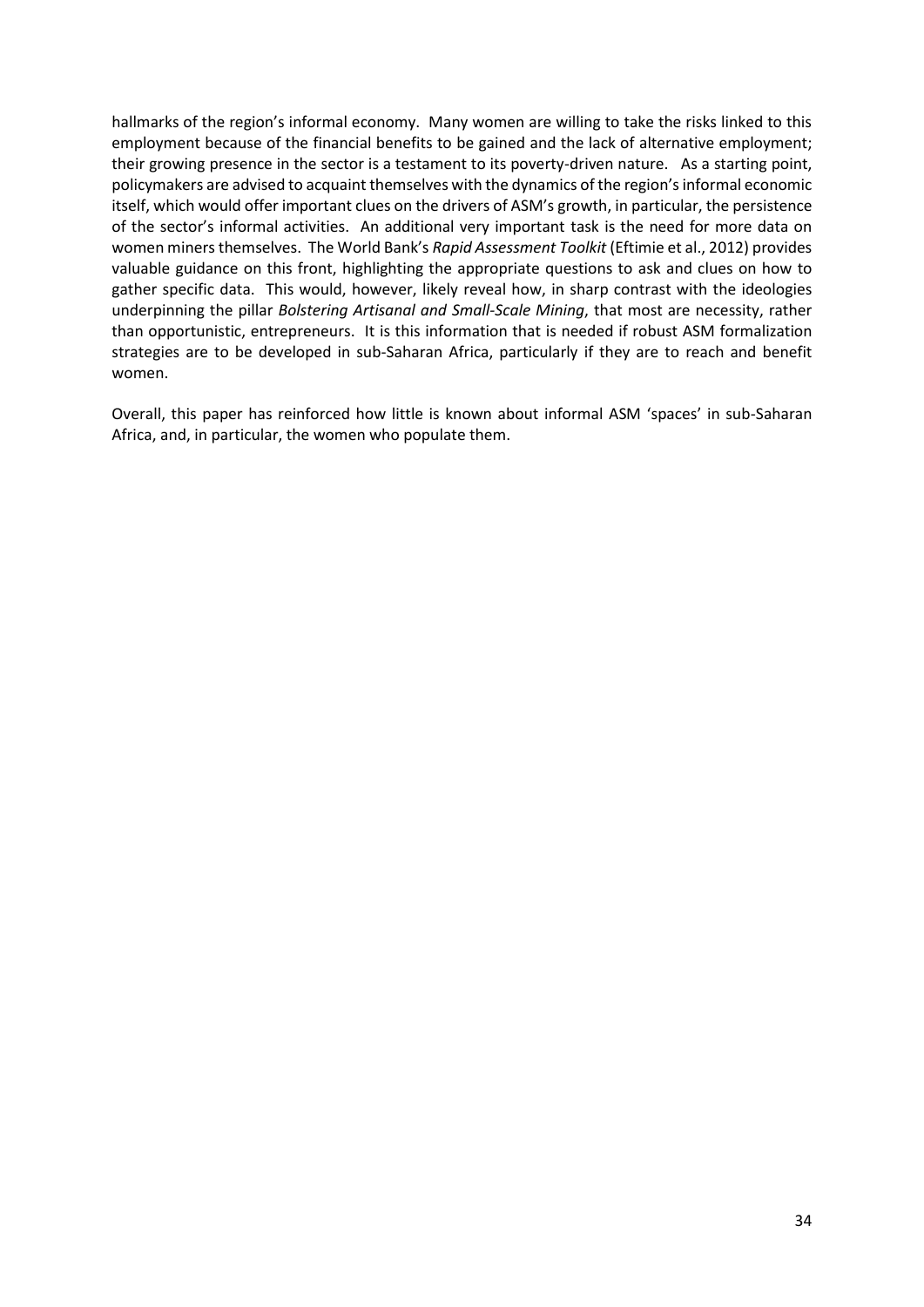#### **References**

Adams, A.V., de Silva, S.J., Razmara, S. 2013. *Improving Skills Development in the Informal Sector: Strategies for Sub-Saharan Africa*. The World Bank, Washington DC.

African Development Bank. 2011. *African Development Report 2011*. African Development Bank, Tunis.

Africa Mining Vision (AMV). 2009. *Boosting Artisanal and Small-scale Mining*. Africa Mining Vision, African Union, Addis Ababa.

Ahwireng-Obeng. F. 1993. Gender, Entrepreneurship and Socioeconomic Repatriation in South Africa. *The Review of Black Political Economy* 22(2): 151-165

Alpan, S. 1986. The Role of Government in Promoting Small-Scale Mining. *Natural Resources Forum* 10(1): 95-97.

Armah, F.A., Boamah, S.A., Quansah, R., Obiri, S., Luginaah, I. 2016. Working conditions of male and female artisanal and small-scale goldminers in Ghana: Examining existing disparities. *The Extractive Industries and Society* 3(2):464-474.

Attaran, A. 2005. An Immeasurable Crisis? A Criticism of the Millennium Development Goals and Why They Cannot Be Measured. *PLoS Medicine* 2(10): 955-961.

Banchirigah*,* S.M. 2006. How have Reforms Fuelled the Expansion of Artisanal Mining? Evidence from Sub-Saharan Africa. *Resources Policy* 31(3): 165–71.

Banchirigah, S.M. 2008. Challenges with eradicating illegal mining in Ghana: a perspective from the grassroots. *Resources Policy* 33: 29-38.

Barry, M. (Ed.). 1996. *Regularizing Informal Mining. A Summary of the Proceedings of the International Roundtable on Artisanal Mining*. Organized by the World Bank, 17–19, May 1995, Industry and Energy Department Occasional Paper No. 6, Washington, DC.

Bashwira, M.-R., Cuvelier, J., Hilhorst, D., van der Haar, G. 2014. Not only a man's world: Women's involvement in artisanal mining in eastern DRC. *Resources Policy* 41(1): 109-116.

*Bathé, M. 2016. The doubtful business of extracting gold: Challenges of environmental law in Mali's mining sector, pp. 121-144, in Competing Norms: State Regulations and Local Praxis in sub-Saharan*  Africa (eds. M. Diawara and U. Röschenthaler), University of Chicago Press, Chicago.

Bhatasara, S. 2013. Black granite mining and the implications for the development of sustainability in Zimbabwe: The case of Mutoko communities. *Environment, Development and Sustainability* 15 (6): 1527-1541.

Bhave, M. P. 1994. A Process Model of Entrepreneurial Venture Creation. *Journal of Business Venturing* 9: 223–242.

Binns, T. and Maconachie, R., 2006. Post-conflict reconstruction and sustainable development: diamonds, agriculture and rural livelihoods in Sierra Leone. *International Journal of Environmental, Cultural, Economic and Social Sustainability* 2(3): 205–216.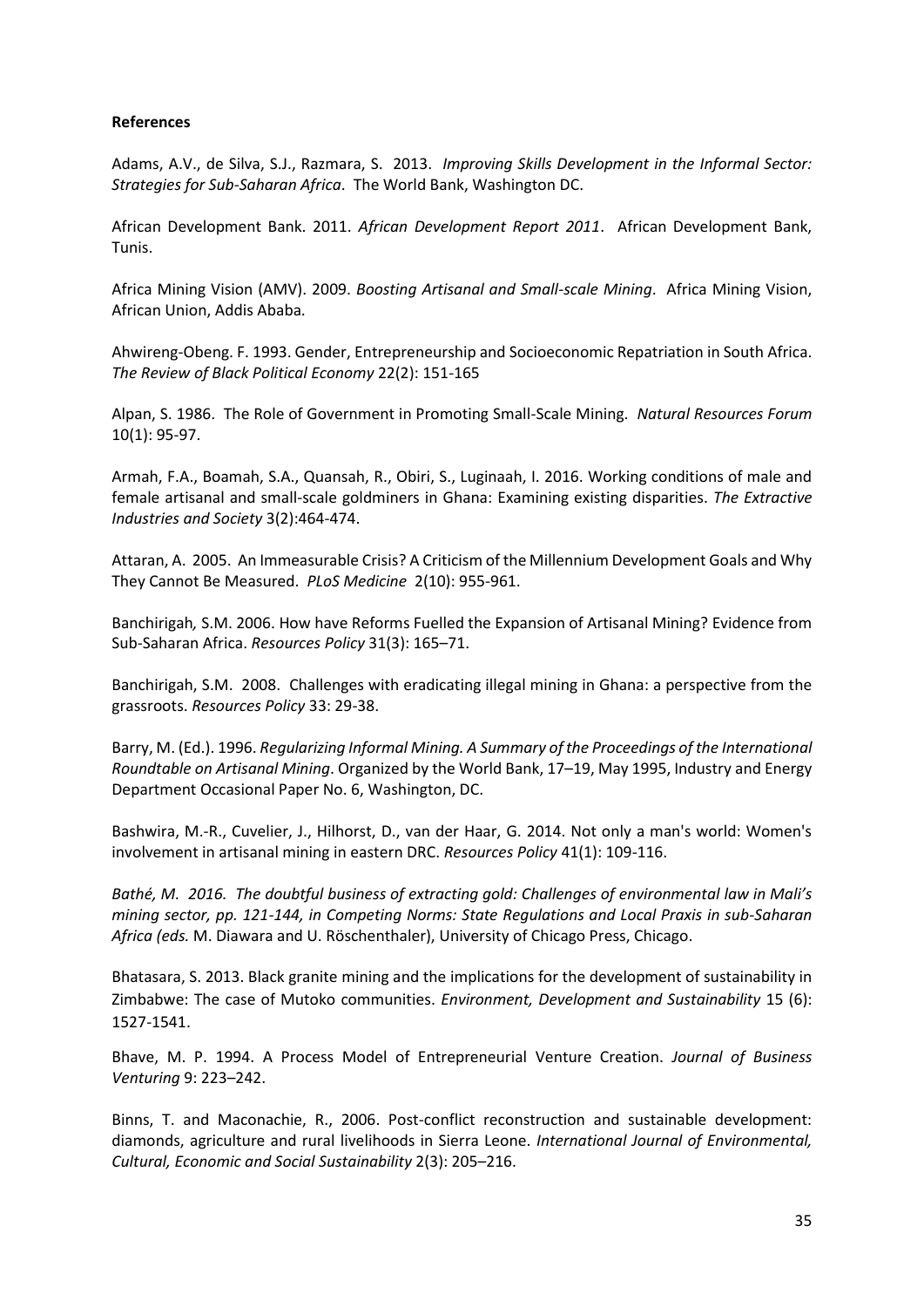Burke, G. 1997.Policies for small-scale mining: The need for integration. *Minerals and Energy - Raw Materials Report* 12(3): 11-14.

Buss, D., Rutherford, B., Hinton, J., Stewart, J., Lebert, J., Cote, G.E., Sebina-Zziwa, A., Kibombo, R., Kisekka, F. 2017. *Gender and Artisanal and Small-Scale Mining in Central and East Africa: Barriers and Benefits*. Institute for the Study of International Development (IDRC) Working Paper GWP-2017- 2, IDRC, Ottawa.

Buxton, A. 2013. *Responding to the challenge of artisanal and small-scale mining. How can knowledge networks help?* International Institute for Environment and Development, London.

Cartier, L and M. Burge. 2011. Agriculture and artisanal gold mining in Sierra Leone: Alternatives or complements? *Journal of International Development* 23: 1080–1099.

Chen, M. 2008. *Women and Employment in Africa: A Framework for Action*. Danish Foreign Ministry, Copenhagen.

Chen, M.A. 2001. Women in the informal sector: a global picture, the global movement. *SAIS Review* 21(1): 71-82.

Cheung, O. 2014. Are we seeing 'necessity' or 'opportunity' entrepreneurs at large? *Research in Business and Economics Journal* 9: 1-26.

Chitsilke, C. 2001. Cultural as a barrier to women's entrepreneurship: Experience from Zimbabwe. *Gender & Development* 8(1): 71-77.

Chichester, O., Pluess, J.D., Taylor, A. 2017. *Women's Economic Empowerment in Sub-Saharan Africa: Recommendations for the Mining Sector.* BSR, New York.

Danquah, M., Osei-Assibey, E. 2018. The Extent and Determinants of Tax Gap in the Informal Sector: Evidence from Ghana. *Journal of International Development* (In Press).

Davidson, J. 1993. The transformation and successful development of small-scale mining enterprises in developing countries. *Natural Resources Forum* 17(4): 315-326.

De Lattre, A. 1990. The small business in the Sahel. *OECD Observer* 163: 31-35.

De Soto, H. 2000. *The Mystery of Capital: Why Capitalism Triumphs in the West and Fails Everywhere Else*. Basic Books, New York.

Dessertine, A. 2016. From pickaxes to metal detectors: Gold mining mobility and space in Upper Guinea, Guinea Conakry. Extractive Industries and Society, 3 (2), pp. 435-441.

Dhar, S. 2018. Gender and Sustainable Development Goals. *Indian Journal of Gender Studies* 25(1): 47-78.

Dieterich, C., Huang, A., Thomas, A.H. 2016. *Women's Opportunities and Challenges in Sub-Saharan Africa's Job Markets*. International Monetary Fund Working Papers No. 16/118, International Monetary Fund, Washington DC.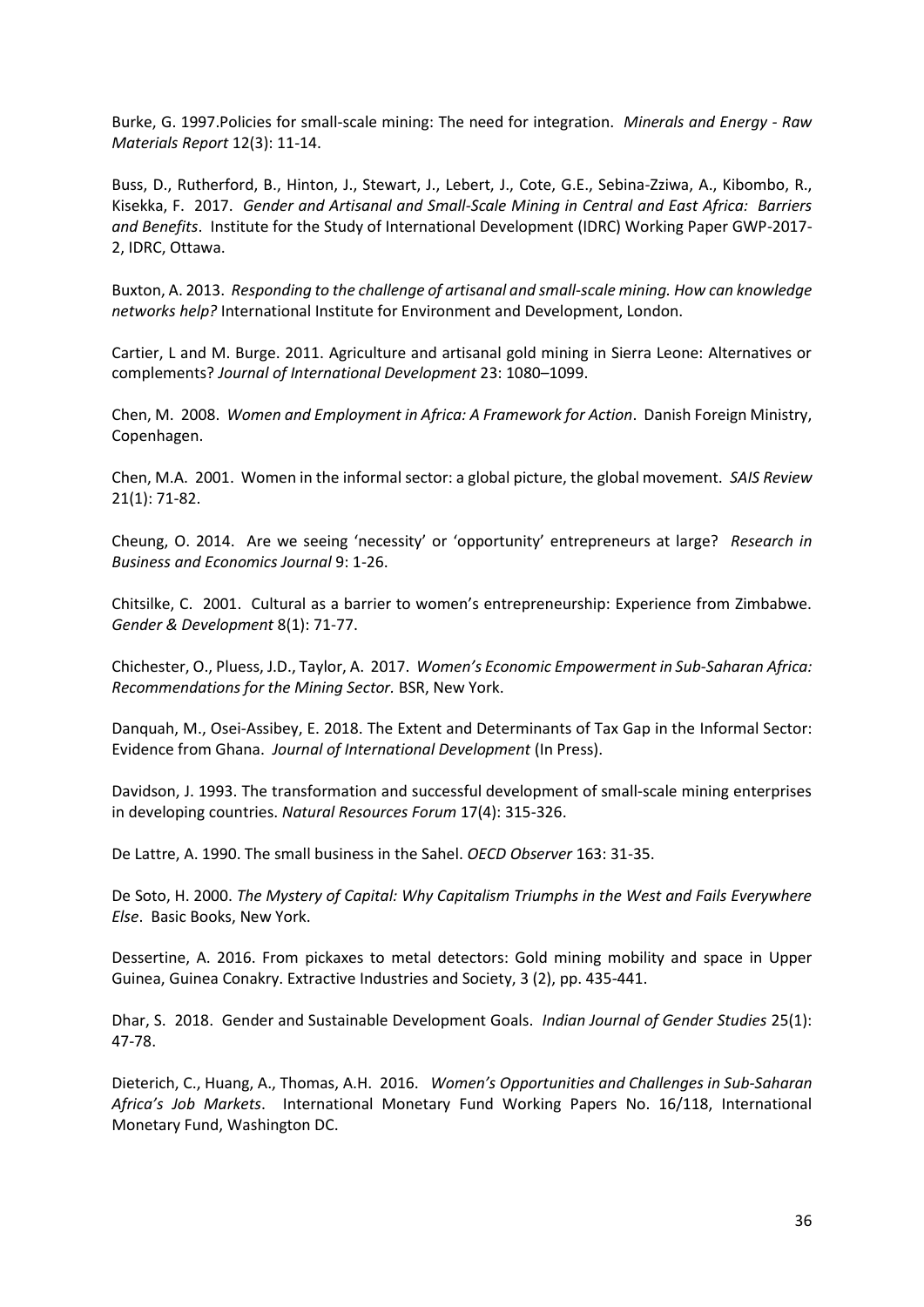Diamond Development Initiative (DDI). 2009. *Artisanal diamond mining and gender: An overview*. Policy Backgrounder. DDI, Ottawa.

Dreschler, B. 2001. *Small-scale Mining and Sustainable Development within the SADC Region*. Working Paper 84, Mining, Minerals and Sustainable Development (MMSD) Project, International Institute for Environment and Development (IIED), London.

Dube, G., Casale, D. 2016. The implementation of informal sector taxation: Evidence from selected African countries *eJournal of Tax Research* 601-623.

Eftimie, A., Heller, K., Strongman, J. 2009. *Gender Dimensions of the Extractive Industries: Mining for Equity*. The World Bank, Washington DC.

Eftimie, A., Heller, K., Strongman, J., Hinton, J., Lahiri-Dutt, K., Mutemeri, N., Insouvanh, C., Sambo, M.G., Wagner, S. 2012. *Gender Dimensions of Artisanal and Small-Scale Mining: A Rapid Assessment Toolkit*. The World Bank, Washington DC.

Elkan, W. 1988. Entrepreneurs and Entrepreneurship in Africa. *The World Bank Research Observer* 3(2): 171-188.

Esquivel, V., Sweetman, C. 2016. Gender and the Sustainable Development Goals. *Gender and Development* 24(1): 1-8.

Fanthorpe, R. 2007. *BRACE (Building Resilience and Community Engagement) Institutional Survey*. Unpublished report, Concern Worldwide, June.

Fisher, E., Mwaipopo, R., Mutagwaba, W., Nyange, D., Yaron, G. 2009. "The ladder that sends us to wealth": Artisanal mining and poverty reduction in Tanzania. *Resources Policy* 34: 32-38.

Frey, D.F. 2017. Economic growth, full employment and decent work: the means and ends in SDG 8. *The International Journal of Human Rights* 21(7): 1164-1184.

Galli, A., Durovic, G., Hanscom, L., Knezevic, J. 2018. Think globally, act locally: Implementing the sustainable development goals in Montenegro. *Environmental Science & Policy* 84: 159-169.

Garrett, N. 2008. Artisanal Cassiterite Mining and Trade in North Kivu: Implications for Poverty Reduction and Security. Report prepared for the Communities and Artisanal and Small-Scale Mining (CASM) Initiative, Washington DC.

Geenen, S. 2014. Dispossession, displacement and resistance: artisanal miners in a gold concession in South-Kivu, Democratic Republic of Congo. *Resources Policy* 40: 90-99.

Gelb, A., Meyer, C.J., Ramachandran, V., Wadhwa, D. 2017. *Can Africa Be a Manufacturing Destination? Labor Costs in Comparative Perspective*. Center for Global Development Working Paper 466, Center for Global Development, Washington DC.

Government of Liberia. 2010. *Regulations Governing Exploration Under a Mineral Exploration License of the Republic of Liberia ('Exploration Regulations')*. Government of Liberia, Monrovia.

Hallward-Driemeier, M., Hasan, T. 2013. *Empowering Women: Legal Rights and Economic Opportunities in Africa*. The World Bank, Washington DC.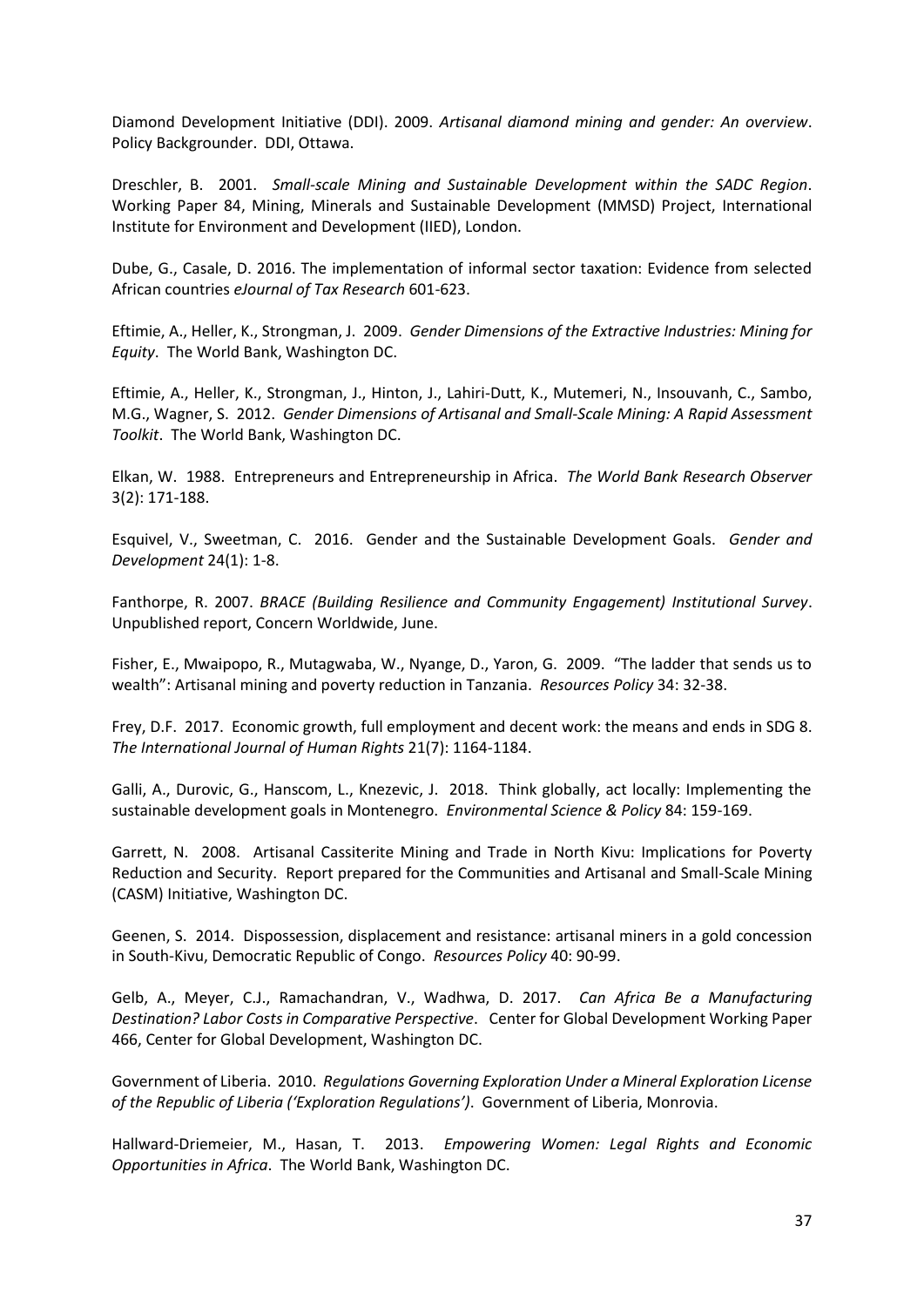Hayes, K., Perks, R. 2012. Women in the artisanal and small-scale mining sector of the democratic Republic of the Congo, pp. 546-561, in *High-Value Natural Resources and Post-Conflict Peacebuilding* (ed. P. Lujala), Routledge, New York.

Hentschel, T., Hruschka, F., Priester, M. 2002. *Global Report on Artisanal and Small-Scale Mining*, Minerals Mining and Sustainable Development (MMSD) Project. International Institute for Environmental Development, London.

Hilson, G. 2002. An overview of land use conflicts in mining communities. January 2002. *Land Use Policy* 19(1):65-73.

Hilson, G. 2009. Small-scale mining, poverty and economic development in sub-Saharan Africa: An overview. *Resources Policy* 34(1-2): 1-5.

Hilson, G. 2010. 'Once a Miner, Always a Miner': Poverty and Livelihood Diversification in Akwatia, Ghana. *Journal of Rural Studies* 26(3): 296-307.

Hilson, G. 2012. Poverty traps in small-scale mining communities: The case of sub-Saharan Africa. *Canadian Journal of Development Studies* 33(2): 180-197.

Hilson, G. 2018. Why is there a large-scale mining 'bias' in sub-Saharan Africa? *Land Use Policy* (accepted for publication). [http://dx.doi.org/10.1016/j.landusepol.2017.02.013.](http://dx.doi.org/10.1016/j.landusepol.2017.02.013)

Hilson, G., and Garforth, C.J. 2013. 'Everyone now is concentrating on the mining': Drivers and Implications of Changing Agrarian Patterns in the Eastern Region of Ghana. *The Journal of Development Studies* 49(3): 348-362.

Hilson, G., Hilson, A., Maconachie, R. 2018. Opportunity or necessity? Conceptualizing entrepreneurship at African small-scale mines. *Technological Forecasting and Social Change* 131: 286-302

Hilson, G. and Maconachie, R. 2017. [Formalising artisanal and small-scale mining: insights,](https://researchportal.bath.ac.uk/en/publications/formalising-artisanal-and-small-scale-mining-insights-contestatio-2)  [contestations and clarifications.](https://researchportal.bath.ac.uk/en/publications/formalising-artisanal-and-small-scale-mining-insights-contestatio-2) *Area* 49(4): 443–451

Hilson, G., Hilson, A., [Maconachie, R.,](https://researchportal.bath.ac.uk/en/persons/roy-maconachie) McQuilken, J. & Goumandakoye, H. 2017. [Artisanal and small](https://researchportal.bath.ac.uk/en/publications/artisanal-and-small-scale-mining-asm-in-sub-saharan-africa-re-con)[scale mining \(ASM\) in Sub-Saharan Africa: re-conceptualizing formalization and 'illegal' activity.](https://researchportal.bath.ac.uk/en/publications/artisanal-and-small-scale-mining-asm-in-sub-saharan-africa-re-con) *Geoforum* 83: 80-90.

Hinton, J. 2005. *The Millennium Development Goals and Small-Scale Mining*. The World Bank, Washington DC.

Hinton, J. 2005. *The Millennium Development Goals and Small-Scale Mining*. The World Bank, Washington DC.

Hinton, J., Veiga, M.M., Beinhoff, C. 2003. Women and Artisanal Mining: Gender Roles and the Road ahead, p. 149-188, AA. Balkema, the Netherlands.

Ighobor, K. 2015. Sustainable Development Goals are in sync with Africa's priorities. *AfricaRenewal*  29(3): 3-5.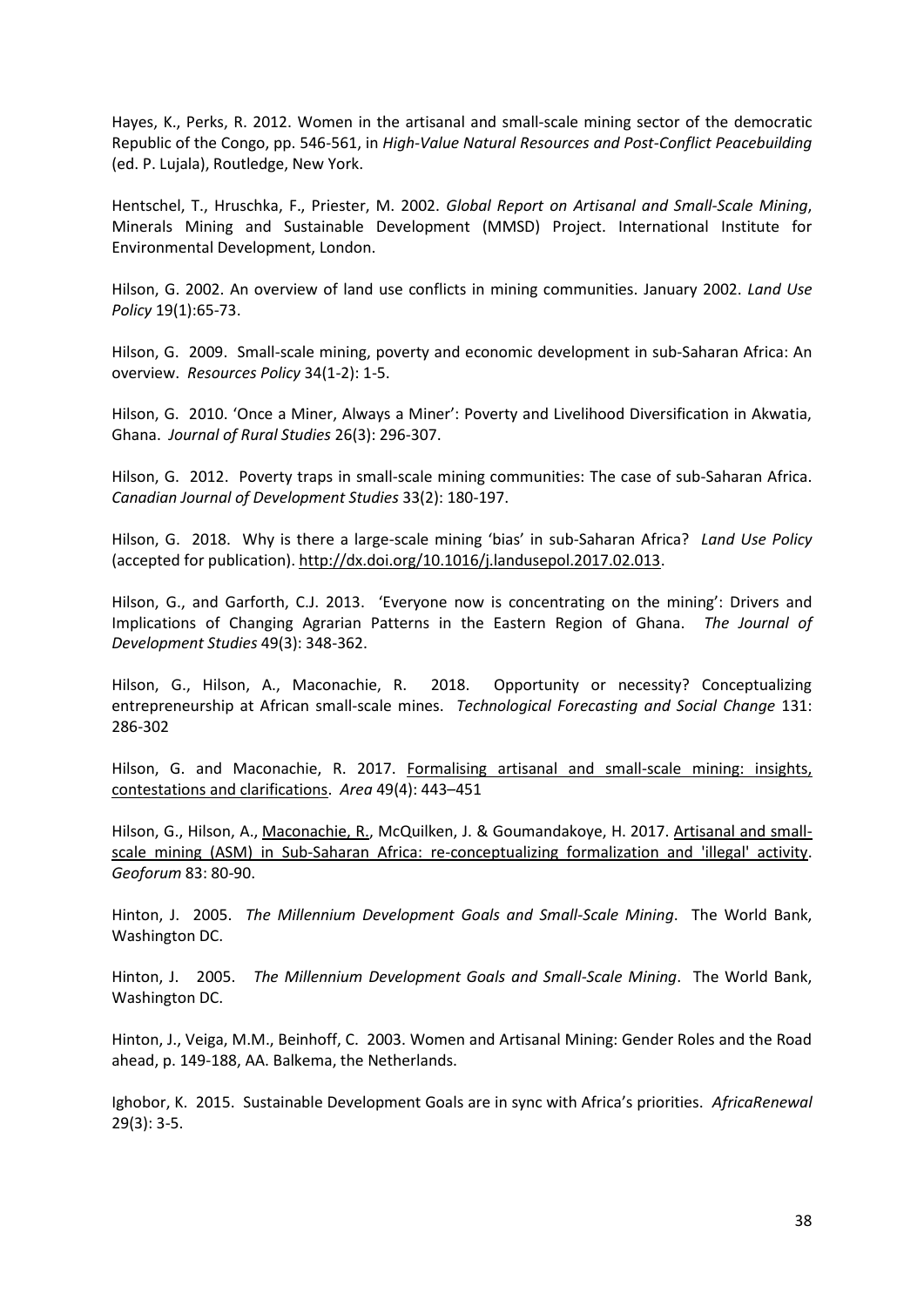Intergovernmental Forum on Mining, Minerals, Metals and Sustainable Development (IGF). (2017). *Global Trends in Artisanal and Small-scale Mining (ASM): A Review of key Numbers and Issues*. International Institute for Sustainable Development, Winnipeg.

International Labour Office (ILO). 1999. *Social and labour issues in small-scale mines*. Report for discussion at the Tripartite Meeting on Social and Labour Issues in Small-scale Mine, International Labour Office, Geneva.

International Labour Office (ILO). 2009. *The informal economy in Africa: Promoting transition to formality: Challenges and strategies*. International Labour Office, Geneva.

International Labour Office (ILO) 2017. *Towards a better future for women and work: Voices of women and men.* International Labour Office, Geneva.

International Labour Office (ILO). 2018. *World Employment Social Outlook*. International Labour Department, International Labour Office, Geneva.

International Monetary Fund (IMF). 2017. *Regional Economic Outlook Sub-Saharan Africa: Restarting the Growth Engine*. International Monetary Fund, Washington DC.

International Institute for Sustainable Development (IISD). 2016. *Sustainable Development Goals: IISD Perspectives on the 2030 Agenda for Sustainable Development.* International Institute for Sustainable Development, Winnipeg

International Trade Union Conference (ITUC). 2011. *Violence against women in Eastern Democratic Republic of Congo: Whose responsibility? Whose complicity?* International Trade Union Conference, Brussels.

Kabadaki, K. 1994. Rural African women and development. 1994. *Social Development Issues* 16(2): 23- 35.

Kamlongera, P. J. 2011. Making the poor 'poorer' or alleviating poverty? Artisanal mining livelihoods in rural Malawi. *Journal of International Development* 23: 1128-1139.

Kelly, J.T.D., King-Close, A., Perks, R. 2014. Resources and resourcefulness: Roles, opportunities and risks for women working at artisanal mines in South Kivu, Democratic Republic of the Congo. Futures, 62, pp. 95-105.

Kim. E.M., 2017. Gender and the Sustainable Development Goals. *Global Social Policy* 17(2): 239-244.

Kumar, R., Amaratunga, D. 1994. Government policies towards small-scale mining. *Resources Policy* 20(1): 15-22.

Labonne, B. 1996. Artisanal mining: an economic stepping stone for women. *Natural Resources Forum* 20(2): 117-122.

Labonne, B. 1994.Small‐ and medium‐scale mining: The Harare seminar and guidelines. *Natural Resources Forum* 18(1): 13-16.

Lahiri-Dutt, K. 2015. The Feminisation of Mining. *Geography Compass* 9(9): 523-541.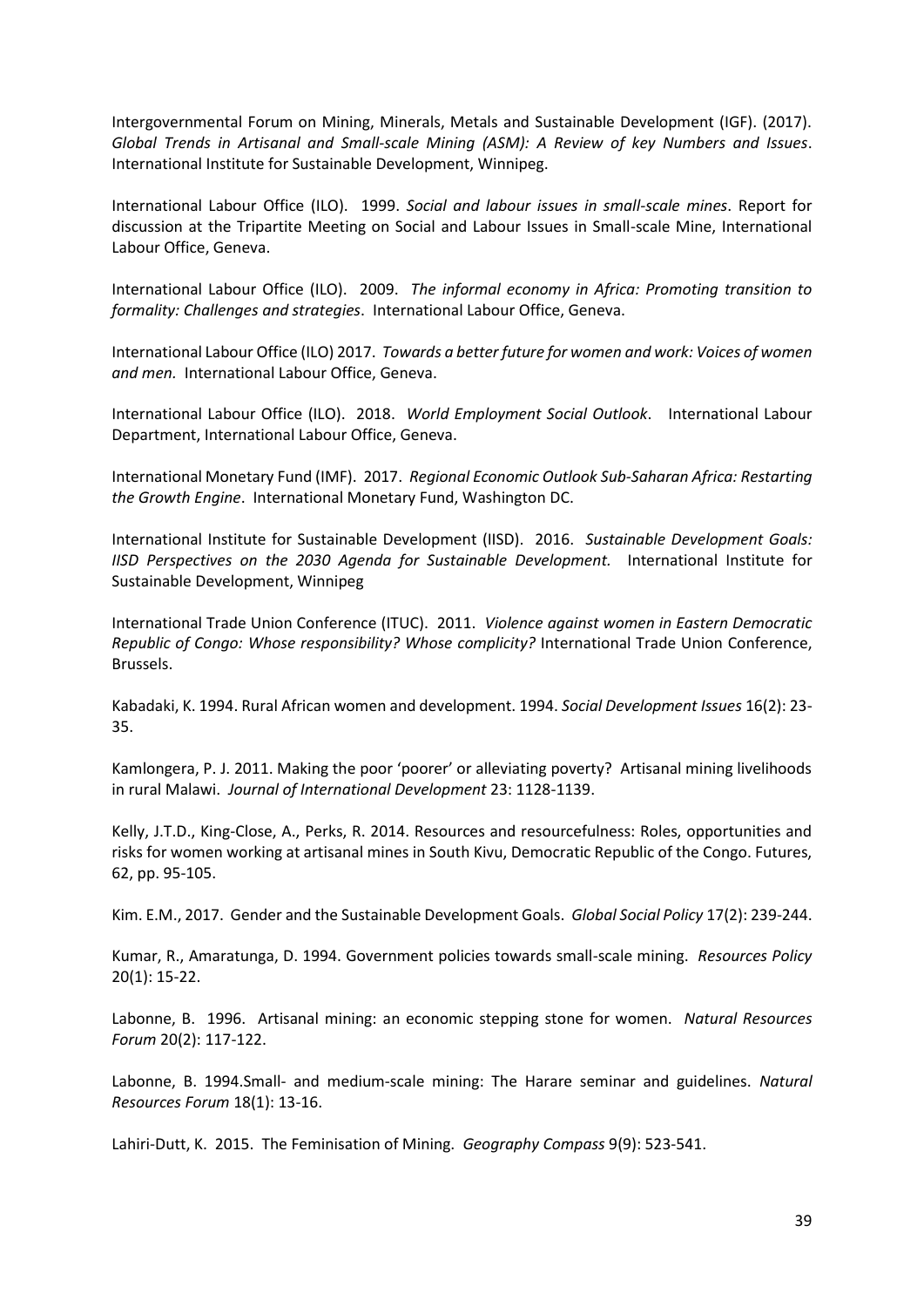Maconachie, R. 2011. Re-agrarianising livelihoods in post-conflict Sierra Leone? Mineral wealth and rural change in artisanal and small-scale mining communities. *Journal of International Development* 23: 1054–1067.

Maconachie, R. 2008. New agricultural frontiers in post-conflict Sierra Leone?: exploring institutional challenges for wetland management in the Eastern Province. *Journal of Modern African Studies* 46(2): 235–266.

Maconachie, R., Binns, T. 2007. 'Farming miners' or 'mining farmers'? diamond mining and rural development in post-conflict Sierra Leone. *Journal of Rural Studies* 23(3) 367–380.

Maconachie, R., Hilson, G. 2018. ['The war whose bullets you don't see': Diamond digging, resilience](https://researchportal.bath.ac.uk/en/publications/the-war-whose-bullets-you-dont-see-diamond-digging-resilience-and)  [and Ebola in Sierra Leone.](https://researchportal.bath.ac.uk/en/publications/the-war-whose-bullets-you-dont-see-diamond-digging-resilience-and) *[Journal of Rural Studies](https://researchportal.bath.ac.uk/en/persons/roy-maconachie)* 61: 110-122.

Maconachie, R., Hilson, G. 2011. Artisanal gold mining: A new frontier in post-conflict Sierra Leone? *The Journal of Development Studies*. 47(4): 595-616.

Maclin, B.J., Kelly, J.T.D., Perks, R., Vinck, P., Pham, P. 2017. Moving to the mines: Motivations of men and women for migration to artisanal and small-scale mining sites in Eastern Democratic Republic of the Congo. *Resources Policy* 51: 115-122.

MacNaughton, G. 2017. Vertical inequalities: are the SDGs and human rights up to the challenges? *The International Journal of Human Rights* 21(7): 1050-1072.

Malpeli, K.C., Chirico, P.G. 2013. The influence of geomorphology on the role of women at artisanal and small-scale mine sites. *Natural Resources Forum* 37(1): 43-54.

Mbambi, A.M., Kandolo, L. 2016. *Life at the bottom of the chain: Women in Artisanal Mines in DRC*. Women's International League of Peace and Freedom.

McQuilken, J. Hilson, G. 2016. *Artisanal and small-scale gold mining in Ghana: Evidence to inform an 'action' dialogue*. Country Report, International Institute for Environment and Development, London.

Natural Resources Canada (NRC). 1995. *Sustainable Development and Minerals and Metals*. Minerals Strategy Branch, Minerals and Metals Sector, Natural Resources Canada, Ottawa.

Noetstaller, R. 1987. *Small-Scale Mining: A Review of the Issues.* World Bank Technical Paper Number 75. Industry and Finance Series. The World Bank, Washington D.C.

Olayide, P.B., Olawoye, J.E., Olayide, O.E. 2013. Gender Dimensions of Rural Livelihoods in Artisanal and Small-Scale Mining in Itesiwaju Area of Oyo State, Nigeria. *African Journal of Sustainable Development* 3(1): 72-87.

Organization of Economic Cooperation and Development (OECD). *African Development Dynamics 2018*. Organization of Economic Cooperation and Development (OECD), Paris.

Osirim, M.J. 1993. The state of women in the Third World: the informal sector and development in Africa and the Caribbean. *Social Development Issues* 14(2-3): 74-87.

Pedro, A.M. 2006. Mainstreaming Mineral Wealth in Growth and Poverty Reduction Strategies. *Minerals and Energy* 21(1): 2-16.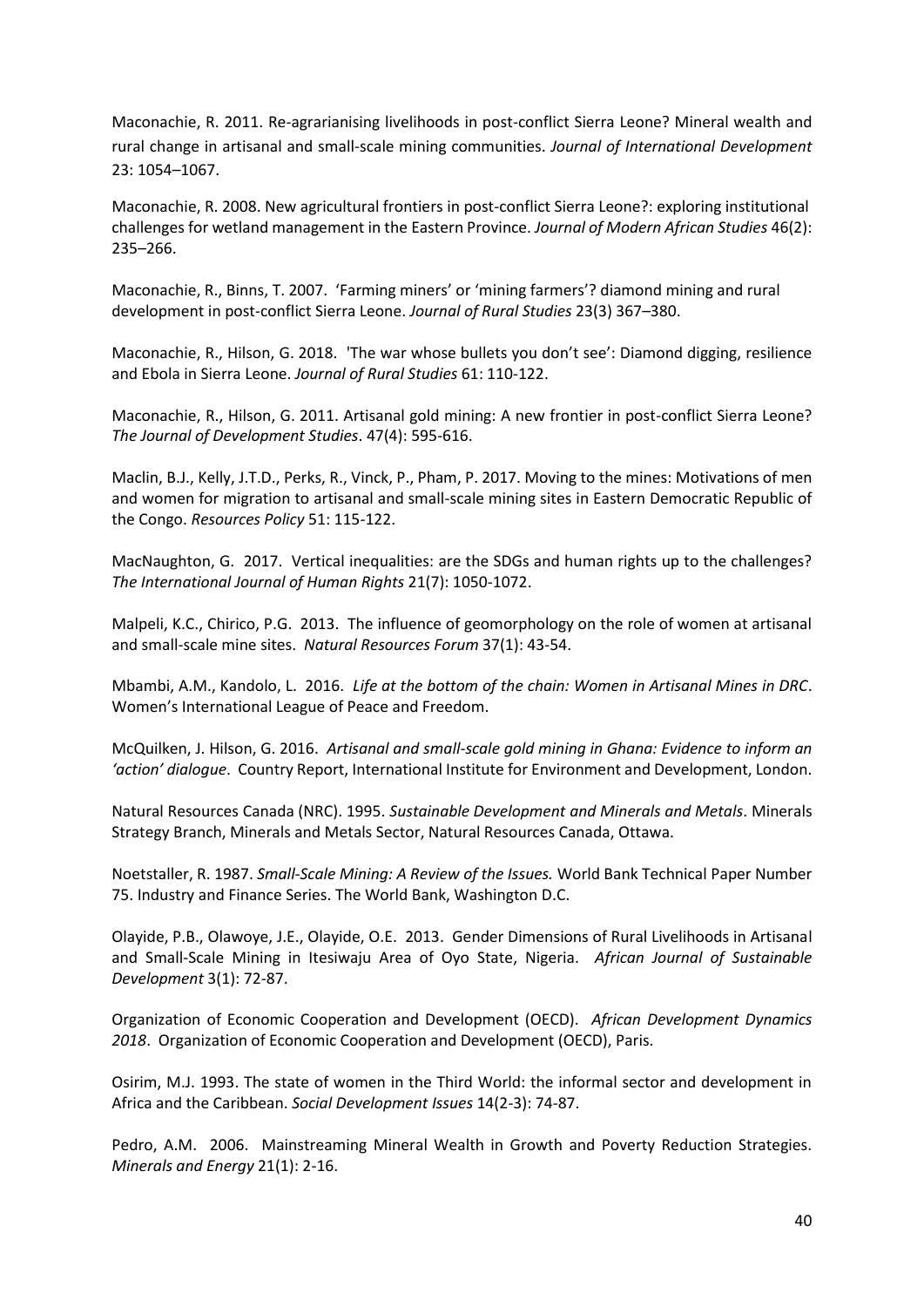Pickering, H., Kajura, E., Katongole, G., Whitworth, J. 1996. Women's groups and individual entrepreneurs. *Focus on Gender* 4(3): 56-60.

Pjipers, R. 2011. When Diamonds Go Bust: Contextualising Livelihood Changes in Rural Sierra Leone. *Journal of International Development* 23(8): 1068-1079.

Rickard, S., Treasure, W., McQuilken, J., Mihaylova, A., Baxter, J. 2017. *Women in Mining, Can a mining law unlock the potential of women?* Adam Smith International and International Women in Mining, London.

Rustad, S.A., Østby, G., Nordås, R. 2016. Artisanal mining, conflict, and sexual violence in Eastern DRC. *The Extractive Industries and Society* 3(2): 475-484.

Ruzvidzo, T. 2015. *African Women in Artisanal and Small-Scale Mining*. African Minerals Development Centre, United Nations Economic Commission for Africa, Addis Ababa.

Saiz, I., Donald, K. 2017. Tackling inequality through the Sustainable Development Goals: human rights in practice. *The International Journal of Human Rights* 21(7): 1029-1049.

Scott, J. 2014. *Encyclopaedia of Gender and Mining: Key Initiatives, Best Practices and Actors.* GIZ, Berlin.

Spiegel, S. 2015. Shifting Formalization Policies and Re-Centralizing Power: The Case of Zimbabwe's Artisanal Gold Mining Sector. *Society & Natural Resources* 28(5): 543-558.

Spring, A., McDade, B. (eds.) 1998 *African Entrepreneurship: Theory and Reality*. University Press of Florida, Gainesville.

Stoner, C., Fry, F. 1982. The Entrepreneurial Decision: Dissatisfaction or Opportunity? *Journal of Small Business Management* 20(2): 39-44.

Traore, P.A. 1994. Constraints on small‐scale mining in Africa. *Natural Resources Forum* 18(3): 207- 212.

United Nations (UN). 1996. Recent developments in small-scale mining. *Natural Resources Forum*  20(3): 215-225.

United Nations Conference on Trade and Development (UNCTAD). 2015. *State of Commodity Dependence 2014.* United Nations Conference on Trade and Development (UNCTAD), Geneva.

United Nations Development Program (UNDP). 2015. *Human Development Report 2015: Work for Human Development*. UNDP, New York.

United Nations Development Program (UNDP). 2016a. *Mapping Mining to the Sustainable Empowered lives. Resilient nations. Development Goals: An Atlas*. United Nations Development Program, New York.

United Nations Development Program (UNDP). 2016b. *Human Development Report 2016: Human Development for Everyone*. United Nations Development Program, New York.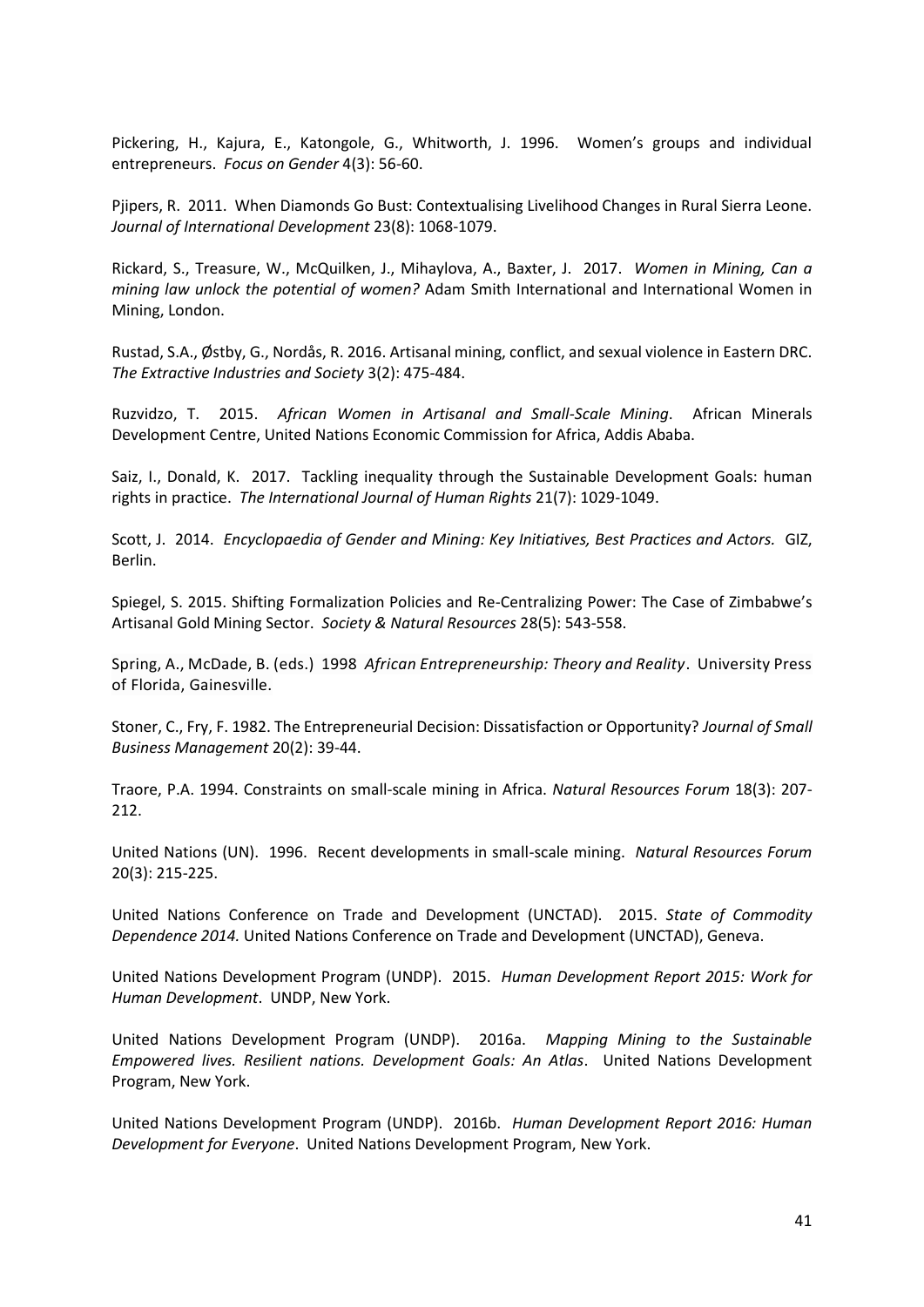United Nations Development Program (UNDP). 2016c. *Roadmap for Localizing the SDGs: Implementation and Monitoring at Subnational Level*. United Nations Development Program, New York.

United Nations Economic Commission for Africa (UNECA). 1988. *African Women's Work in the Informal Sector*. United Nations Economic Commission for Africa (UNECA), Addis Ababa.

United Nations Economic Commission for Africa (UNECA). 2003. *Report on Selected Themes in Natural Resources Development in Africa: Artisanal and Small-Scale Mining and Technology Challenges in Africa*. United Nations Economic Commission for Africa and African Union, Addis Ababa, Ethiopia.

United Nations Economic Commission for Africa (UNECA). 2004. *Economic Report on Africa 2004: Unlocking Africa's Trade Potential*. United Nations Economic Commission for Africa, Addis Ababa.

United Nations Economic Commission for Africa (UNECA). 2012. *The African Minerals Development Centre Business Plan*. United Nations Economic Commission for Africa, Addis Ababa.

United Nations Economic Commission for Africa (UNECA). 2017a. *Africa Mining Vision: Africa Minerals Governance Framework*. United Nations Economic Commission for Africa, Addis Ababa.

United Nations Economic Commission for Africa (UNECA). 2017b. *2017 Africa Sustainable Development Report: Tracking Progress on Agenda 2063 and the Sustainable Development Goals*. United Nations Economic Commission for Africa, Addis Ababa.

United Nations Economic Commission for Africa (UNECA). 2017c. *Building Capacity for Environmental Sustainability in Small Scale Mining in Africa*. United Nations Economic Commission for Africa, Addis Ababa.

United Nations Environment Program (UNEP), 2012. *Analysis of Formalization Approaches in the Artisanal and Small-Scale Gold Mining Sector Based on Experience in Ecuador, Mongolia, Peru, Tanzania, and Uganda*. United Nations Environment Program, Nairobi.

Valiana, S. 2015. *The Africa Mining Vision: A Long Overdue Feminist Critique*. WoMin Analytical Paper 16, WoMin, Johannesburg.

Van Bockstael, S. 2014. The persistence of informality: Perspectives on the future of artisanal mining in Liberia. *Futures* 62: 10-20.

Valiana, S. *The Africa Mining Vision: A Long Overdue Ecofeminist Critique*. WoMin Analytical Paper 16, WoMin, Johannesburg.

Verbrugge, B. 2016. Voices from below: Artisanal- and small-scale mining as a product and catalyst of rural transformation. *Journal of Rural Studies* 47: 108-116.

Verick, S. 2006. *The Impact of Globalization on the Informal Sector in Africa*. United Nations Economic Commission for Africa, Addis Ababa.

Wels, T.A., 1983. Small-Scale mining – the forgotten partner. *Transactions of the Institution of Mining and Metallurgy* 92(1): A19-A27.

Weldegiorgis, F. Lawson, L., Verbrugge, H. 2018. *Intergovernmental Forum on Mining, Minerals, Metals and Sustainable Development (IGF).* Women in Artisanal and Small-Scale Mining: Challenges